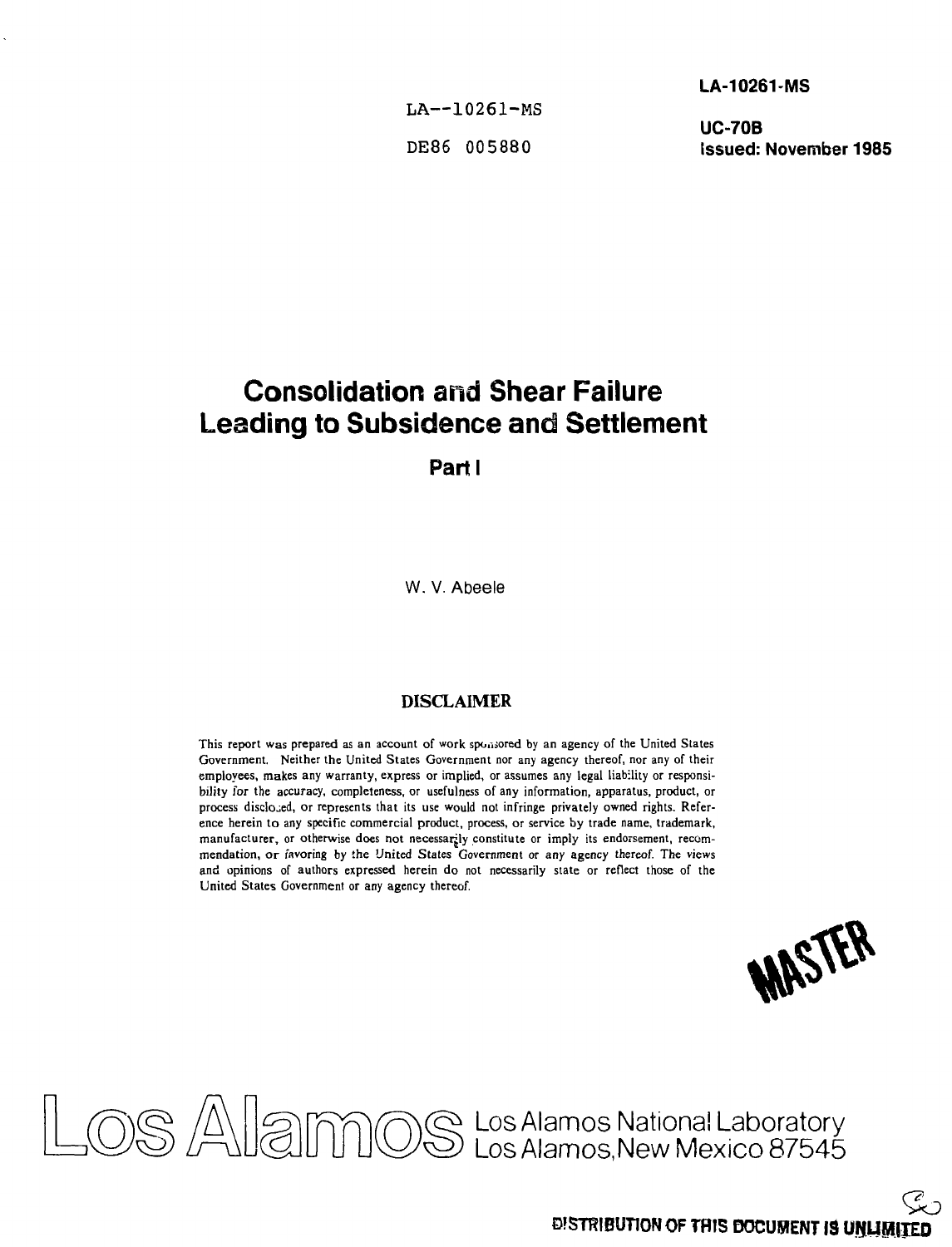### **CONSOLIDATION AND SHEAR FAILURE LEADING TO SUBSIDENCE AND SETTLEMENT**

#### **Parti**

#### **by**

### **W. V. Abeele**

#### **ABSTRACT**

**Subsidence and settlement are phenomena that are much more destructive than generally thought. In shallow land burials they may lead to cracking of the overburden and eventual exposure and escape of waste material. The primary causes are consolidation and cave-ins. Laboratory studies performed at Los Alamos permit us to predict settlement caused by consolidation or natural compaction of the crushed tuff overburden. We have also investigated the shear failure characteristics of crushed tuff that may lead to subsidence. Examples of expected settlement and subsidence are calculated based on the known geotechnical characteristics of crushed tuff. The same thing is done for bentonite/tuff mixes because some field experiments were performed using this additive (bentonite) to reduce the hydraulic conductivity of the crushed tuff. Remedial actions, i.e., means to limit the amount of settlement, are discussed. Finally, we briefly comment on our current field experiment, which studies the influence of subsidence on layered systems in general and on biobarriers in particular.**

#### **I. INTRODUCTION**

#### **A. Evidence of Occurrence**

**1.** General. Engineering structures may cause foundation failures in one of two ways: excessive settlement or shear failure of the supporting soil. These railures are caused by (1) unexpected increase or decrease in soil moisture content, (2) compaction under unforeseen pressures, (3) soil heave caused by frost action and settlement caused by thaw, and (4) creep and slides resulting from shear failure (Jumikis 1968). The engineering structures involved may include whole cities (Mexico City), building complexes, or parts of buildings. Partial building subsidence is primarily caused by uneven soil settlement. The best known example of this is the Leaning Tower of Pisa, which is famous only because it has not fallen down in eight centuries despite its still settling foundations. Total subsidence in Mexico City has passed the 10 m mark since the beginning of this century but uneven settlement or subsidence is much more damaging than total subsidence and results in disastrous ruptures of the sewer system and pipelines—cracking, tilting, and subsidence of monuments and buildings, old and modern. Such soil settlement in Mexico City can be studied as large-scale consolidation tests.

Vibrations can also have a densification effect on soils and lead to subsequent settlement. The effects can be severe when the vibration frequency matches the soil's natural frequency. Soils often fail and settle disastrously as a result of earthquakes. Devastating landslides are often one of the results of such occurrences. Most earthquake accelerations, however, are too small to cause densification and only large earthquakes will cause subsidence of the upper soil layer, which may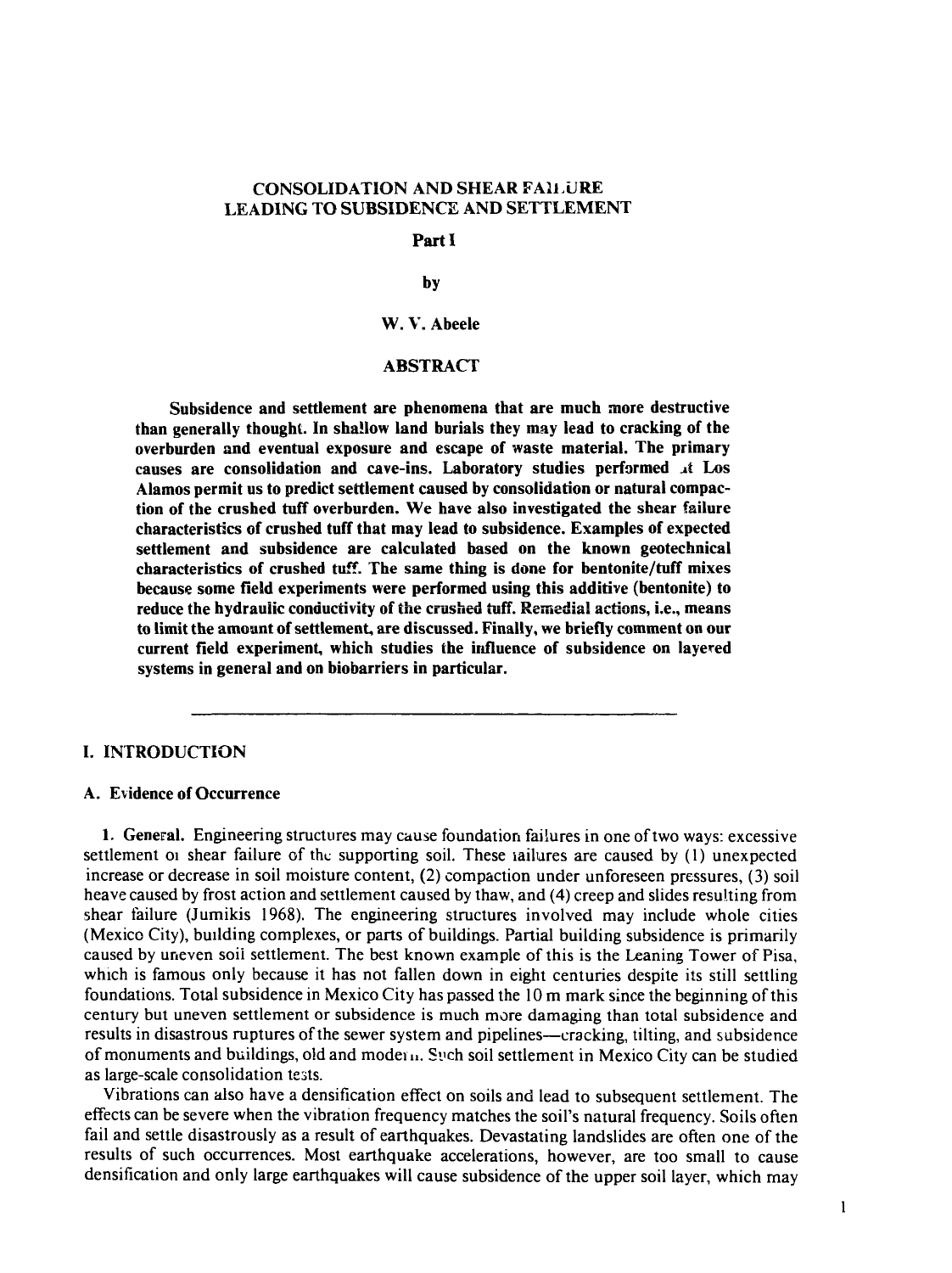amount to more than 1 m at large accelerations as occurred in Valdivia, Chile in 1960 (Lambe and Whitman 1979). Natural or anthropogenic modification of the landscape, such as slopes or modification of supporting medium in landfills, may also be subject to failure. Differential settlements are usually structurally the most critical.

Of the three phases possibly present in a soil, only the solid phase controls the resistance to compression and shear. Water, present in a moist soil, is highly incompressible but, as a liquid, is, by definition, not capable of resisting shear loads. Air, present in unsaturated soils, will not support compression or shear loads.

In a saturated soil, compression will be primarily caused by expulsion of water out of the soil voids. Under the influence of an externally applied load, the expulsion of water from the voids is highly dependent on the permeability of the medium. The extremely low permeability in the case of clay leads to a slow void contraction. The compression of saturated, low permeability layers under a static pressure is known as consolidation. The consolidation rate depends on the compressibility of the soil (rate of decrease in volume with stress) and soil permeability, which, in turn, is dependent on the viscosity of the liquid (viscosity of water at  $35^{\circ}$ C is half that at  $5^{\circ}$ C). An increase in temperature increases the consolidation *rate* but does not affect *total* amount of consolidation (Head 1982).

The oedometer test maintains a constant stress until settlement is virtually complete and no evidence of neutral stress or pore pressure remains (Fig. 1). Initially, the stress is converted into increased pore pressure. As water is expelled out of the soil voids, the pore pressure gradually drops to zero. The results are read as a plot of void ratio vs time for a given total stress (pore stress  $+$ effective stress).

Failure to drain the pores will result in low shear resistance. The ability to resist shear loads is solely dependent on the mechanical interaction of the solid particles in the soil matrix. The presence of excess water reduces the effective stress responsible for the friction between solids.

Quantitative studies involving the physical and mechanical properties of soils and having direct application on the design or the construction of waste disposal facilities include hydraulic conductivity, consolidation, and shear strength. Long-term soil consolidation and shear failure will result in subsidence.

Several reports dealing with the hydraulic conductivity of crushed and solid Bandelier tuff, as well as adjacent soils, hat been published on the subject (Abeele 1979, Abeele et al. 1981, Abrahams 1963, Abrahams et al. 1961. Purtymun and Koopman 1965). Consolidation and shear strength are discussed below.

2. Shallow Land Burial. Uneven settlement or differential settlement is far more damaging to a pit overburden than is total settlement. It will lead to cracking of the overburden and eventual exposure and escape of waste material. Differential or partial settlement is very often described as subsidence, although I found the terms are often used interchangeably. The nonhomogeneity of the buried waste ind containers is the major cause for differential settlement. This nonhomogeneity is also the cause of temporary arching and sudden collapse or subsidence. It is also the reason that differential settlement is so much more difficult to estimate.

Exposure of waste materials is studied in our field experiment. This study concerns the integrity of a biobarrier when collapse, subsidence, or disruption of a soil layer (e.g., a biobarrier) occurs.

#### B. Causes

The magnitude of soil settlements deperds on the compressibility of the scil, moisture and temperature fluctuations in the soil, and the stresses applied upon it. Several broad causes for soil settlement are recognized:

- 1. Consolidation.
- 2. Lateral and upward expulsion of cohesionless or saturated soil masses.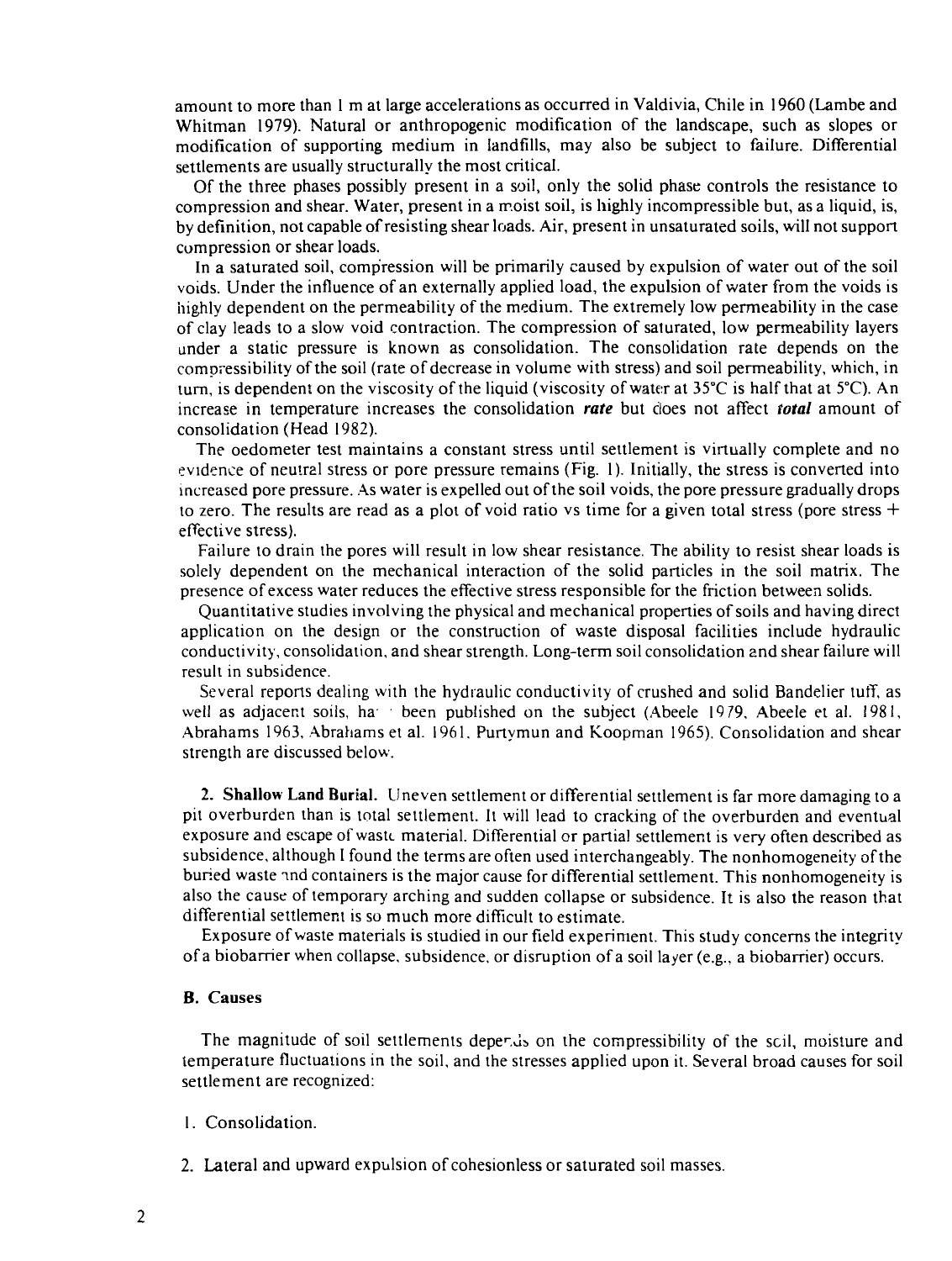

Fig. 1. Hydromechanical analogy for consolidation.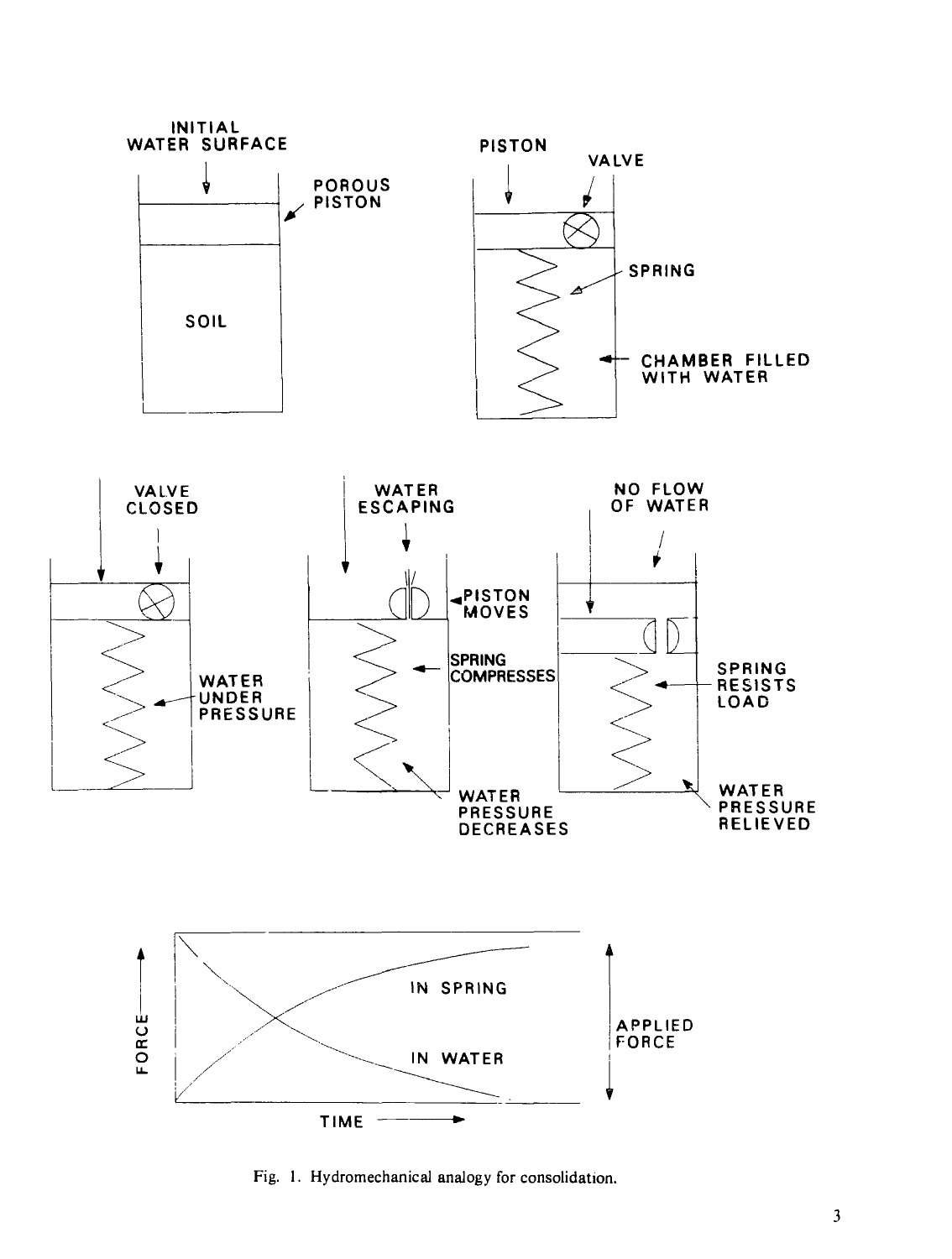#### 3. Cave-ins resulting from

(a) Unbraced excavations such as shallow land burial pits either before or after backfilling. This is caused by exceeding the shear strength of the slope.

(b) Rotting or degradation of the waste pioducts serving as braces and support for the overburden or backfill.

(c) Slumping of the overburden, which is caused by movement of soil particles into existing interstices between waste containers.

(d) Decreased soil shear strength through wetting.

(e) Large-scale dewatenng.

### 4. Inadequate soil compaction.

Table I, borrowed from Sowers (1979) indicates the principal causes of settlement; Table II indicates the pressures at which a typical material will fail.

### C. Mechanisms

Settlement means some form of densification. Minimum density is obtained by measuring oven-dried soil, which has been poured into a container of known volume. Maximum density is obtained by vibrating that container according to (not entirely standardized) specifications. In general, the smaller the panicle size distribution, the lower the density. The relative density of a granular medium or soil is defined as

$$
D_r = \frac{e_{\text{max}} - e}{e_{\text{max}} - e_{\text{min}}} \times 100\%
$$
 (1)

where  $e =$  void ratio

The density of granular soiis (Table III) is characterized according to Lambeand Whitman (1979). Several interdependent mechanisms contribute to the densification of granular soils:

- 1. Compression of air and water in the voids.
- 2. Squeezing of air and water out of voids.
- 3. Permanent deformation caused by crushing of particles.
- 4. Elastic deformation caused by bending of particles.
- 5. Rearrangement of particles caused by sliding and rolling of particles relative to one another.

The property that influences deformation and consequent settlement to the greatest extent is the modulus of elasticity or the stress/strain modulus, E. The bearing capacity of a granular soil depends to a high degive on the internal friction angle or angle of repose (see Sec. II.B.) and on the relative density of the granular soil in question.

### II. STUDIES AT LOS ALAMOS

### A. Consolidation

Loading a soil with a manmade fill will cause deformation. The resulting total vertical surface deformation or displacement is described as settlement. Also, a lowering of the water table will cause an increase in the effective stress,  $\sigma_{eff}$ , and cause of the ments. The total settlement,  $\Delta H$ , has three components (Holtz 1981):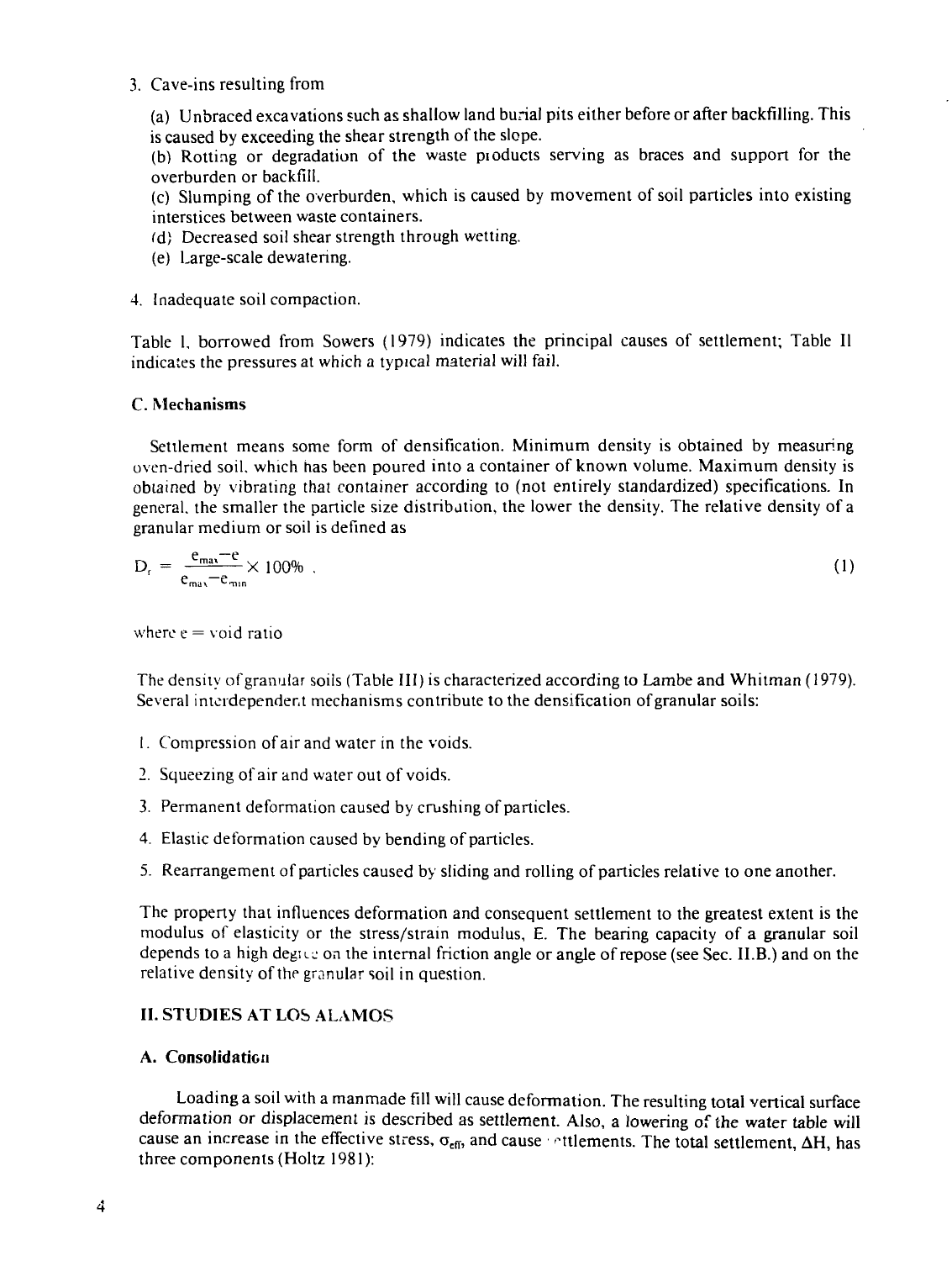### **TABLE I**

### CAUSES OF **SETTLEMENT**

| Cause                                                         | Form of Mechanism                                                                                | <b>Amount of Settlement</b>                                                                                            | <b>Rate of Settlement</b>                                                      |
|---------------------------------------------------------------|--------------------------------------------------------------------------------------------------|------------------------------------------------------------------------------------------------------------------------|--------------------------------------------------------------------------------|
| Structural load                                               | Distortion (change in shape of soil<br>mass)                                                     | Compute by elastic theory (partly<br>included in consolidation)                                                        | Instantaneous                                                                  |
|                                                               | Consolidation:<br>Initial                                                                        | Stress-void ratio curve, time curve                                                                                    | Rapid                                                                          |
|                                                               | Change in void<br>ratio under<br>Primary<br>stress<br>Secondary                                  | Stress-void ratio curve<br>Compute from log time-settlement                                                            | Compute form Terzaghi theory<br>Compute from log time-settlement               |
|                                                               |                                                                                                  |                                                                                                                        |                                                                                |
| Environmental load                                            | Shrinkage (due to drying)                                                                        | Estimate from stress-void ratio or<br>moisture- $v \nightharpoonup d$ ratio and moisture<br>loss limit surinkage limit | Equal to rate of drying. Seldom can<br>be estimated                            |
| Load independent<br>(but may be                               | Consolidation (due to water table<br>lowering)<br>Reorientation of grains-shock and<br>vibration | Compute from stress-void ratio and<br>stress change<br>Estimate limit from relative density<br>$up to 60-70%$          | Compute from Terzaghi theory<br>Erratic, depends on shock, relative<br>density |
| aggravated by<br>load; often en-<br>vironment<br>related, but | Structural collapse—loss of bonding<br>(saturation thawing, etc.)                                | Estimate susceptibility and possibly<br>limiting amount                                                                | Begins with environmental change,<br>rate erratic                              |
| not dependent)                                                | Raveling—erosion into openings,<br>cavities                                                      | Estimate susceptibility but not<br>amount                                                                              | Erratic, gradual or catastrophic,<br>often increasing                          |
|                                                               | Biochemical decay                                                                                | Estimate susceptibility, possible limits                                                                               | Erratic, often decreases with time                                             |
|                                                               | Chemical attack                                                                                  | Estimate susceptibility                                                                                                | Erratic                                                                        |
|                                                               | Mass collapse—collapse of sewer,<br>mine, cave                                                   | Estimate susceptibility                                                                                                | Likely to be catastrophic                                                      |
|                                                               | Mass distortion-shear-creep or<br>landslide in slope                                             | Compute susceptibility from stability<br>analysis                                                                      | Erratic, catastrophic to slow                                                  |
|                                                               | Expansion—frost, clay expansion,<br>chemical attack (resembles<br>settlement)                    | Estimate susceptibility sometimes<br>limiting amount                                                                   | Erratic, increases with wet weather                                            |

Reprinted with permission of Macmillan Publishing Company from *Soil Mechanics and Foundations: Geotechnical Engineering* by G. F. Sowers, © 1979 by Macmillan.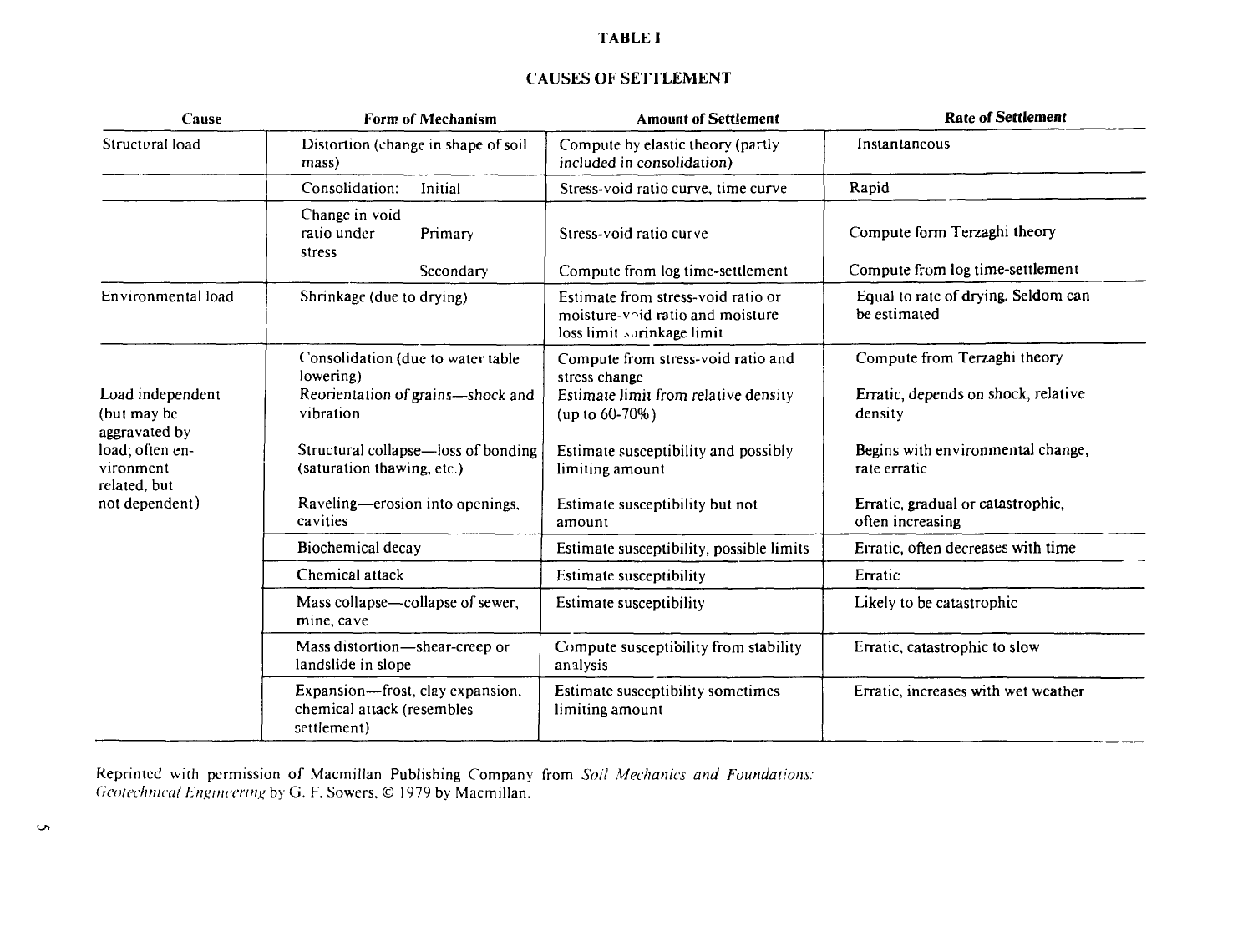#### **TABLE II**

#### **FAILURE PRESSURES FOR TYPICAL MATERIALS**

| Pressure<br>(kPa) |
|-------------------|
| 45                |
| 60                |
| 100               |
| 175               |
| 240               |
| 400               |
| 500               |
| 500               |
| 10.000            |
|                   |

### **TA3LE III**

#### **DENSITY OF GRANULAR SOILS**

| $D_r$ (%) | Description |
|-----------|-------------|
| $0 - 15$  | Very Loose  |
| $15 - 35$ | Loose       |
| 35-65     | Medium      |
| 65-85     | Dense       |
| 85-100    | Very Dense  |

 $\Delta H_i$  = immediate settlement or distortion.

 $\Delta H_2$  = time-dependent settlement or consolidation.

 $\Delta H$ <sub>3</sub> = secondary time-dependent settlement.

The distortion component can be estimated using the elastic theory where, according to Hooke's law.

$$
\Delta H = \frac{PH}{EA} \tag{2}
$$

with

 $E =$  elasticity modulus in Pa,  $P =$ load in N,

 $H =$  thickness of soil layer in m,

 $A$  = area of soil under stress.

The elasticity modulus is determined by the slope of the initial stress/strain curves. This can be done by taking the initial slope of the stress/strain curve, called the tangent modulus or, because the stress/strain curves are not entirely linear, by taking the slope of the straight line from the origin to a certain stress, which is called the secant modulus (Holtz and Kovacs 1981).

When additional stress is applied to the saturated soil, the solid structure will not immediately support it because water wil! prevent compression. Pore pre<sup>c</sup> sure supports the applied load. As the water is forced out, the soil compresses and the solid structies assumes more and more of the load until the neutral stress becomes zero and the solid particles support the total load or effective stress. The neutral stress can be read by a piezometer. Since pore water pressure measurements are not made in the oedometer, the degree of consolidation, U, is calculated directly from the change in height, H, of the sample, with  $U = 0\%$  at the start of the consolidation and  $U = 100\%$  at its completion. The change in void ratio

$$
\Delta e = (1 + e_0) \Delta H / H_o. \tag{3}
$$

The time required to reach any percentage of consolidation for any thickness of a particular soil layer can be evaluated from the consolidation curve obtained in the laboratory. The time for any degree of consolidation will be a function of the square of the thickness of a particular soil layer and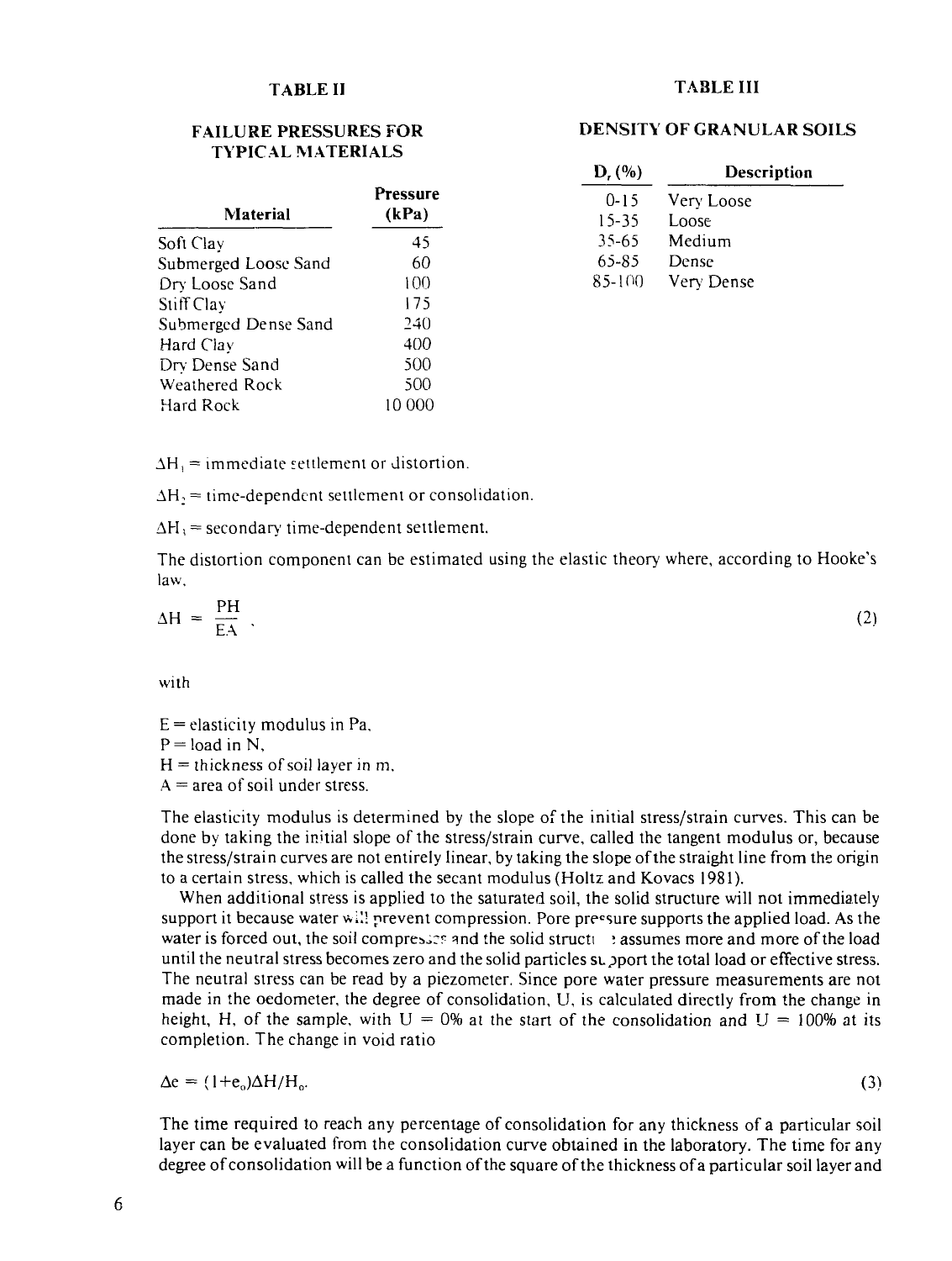its permeability at that particular consolidation pressure, so that rate and amount of settlement of a structure can be calculated. This would enable one to estimate whether settlements will be substantially completed during construction or how long the settlements will last after completion. Means for accelerating the consolidation, such as sand drains or wicks, may be considered.

After equilibrium is reached and the transfer from neutral to effective stress is complete, the test proceeds by addition of a new load increment and by allowing settlement to occur until equilibrium is reached under the new total stress, indicating the new consolidation is complete. For adequate computations of the coefficient of consolidation, C<sub>v</sub>, standard load increments of  $\Delta\sigma/\sigma$  =  $1$  must be used. This value,  $C_v$ , varies for each stress increment and is, therefore, calculated every time a load increment is applied. A total final stress of 1 MPa was applied. The time rate for each settlement measurement during each load increment test was set at  $\Delta t/t = 1$ . It is important to remember that the rate of settlement is primarily a function of the compressibility and permeability of the medium. The coefficient of volume compressibility  $m_v = \frac{de}{d\sigma}$  with  $\epsilon = \Delta H/H$ the relative strain or compressibility. It is noteworthy that  $m<sub>v</sub>$  is the reciprocal of the modulus of elasticity, compression, or constraint. If the void ratio at equilibrium is plotted against applied stress, the slope of the curve is termed the coefficient of compressibility

 $a_1 = de/d\sigma = m$ , (1+e). (4)

with e the void ratio. The compression modulus  $M_v = 1/m_v$  also gives an indication of soil compressibility. The higher the  $M_v$  value, the less compressible the soil.

The compression characteristics of overconsolidated soil are demonstrated by the rebound (also known as unloading, decompression, swelling) and recompression curve. If recompression surpasses 1 MPa (the previous maximum stress), a straight line parallel to the already existing one will be obtained. The recompression curve indicates a clay that is overconsolidated and much less compressible than normally consolidated clays. The rebound is characteristic of the elastic deformation of the soil, whereas the difference between original and rebound height is indicative of the plastic deformation of the soil. Elastic deformation is reversible and is primarily caused by bending and distortion of the solid matrix, whereas reorientation and fracture of the solid particles account for plastic deformation.

Recompression curves typically occur in preconsolidated soils, which are soils once subjected to a stress exceeding the present overburden pressure. Removal of that overburden by erosion, melting, lowering of the water table, or excavation leaves a soil preconsolidated. Most undisturbed soils are preconsolidated to some extent. This fact is extremely important in foundation engineering because such a soil will not settle appreciably until the stress imposed exceeds the preconsolidated stress (Sowers 1979). An unconsolidated soil with a low  $C_v$  can be preloaded with Fill if normal consolidation is expected to last until after completion of the structure.

The coefficient of consolidation increases with increased permeability and decreased compressibility and is also inversely proportional to the specific weight of the diffusing fluid. Consequently,

 $k = C_v \lambda_w m_v$  . (5)

1. Hackroy Series. The soil studied is a mixture of a typical profile of a Hackroy series, consisting of a loam, clay loam, and clay obtained from the Experimental Engineering Waste Burial Facility in Los Alamos, New Mexico.

The specimen dimensions were 100 mm  $\times$  100 mm  $\times$  25.5 mm. Moisture ratio by mass: 0.348. Mass of dry soil: 341 g. Particle density: 2.50  $Mg$  m<sup>-3</sup> (measured). Initial void ratio:  $0.348 \times 2.5 = 0.87$ . Porosity:  $0.87/1.87 = 0.465$ . Bulk density (dry):  $2.5/1.87 = 1.337$  Mg m<sup>-3</sup>.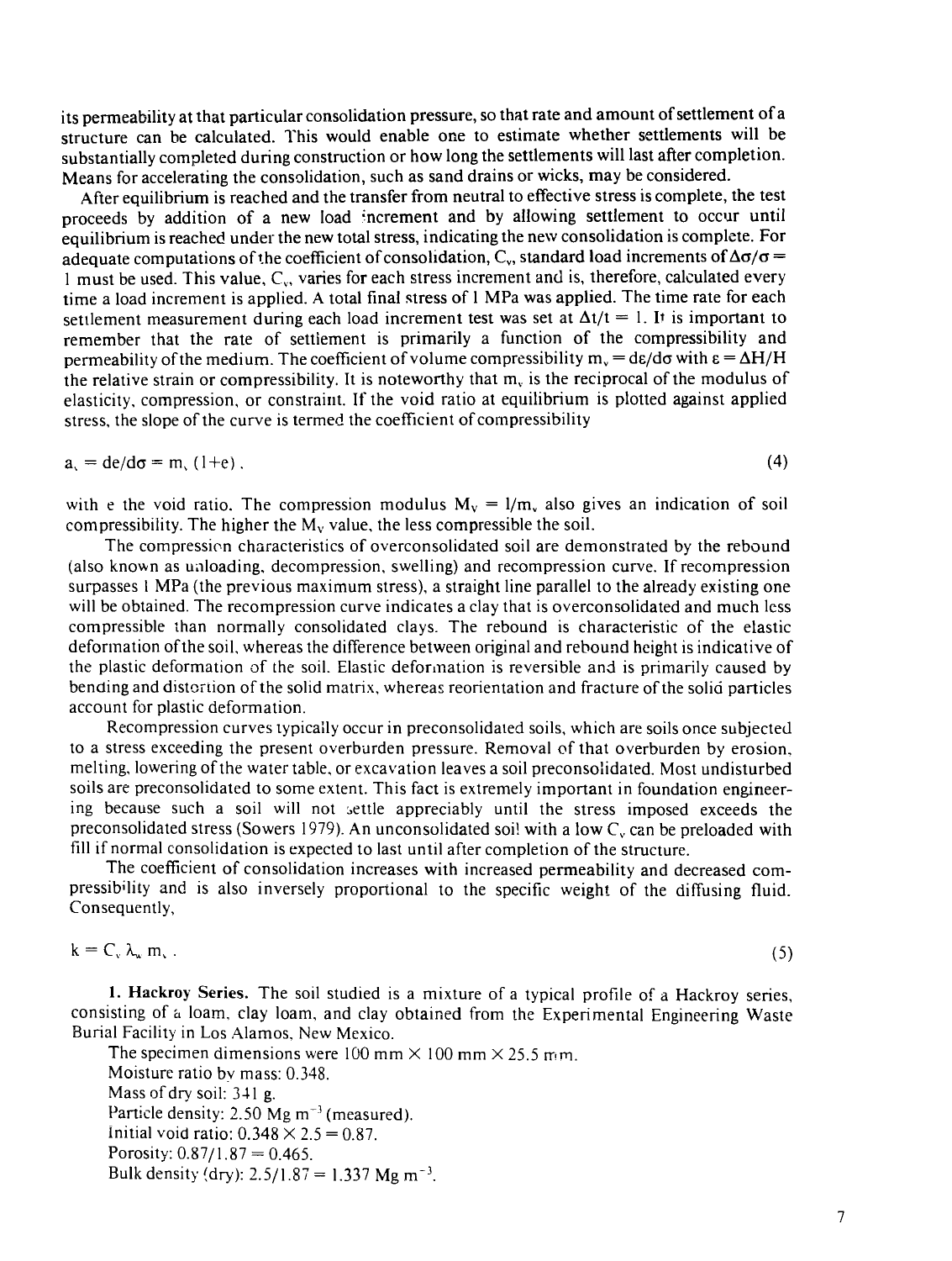Moisture ratio by volume:  $0.348 \times 1.337 = 0.465$ . Saturated unit weight:  $(2.5 + 0.87)/1.87 = 1.802$  Mg m<sup>-3</sup>. Volume:  $341/1.337 = 255$  cm<sup>3</sup>. Height of sample: 25.5 mm. Liquid limit:  $30\% \rightarrow C_c = 0.14$  (calculated compression index). Plasticity index: 5-10.

Both  $m<sub>v</sub>$  and  $a<sub>v</sub>$  and the computed hydraulic conductivity are seen to decrease with increasing stress (Table IV). The stress vs void ratio graph with log stress as the abscissa and void ratio as ordinate approximates a straight line. The compression index,  $C<sub>c</sub>$ , is the slope of the straight line, where

$$
\Delta e = -C_c \log \sigma / \sigma_o \tag{6}
$$

The index,  $C_c$ , is equal to 0.14345 above 60 kPa, where the line is straight (the higher  $C_c$ , the higher the compressiblity of the material). The consolidation characteristics of a normally consolidated soil are depicted in the straight-line portion of the curve in Fig. 2. The swelling index is equal to 0.01826 or 13% of the compression index.

#### **TABLE IV**

#### **Cv, mv, AND k AS A FUNCTION OF STRESS FOR HACKROY SERIES**

| $\sigma(kPa)$ | $C_{v}(10^{-6}m^{2}s^{-1})$ | $m_v(10^{-7} Pa^{-1})$ | $M_{v}$ (MPa) | $a_v(10^{-7} Pa^{-1})$ | $k(10^{-9} \text{ ms}^{-1})$ |
|---------------|-----------------------------|------------------------|---------------|------------------------|------------------------------|
| 60            | 1.40                        | 7.63                   | 1.31          | 13.72                  | 10.70                        |
| 120           | 1.33                        | 3.37                   | 2.97          | 5.89                   | 4.49                         |
| 250           | 1.47                        | 1.87                   | 5.35          | 3.19                   | 2.75                         |
| 500           | 1.28                        | 1.27                   | 7.87          | 2.11                   | 1.62                         |
| 1000          | 1.26                        | 1 27                   | 7.87          | 2.05                   | 1.60                         |



Fig. 2. Virgin, rebound, and recompression curves for the Hackroy series soil.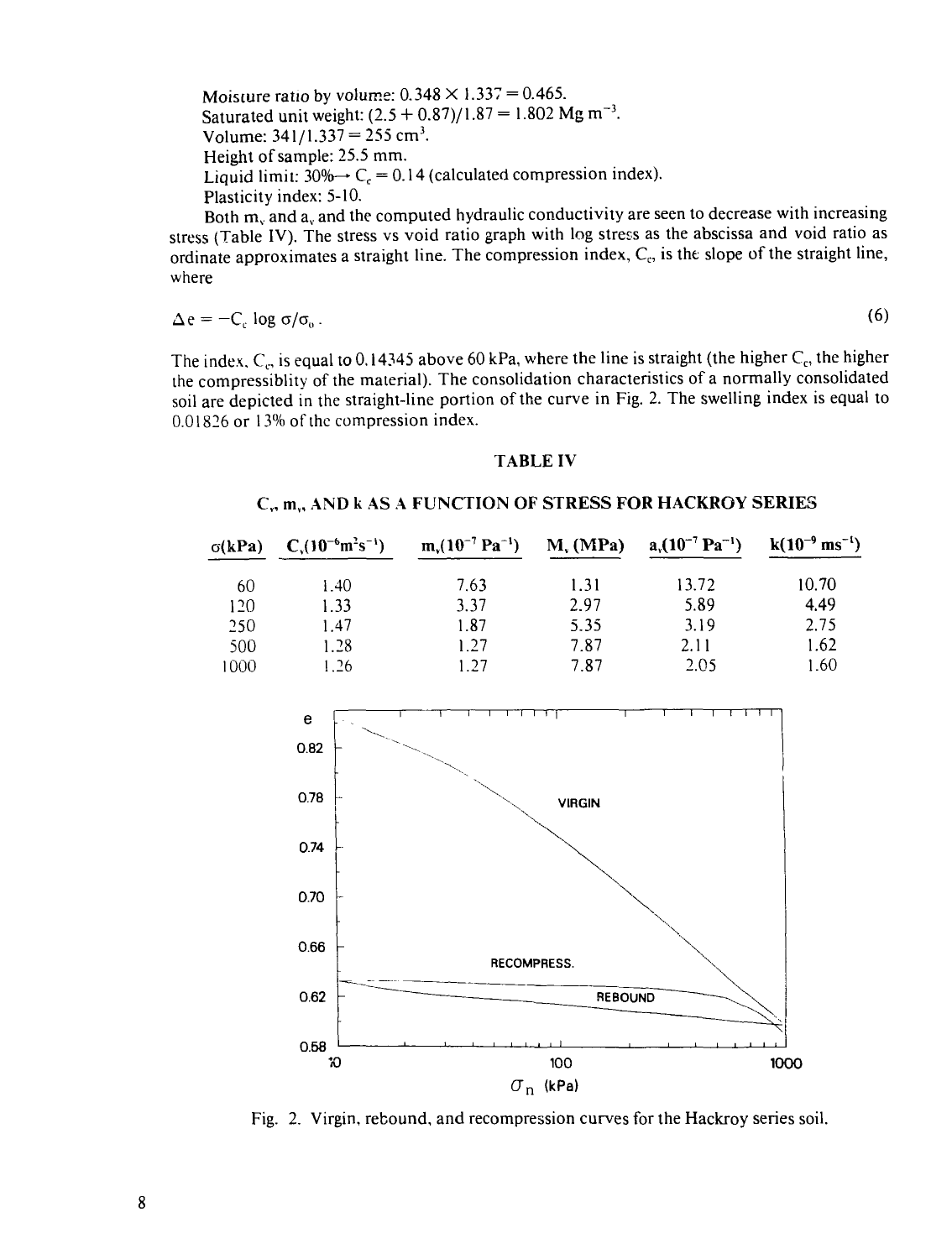The recompression curve follows a path more or less parallel to the rebound curve until the preconsolidation stress of 1 MPa is reached. Beyond the preconsolidation point, a fast acceleration in void ratio decrease takes place, and the recompression curve merges with the virgin curve. The virgin, rebound, and recompression values at specific stresses are indicated in Table V and plotted in Fig. 2. It is clear from the graph that most of the deformation is plastic. This is to be expected considering the magnitudes of the contact pressures involved and the modulus of elasticity of soil grains, which is on the order of 20 GPa. Through regression analysis, we are able to determine that the best fit existing between hydraulic conductivity, k, as dependent variable and void ratio, E, as independent variable is  $k = 2 \cdot 10^{-12} e^{10.84E}$  with k in ms<sup>-1</sup>. The coefficient of correlation is better than 0.94. This enables us to estimate the hydraulic conductivity for a nonconsolidated sample (E  $= 0.87$ ) as being equal to 2.5  $\cdot$  10<sup>-8</sup> ms<sup>-1</sup> or about 60 times smaller than that of crushed tuff.

2. Crushed Bandelier Tuff. Crushed Bandelier tuff has a grain size distribution close to that of a sandy silt.

The specimen dimensions were  $100 \text{ mm} \times 100 \text{ mm} \times 26 \text{ mm}$ . Mass of dry soil: 365 g. Moisture ratio by mass: 0.323. Particle density: 2.56 Mg  $m^{-3}$  (measured). Initial void ratio:  $0.323 \times 2.56 = 0.83$ . Porosity:  $0.83/1.83 = 0.453$ . Dry bulk density:  $2.56/1.83 = 1.40$  Mg m<sup>-3</sup>. Moisture ratio by volume:  $0.323 \times 1.40 = 0.45$ . Saturated unit weight:  $(2.56 + 0.83)/1.83 = 1.85$  Mg m<sup>-3</sup>. Volume:  $365/1.40 = 260$  cm<sup>3</sup>. Height of sample: 26 mm.

#### TABLE V

### H,  $\Delta$ e, e,  $\Delta$ H/H AS A FUNCTION OF STRESS FOR THE VIRGIN, REBOUND, AND RECOMPRESSION CURVES FOR HACKROY SERIES

| $\sigma(kPa)$ | H (mm)   | ∆e         | e       | ∆Н/Н       |
|---------------|----------|------------|---------|------------|
|               |          |            |         |            |
| 10            | $-0.350$ | $-0.02567$ | 0.84433 | $-0.01373$ |
| 20            | -0.650   | $-0.04767$ | 0.82233 | $-0.02549$ |
| 60            | $-1.428$ | $-0.10472$ | 0.76528 | $-0.05600$ |
| 120           | $-1.944$ | $-0.14256$ | 0.72744 | $-0.07624$ |
| 250           | $-2.564$ | $-0.18803$ | 0.68197 | $-0.10055$ |
| 500           | $-3.132$ | $-0.22968$ | 0.64032 | $-0.12282$ |
| 1000          | $-3.818$ | $-0.27999$ | 0.59001 | $-0.14973$ |
| 600           | $-3.756$ | $-0.27544$ | 0.59456 | -0.14729   |
| 400           | $-3.710$ | $-0.27207$ | 0.59793 | $-0.14549$ |
| 200           | $-3.642$ | $-0.26708$ | 0.60292 | $-0.14282$ |
| 100           | $-3.568$ | $-0.26165$ | 0.60835 | $-0.13992$ |
| 10            | $-3.320$ | $-0.24347$ | 0.62653 | $-0.13020$ |
| 100           | $-3.358$ | $-0.24625$ | 0.62375 | $-0.13169$ |
| 200           | $-3.381$ | $-0.24792$ | 0.62208 | $-0.13259$ |
| 400           | $-3.438$ | $-0.25214$ | 0.61786 | $-0.13482$ |
| 600           | $-3.546$ | $-0.26006$ | 0.60994 | -0.13906   |
| 1000          | $-3.928$ | $-0.28805$ | 0.58195 | $-0.15404$ |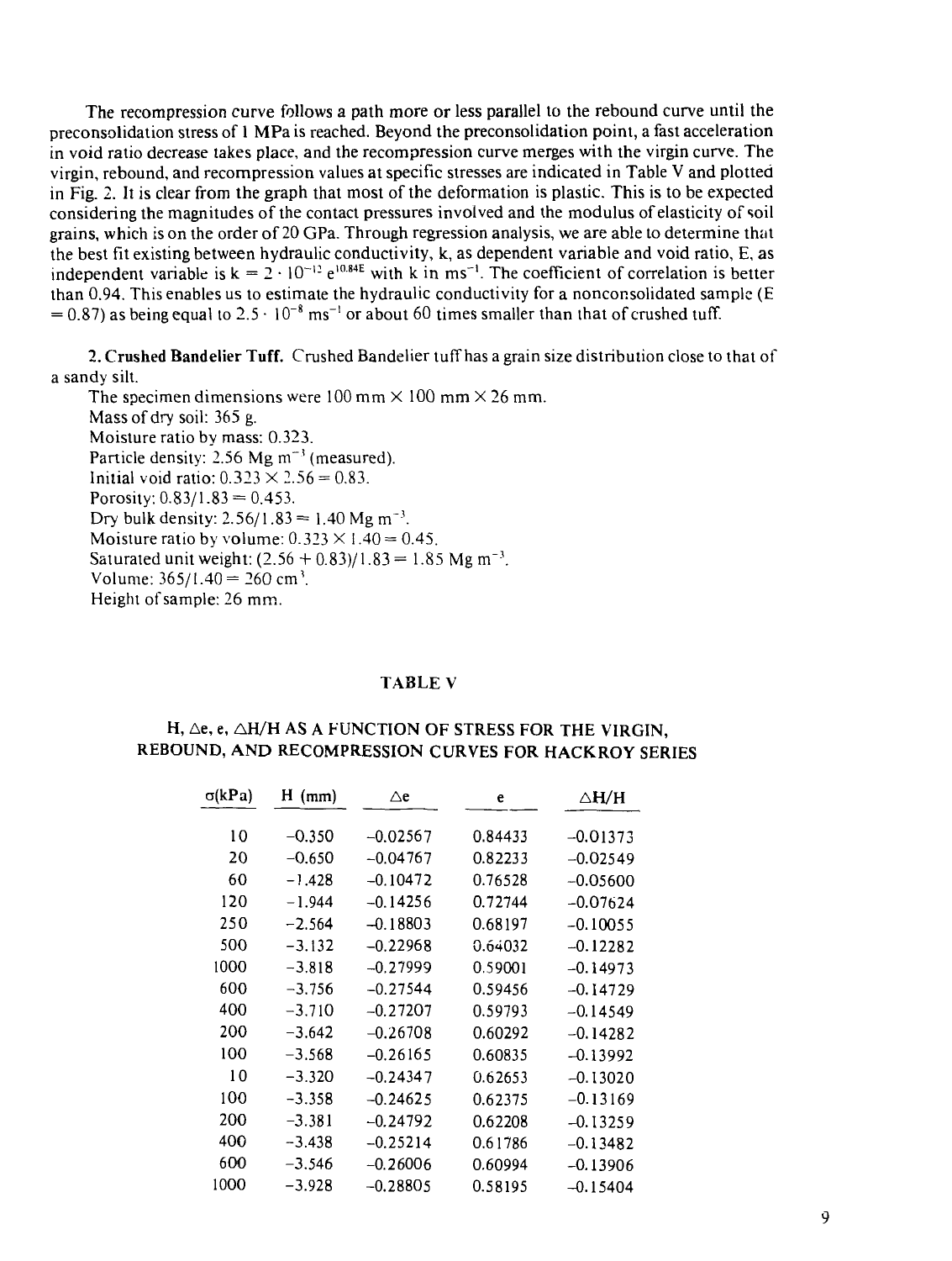During consolidation, the data yielded void ratio-log time curves concave upward from the start, indicating extremely fast consolidation. The point,  $t_{50}$ , indicating the time at which 50% of the consolidation is complete, was always passed before the first measuremeni could be taken (at about 0.05 min). For our specimen of 26-mm thickness,  $C_v$  will then be at least 346 m<sup>2</sup>/year or  $1.1 \cdot 10^{-5}$  m<sup>2</sup> s<sup>-1</sup>. The hydraulic conductivity, as well as both m<sub>v</sub> and a<sub>v</sub>, on the other hand, decreases with increasing stress (Table VI). The compression index,  $C_c$ , is equal to 0.14635 above 60 kPa. The void ratio-stress curve is slightly convex upward. The swelling index,  $S<sub>c</sub>$ , equal to 0.01567, is smaller than that of the Hackroy series and is 11% of the compression index of tuff.

The recompression curve follows a path almost identical to the rebound curve until the preconsolidation stress of 1 MPa is neared. Beyond 1 MPa, the recompression curve should merge with the virgin curve. The virgin, rebound, and recompression values at specific stresses are indicated in Table VII and plotted in Fig. 3. The elastic deformation is even less for crushed tuff than for the Hackroy series. This can be deduced from the lower swelling index and the lower recovery ratio of swelling vs compression for tuff (0.11 vs 0.13).

As can be seen, the compression modulus is much more variable in the case of crushed tuff than Hackroy series soil and increases fast with stress. Crushed tuff is a very compressible material at low stress but quickly becomes incompressible at higher stress (faster than the Hackroy series soil).

The settlement at a pressure of 1 MPa is, according to Jumikis (1968), equal to  $\Delta H = m_v H \sigma$  or, since  $\Delta H$  is known.

$$
\bar{m}_v = \frac{\Delta H}{H\sigma} \quad , \tag{7}
$$

and

$$
\bar{M}_{\rm v} = \frac{H\sigma}{\Delta H} = \frac{25.5 \text{ mm } 10^6 \text{ Pa}}{3.818 \text{ mm}} = 6.7 \text{ MPa}
$$

for Hackroy series soil and

$$
\dot{M}_{\rm v} = \frac{26 \text{ mm } 10^6 \text{ Pa}}{3.414 \text{ mm}} = 7.6 \text{ MPa}
$$

for crushed tuff. Both can be considered fairly compressible materials because they have rather low values of  $M_{v}$  (Hackroy series soils more so than crushed tuff).

The best fit between hydraulic conductivity, k, and void ratio, E, was determined through regression analysis:  $k \propto 5.51 \cdot 10^{-13} e^{15.53E}$ , with k expressed in ms<sup>-1</sup> and r = 0.97. It is obvious that the values for the hydraulic conductivity are underestimated at all pressures because of an arbitrarily low choice of  $C_v$ .

At a porosity of 0.4 (e = 0.67), k would be equal to  $1.81 \cdot 10^{-8}$  ms<sup>-1</sup>. This is underestimating the measured hydraulic conductivity by a factor of  $\sim 80$ . The relationship now becomes

#### TABLE VI

#### C,, m,, AND k AS A FUNCTION OF STRESS FOR CRUSHED TUFF

| $\sigma(kPa)$ | $C_{v}(m^{2} s^{-1})$ | $m_v(10^{-8} Pa^{-1})$ | $M_{v}$ (MPa) | $a_v(10^{-8} Pa^{-1})$ | $k(10^{-7} \text{ ms}^{-1})$ |
|---------------|-----------------------|------------------------|---------------|------------------------|------------------------------|
| 60            | $8.7 \cdot 10^{-4}$   | 112.0                  | 0.89          | 200.0                  | 9744                         |
| 120           | $8.7 \cdot 10^{-4}$   | 32.8                   | 3.05          | 57.4                   | 28.54                        |
| 250           | $8.7 \cdot 10^{-4}$   | 18.0                   | 5.56          | 30.8                   | 15.66                        |
| 500           | $8.7 \cdot 10^{-4}$   | 9.78                   | 10.22         | 16.3                   | 8.51                         |
| 1000          | $8.7 \cdot 10^{-4}$   | 6.03                   | 16.58         | 9.75                   | 5.25                         |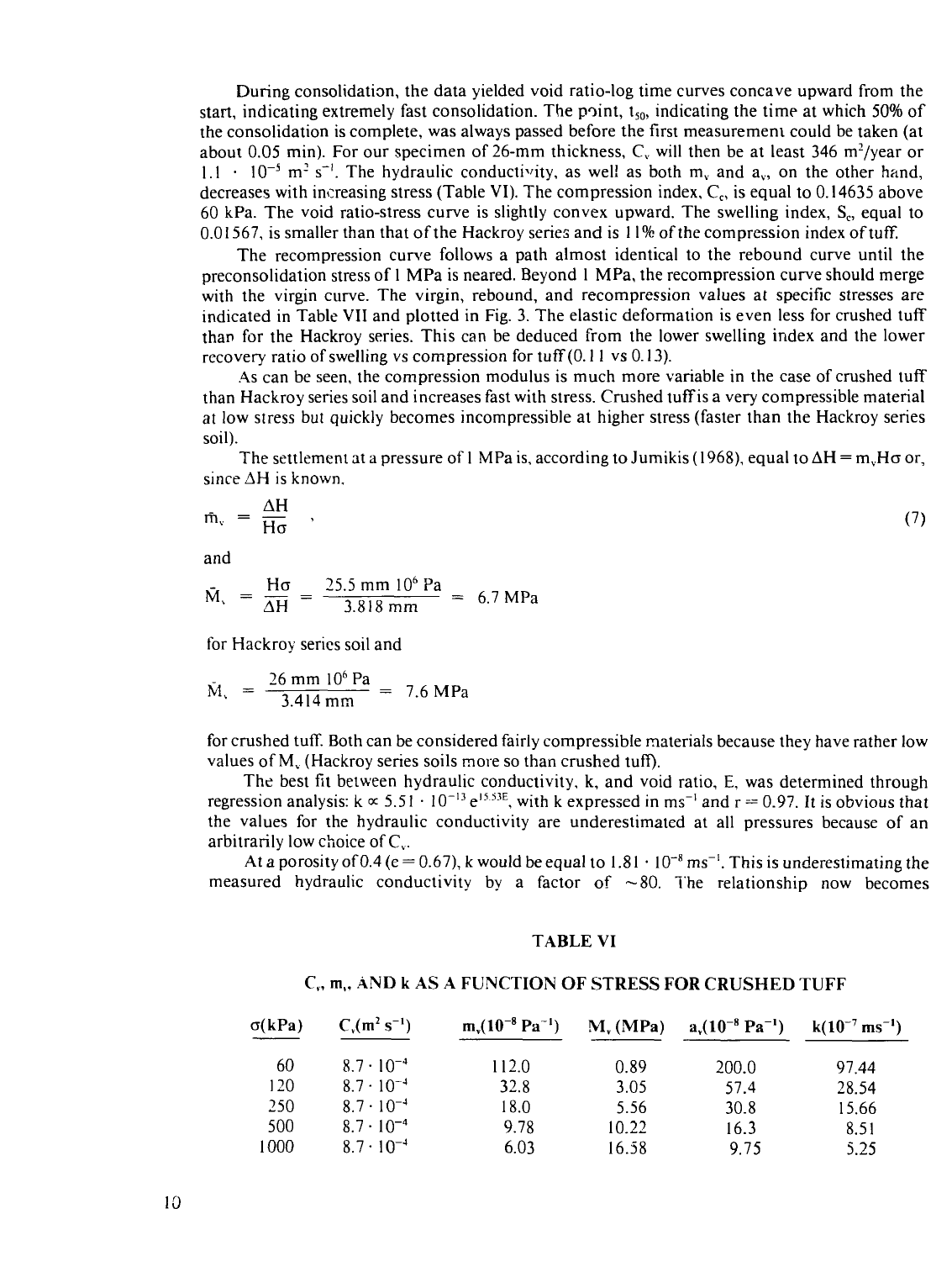#### **TABLE VII**

| $\sigma(kPa)$ | $H$ (mm) | Λe         | e       | ∆H/H                                                                              |
|---------------|----------|------------|---------|-----------------------------------------------------------------------------------|
|               |          |            |         |                                                                                   |
| 60            | $-0.874$ | $-0.06153$ | 0.76847 | $-0.03362$                                                                        |
| 120           | $-1.386$ | $-0.09757$ | 0.73243 | $-0.05331$                                                                        |
| 250           | $-1.994$ | $-0.14038$ | 0.68962 | $-0.07669$                                                                        |
| 500           | $-2.630$ | $-0.18515$ | 0.64485 | $-0.10115$                                                                        |
| 1000          | $-3,414$ | $-0.24035$ | 0.58965 | $-0.13131$                                                                        |
| 250           | $-3.264$ | $-0.22079$ | . 002.  | $\mathcal{L}^{\text{max}}_{\text{max}}$ , $\mathcal{L}^{\text{max}}_{\text{max}}$ |
| 60            | $-3.142$ | $-0.22120$ | 0.60880 | $-0.12085$                                                                        |
| 250           | $-.242$  | $-0.22824$ | 0.60176 | $-0.12469$                                                                        |
| 800           | $-3.374$ | $-0.23753$ | 0.59247 | $-0.12977$                                                                        |
| 1000          | $-3.432$ | $-0.24161$ | 0.58839 | $-0.13200$                                                                        |

### H,  $\Delta$ e, e,  $\Delta$ H/H AS A FUNCTION OF STRESS FOR THE VIRGIN, **REBOUND, AND RECOMPRESSION CURVES FOR CRUSHED TUFF**



Fig. 3. Virgin, rebound, and recompression curves for crushed tuff.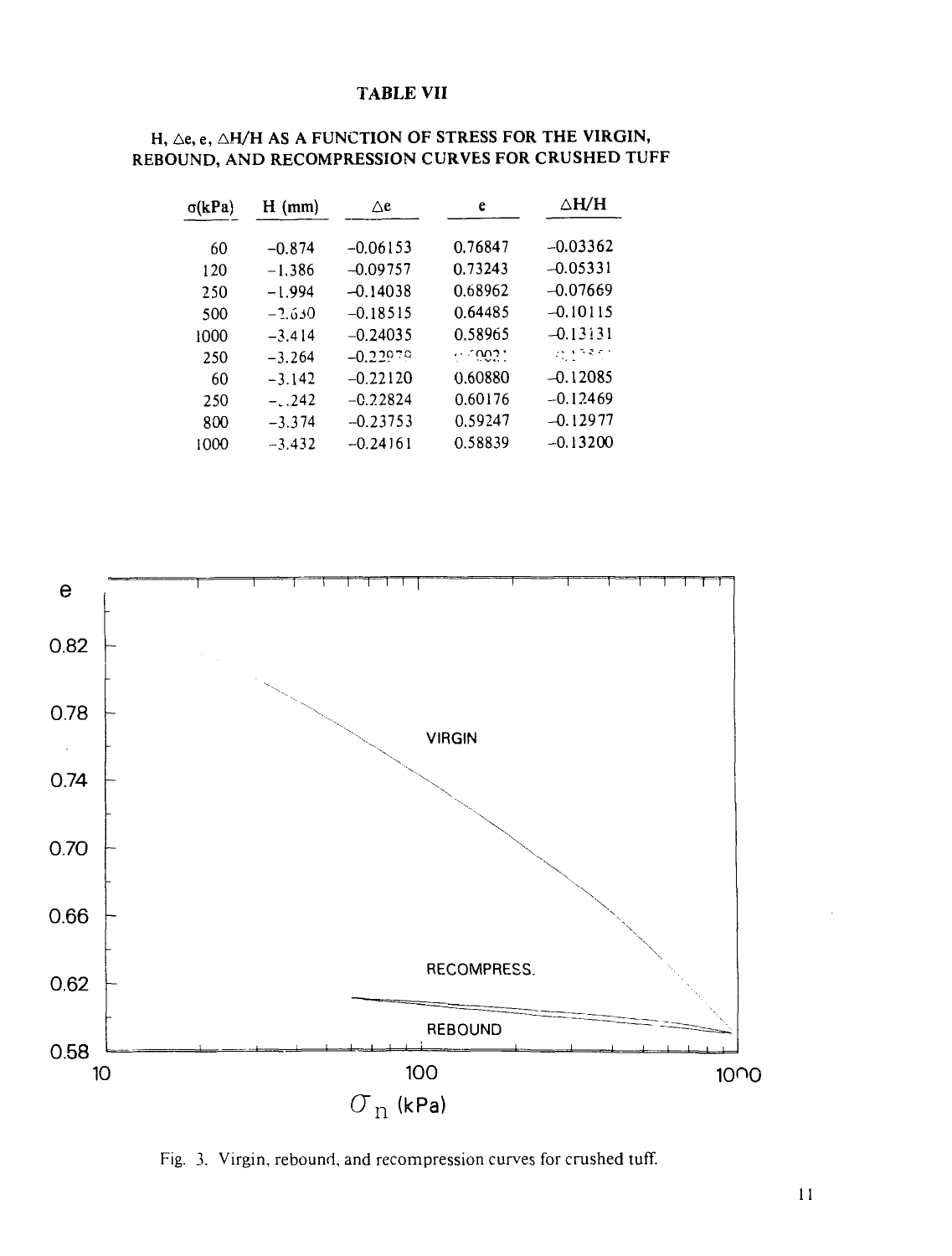$k = 4.37 \cdot 10^{-11} e^{15.53E}$ . A more correct C<sub>v</sub> of 8.7  $\cdot 10^{-4}$  m<sup>2</sup> s<sup>-1</sup> can now be estimated from the intrinsic relationship between hydraulic conductivity and coefficient of consolidation. Because k was known, a more direct approach could have been taken by using the formula expressing  $C<sub>s</sub>$  as a function of k and computing  $C<sub>v</sub>$  directly instead of trying to measure it. Our work also shows that only a static load better than 250 kPa can match the void ratio obtained under dynamic loading in our field experiments.

3. **Bentonite/Tuff Mix.** The permeability of waste disposal facility iiners and caps, i.e., moisture barriers, is important .'n geotechnical engineering. Permeability is the dominant parameter in the design and implementation of waste disposal facilities. Clay is prominent among the materials usually considered to line or cap disposal pits. Foremost among the problems connected with the use of clays is cracking during periods of desiccation, although both the Environmental Protection Agency (EPA) and the Nuclear Regulatory Commission (NRC) seem to feel that clays, as barriers to water leachate migration and inflow of water, are the principal materials to be considered as liners and caps ir waste disposal facilities. Clays and soils, in general, also offer by far the longest service life of any liner material.

Use of clay mixes instead of pure clays may be warranted—not solely on the basis of economics; mechanical benefits may even become overriding in mandating the use of mixing. In Los Alamos, New Mexico, the use of local tuff (texture of sandy silt,\* Abrahams 1963) with low amounts of bentonite appeared to be very promising in greatly decreasing hydraulic conductivity without showing any of the mechanical impairments of clays. Saturated Na-bentonite absorbs water up to 5 times its own mass to form a gel up to 15 times its own dry volume. Besides being less expensive, a liner or cap, consisting of a mix of the local medium and bentonite clay, probably would not crack when desiccated. Cracking from desiccation can be further minimized by proper compaction. A low hydraulic conductivity, combined with acceptable mechanical characteristics, should be obtainable at some ideal nix of two materials, each possessing one or the other property. The objective of this research is to obtain the necessary data to assure that the use of such a mixture (e.g., sandy silt/bentonite) is effective in isolating waste from the environment. This research will also tell us the respective ratios at which ideal hydraulic and mechanical characteristics may be expected. Laboratory tests were performed at  $22^{\circ}$ C  $\pm$  2°C. The bentonite used in our experiments was 13-T and was obtained from the International Minerals & Chemical Corporation, Des Plainer, Illinois.

One of the liabilities one faces when using Terzaghi's step-loaded method lies in the assumption that k,  $C_v$ , and  $m_v$  remain constant during that particular consolidation load step (Tavenas et al. 1979). Both  $C_v$  and, mainly,  $m_v$  show a tendency to decrease with increasing stress (Abeele 1984) and there is no reason to doubt that the behavior would be different as the void ratio is reduced during any particular consolidation step. Tavenas et al. **(1983,** Part I) show that the coefficient of consolidation may decrease by more than a factor of 4 during a particular clay consolidation load step. The variability of the coefficient of consolidation with changing stress is not as drastic when the clay content in the soil decreases. No trend in the  $C<sub>v</sub>$  values was detected for any of the lower bentonite/crushed tuff ratios considered in this study. Therefore, the coefficients of consolidation computed for each stress were averaged and used as the mean coefficient of consolidation at a particular mixing ratio. Table VIII shows decreasing C<sub>v</sub> values with increasing bentonite/tuff ratios, R, whereas the  $m<sub>v</sub>$  values are more susceptible to changing stresses. The relationship between  $C<sub>s</sub>$  and R can be written as

 $C_v = 0.06R^{-2}$ ,

with  $r^2 = 0.99$  for  $\ell$  04 <R < 0.14.

<sup>•</sup>Sandy silt: an unconsolidated sediment containing 10-50% sand and having a ratio of silt to clay greater than 2:1 (Folk 1954).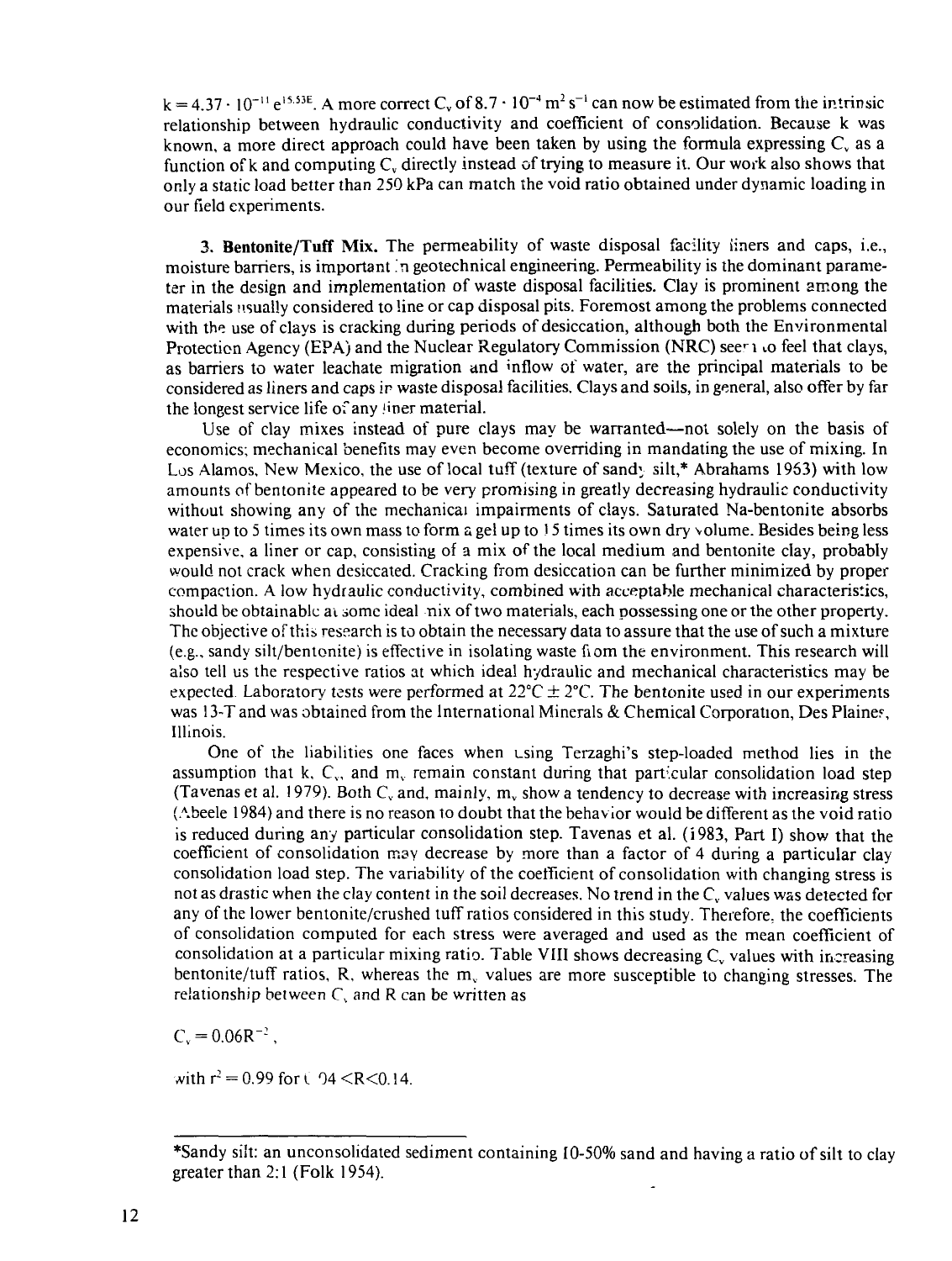#### TABLE VIII

| $C_v(16^{-8}m^2s^{-1})$ |                 |                    |      |                       |
|-------------------------|-----------------|--------------------|------|-----------------------|
| R                       | $\sigma(kPa)$   | $\bar{\mathbf{x}}$ | S    | $m_v(10^{-6}Pa^{-1})$ |
| 0.04                    | 100             |                    |      | 34.5                  |
|                         | 200             | 41.6               | 6.18 | 20.3                  |
|                         | 4(j)            |                    |      | 12.2                  |
|                         | 800             |                    |      | 7.1                   |
| 0.06                    | 100             |                    |      | 39.1                  |
|                         | 200             | 18.2               | 5.90 | 30.2                  |
|                         | 400             |                    |      | 18.1                  |
|                         | 800             |                    |      | 10.0                  |
| 0.075                   | 100             |                    |      | 66.3                  |
|                         | 200             | 11.6               | 4.84 | 39.7                  |
|                         | 400             |                    |      | 22.7                  |
|                         | 800             |                    |      | 11.5                  |
| 0.09                    | 100             |                    |      | 43.5                  |
|                         | 200             | 8.0                | 6.20 | 37.2                  |
|                         | 400             |                    |      | 22.5                  |
|                         | 800             |                    |      | 14.6                  |
| 0.11                    | 100             |                    |      | 40.3                  |
|                         | 20 <sub>0</sub> | 5.3                | 3.29 | 43.0                  |
|                         | 400             |                    |      | 23.4                  |
|                         | 800             |                    |      | 13.6                  |
| 0.14                    | 100             |                    |      | 40.0                  |
|                         | 200             | 3.2                | 0.72 | 43.0                  |
|                         | 400             |                    |      | 25.9                  |
|                         | 800             |                    |      | 13.4                  |

### m, AND AVERAGE C, VALUES FOR *\J* RYING MIXING RATIOS AND STRESSES

To ensure that  $C_v$  is more or less constant during any load increment, the applied stress increase is never more than double the previous applied stress. Table IV indicates the relationship, based on Eq. (5), of the computed values of k to R for a particular stress. The computed hydraulic conductivity is expressed in  $10^{-10}$  ms<sup>-1</sup>.

In view of the liabilities we encountered when deriving hydraulic conductivity by application of the consolidation method and considering the difficulties in determining the coefficient of consolidation at lower bentonite contents  $(<0.01$ ), direct measurement of conductivity was also performed using the constant head method. At low bentonite ratios, the consolidation rate is too fast *\*o* be measured with any degree of accuracy.

During consolidation of pure crushed tuff (sandy silt), the void ratio-log time curves were concave upward from the start, indicating extremely fast consolidation and subsequent low degree of accuracy. The coefficient of consolidation averaged  $8.7 \cdot 10^{-4} \text{m}^2 \text{s}^{-1}$  for repetitive stresses of 50, 100, 200, 400, and 800 kPa. An analysis of variance detected no trend in  $C<sub>v</sub>$  with increasing stress because of the high values of the standard deviations for  $C<sub>v</sub>$  at 0% bentonite. The conductivities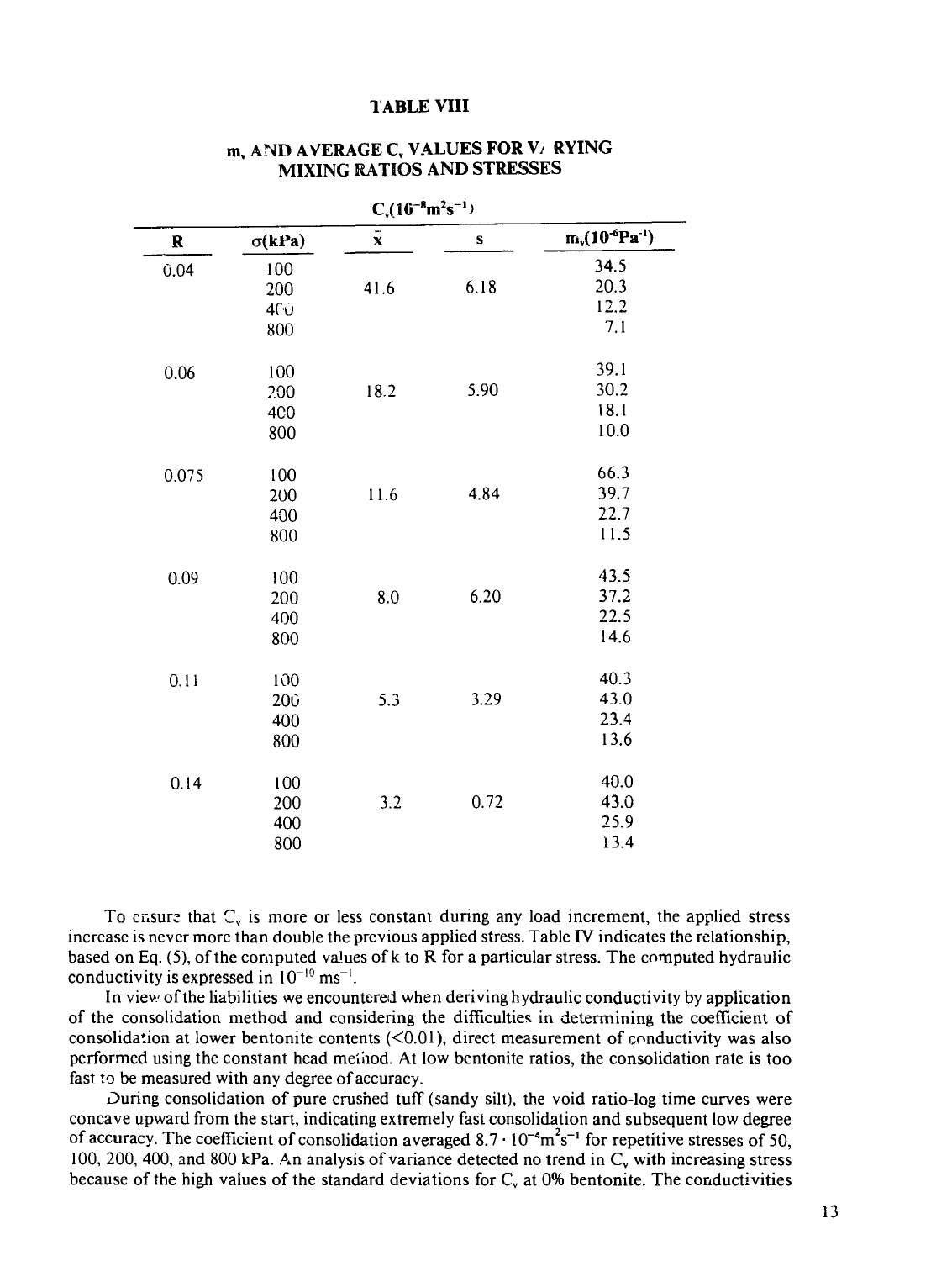obtained using the constant head method on uncompacted tuff (0 kPa) with low bentonite ratios (0-0.04) are in general agreement with the results obtained using the consolidation method for higher bentonite ratios (0.04-0.14). This is demonstrated in Fig. 4.

Table IX shows, for varying consolidation pressures, the close power relationship existing between R as independent variable and k as dependent variable (all  $r^2$  are better than 0.99!). That trend is displayed linearly on a log-log plot in Fig. 5, with k decreasing with increasing clay fraction. Figure 5 contains only the results obtained using the consolidation method and R values varying from 0.04 to 0.14. The results obtained using the constant head method (0 kPa) are not shown in Fig. 5 because the regression equation showing the best fit is not a power function. The best fit for uncompacted mixed (R = 0 to 0.04) is log k = 5.065-94.298R, with  $r^2 = 0.982$  and k in 10<sup>-10</sup> m s<sup>-1</sup>. Figures 4 and 5 further demonstrate that hydraulic conductivity is not only a function of particle size distribution or varying bentonite ratio, but also of void ratio (or applied stress). The conductivity of a porous material obviously decreases with void ratio, e, and e, in turn, decreases with increasing compaction pressure or stress,  $\sigma$ . The former is clearly shown in Table X and Fig. 6. Direct measurement of hydraulic conductivity using either the constant head method or the consolidation method produces a linear e vs log k relationship. A predictive empirical linear relationship between log k and e was first proposed by Taylor (1948)

$$
\log k = \log k_{\rm o} - \frac{e_{\rm o} - e}{C_k} \tag{8}
$$

where  $k_0$  and  $e_0$  may be *in situ*, remolded, or known preconsolidated values and  $C_k$  is a permeability change index. This type of relationship has become regarded as the most accurate way of expressing the variation of permeability with void ratio (Tavenas et al. 1983, Part II), The linear relationship between log k and e extends beyond strains of 20% for sandy silt/bentonite mixes, whereas Tavenas et al. (1983, Part II) limit the validity of this relationship to strains of less than 20% for most natural soft clays.

The interrelationship between log k and e is very important in the study of materials in caps or liners that can in any way influence the migration of pollutants from waste disposal pits. Indeed, in a homogenized material with uniform grain size distribution (as the one likely to be used to line or cap a waste  $\alpha$  isposal pit), the porosity would be the only variable to influence the conductivity. The slope of the void ratio vs log k is defined as the permeability change index,  $C_k$  (Tavenas et al. 1983, Part II). Table XI seems to indicate that the permeability change index,  $C_k$ , and the compression index,  $C_c$ , are both increasing with increasing bentonite ratio. (The compression index,  $C_c$ , is the  $\sigma$ ; slope of the straight line where  $e = -C_c \log \sigma / \sigma_0$ . The values for the  $C_c/C_k$  ratio average 0.677, with  $s = 0.035$  or a CV (coefficient of variation) of 5.1%.

A linear relationship can be established between  $C_k$  and  $C_c$  with

 $C_k = -0.053 + 1.706 C_c$ ,

with  $r^2 = 0.983$ .

For sandy silt/bentonite mixes,  $C_k$  relates to  $e_0$  as

$$
C_k = -0.835 + 1.585e_{\rm o}.
$$

No apparent relationship seems to link the  $C_c/C_k$  ratio with the void ratio, e.

According to Tavenas et al. (1983, Part II), the condition for a constant  $C_v$  during consolidation may be written

$$
\frac{1}{C_c} - \frac{1}{C_k} = \frac{1}{1 + e_0} \tag{9}
$$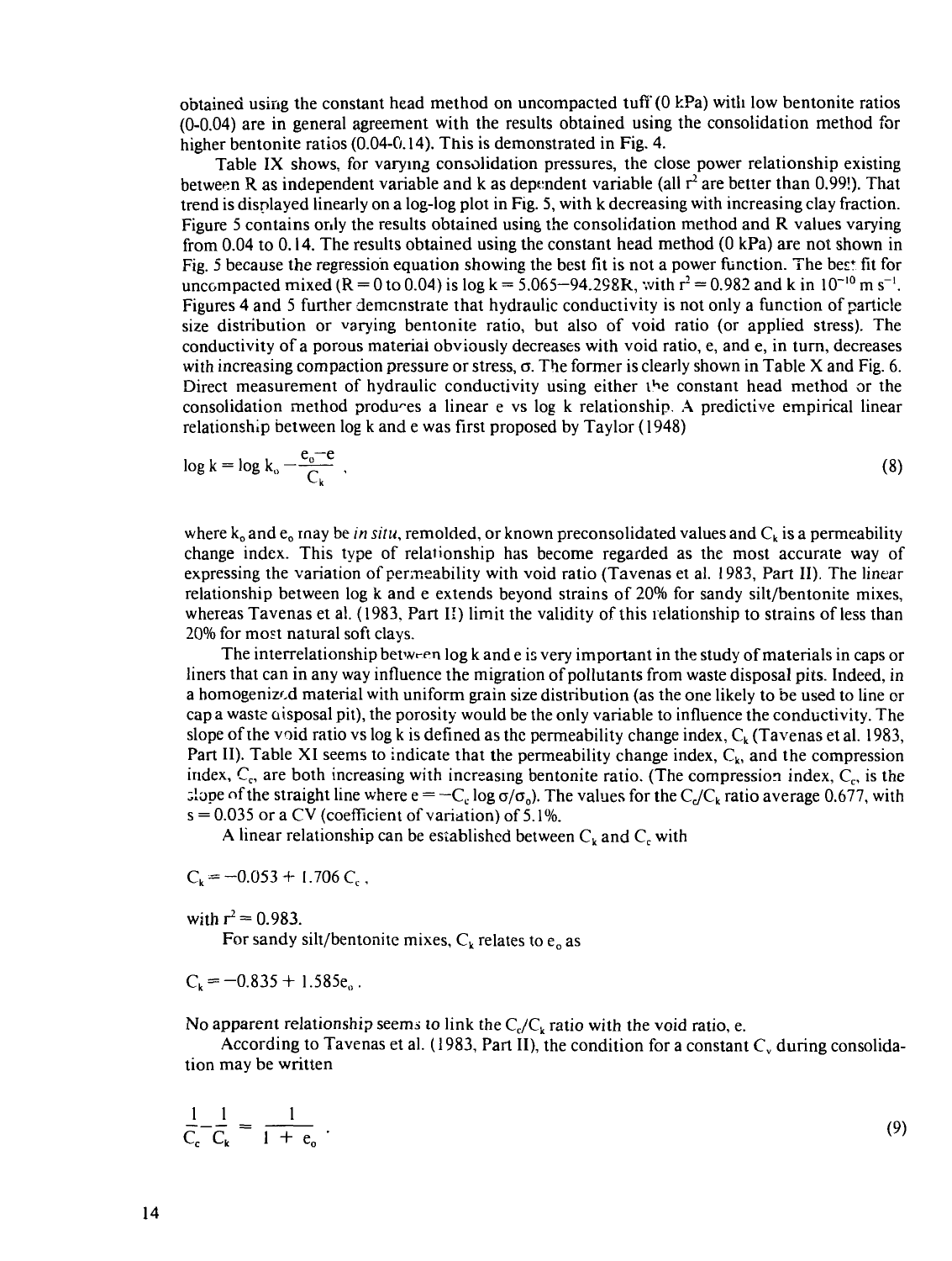

MASS RATIOS

Fig. 4. Hydraulic conductivity as a function of bentonite/sandy silt ratios.

### **TABLE IX**

### **SATURATED HYDRAULIC CONDUCTIVITY (10<sup>10</sup> ms ') EXPRESSED AS A FUNCTION OF MIXING RATIOS FOR DIFFERENT CONSOLIDATION PRESSURES**

| <b>Stress</b><br>(kPa) | F.                | $r^2$ |
|------------------------|-------------------|-------|
| 100                    | $0.021R-2.098$    | 0.996 |
| 200                    | $0.024R-1.968$    | 0.995 |
| 400                    | $0.015R^{-1.934}$ | 0.996 |
| 800                    | $0.009R^{-1.910}$ | 0.996 |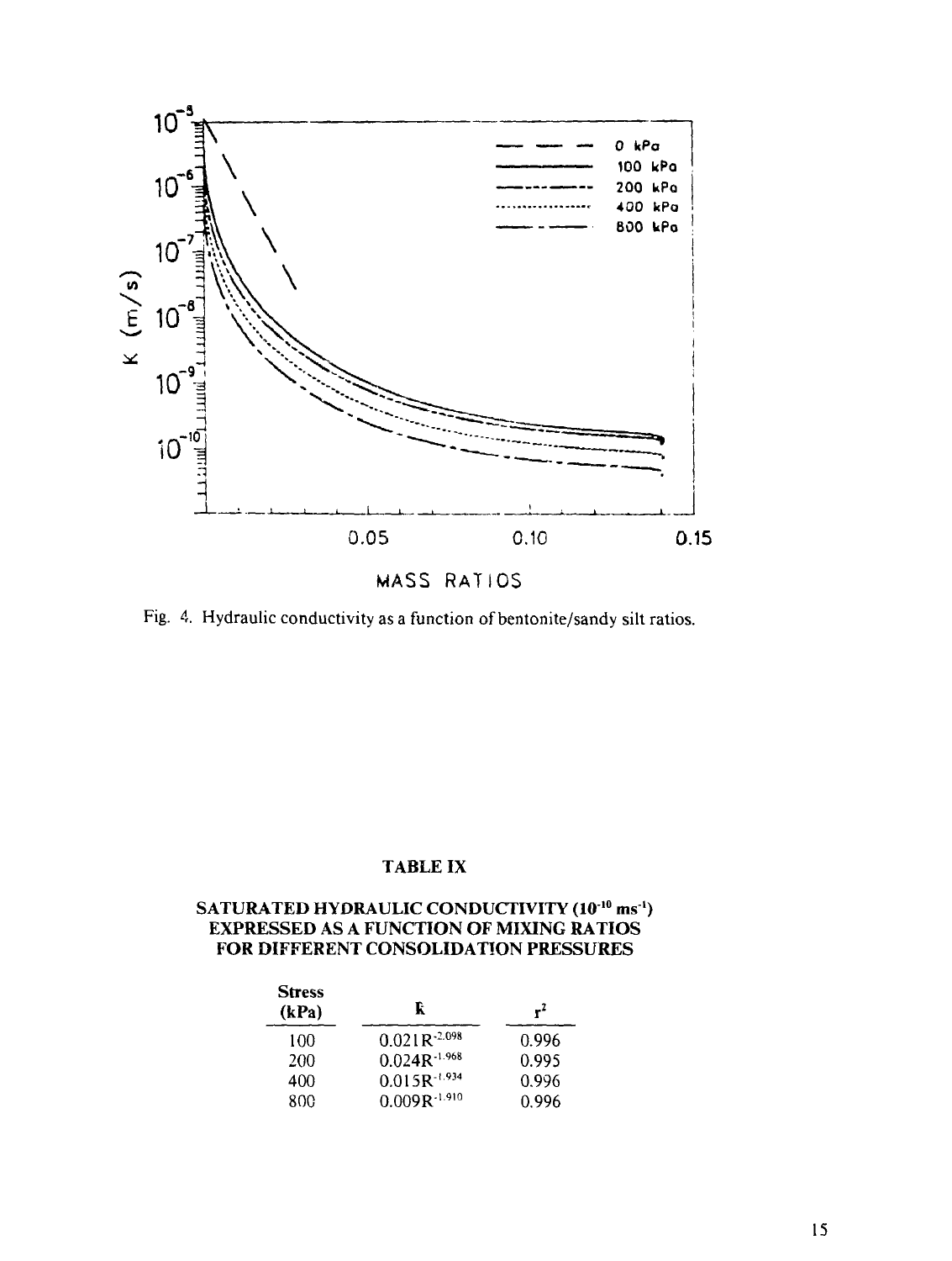

Fig. 5. Hydraulic conductivity as a function of bentonite/sandy silt ratios.

## **TABLE X**

### **HYDRAULIC CONDUCTIVITY (in**  $10^{-12}$ **ms<sup>-1</sup>) AS A FUNCTION OF VOID RATIOS FOR VARYING CLAY CONTENTS**

| R     | log k            | $r^2$ |
|-------|------------------|-------|
| 0.00  | $2.722e + 4.499$ | 0.846 |
| 0.04  | $4.893e + 0.406$ | 0.980 |
| 0.06  | $3.871e + 0.132$ | 1.000 |
| 0.075 | $2.519e + 0.918$ | 0.965 |
| 0.09  | $2.274e + 0.814$ | 0.960 |
| 0.11  | $2.107e + 0.713$ | 0.954 |
| 0.14  | $1.916e + 0.559$ | 0.946 |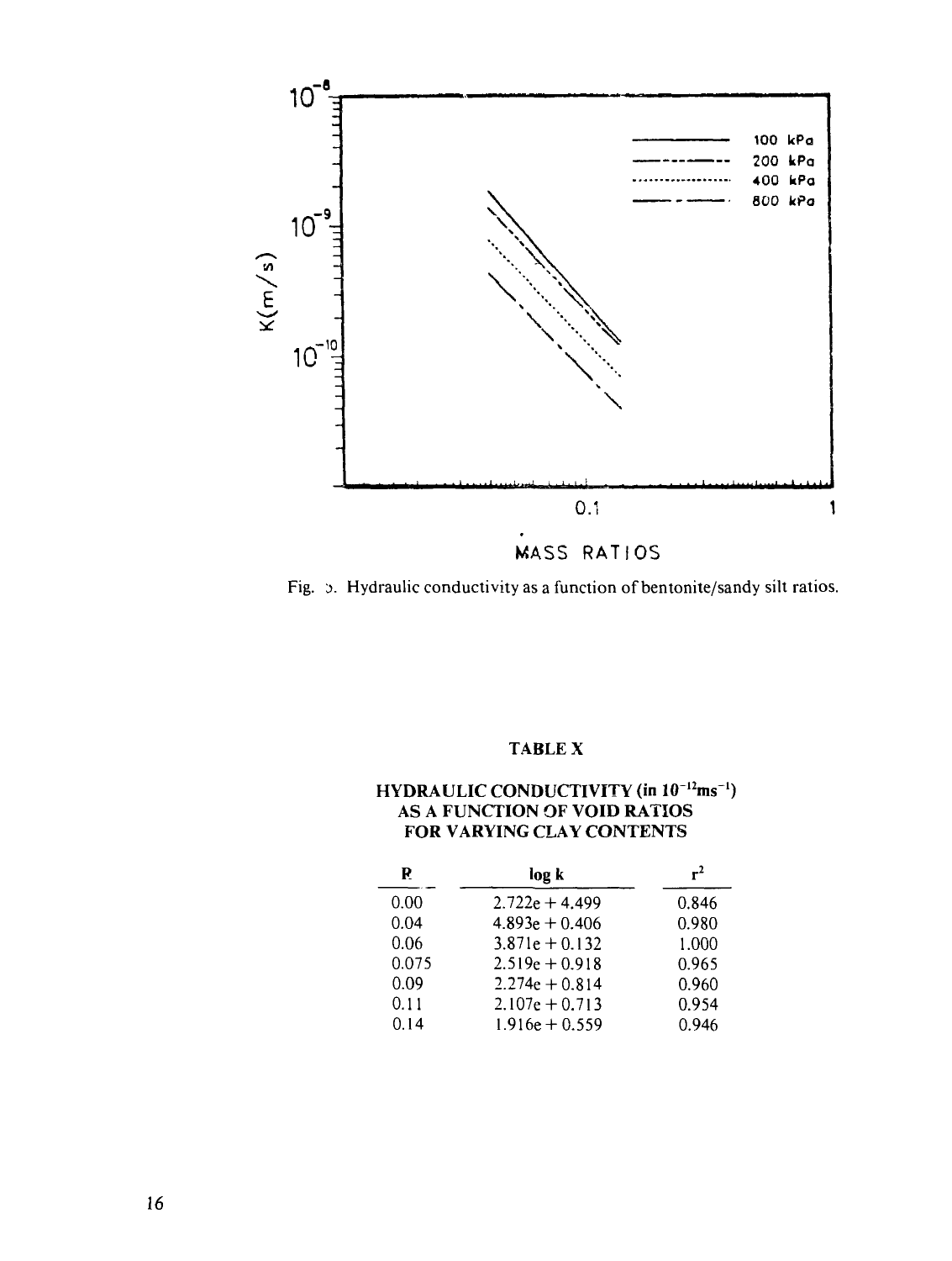

Fig. 6. Hydraulic conductivity as a function of void ratios for varying clay contents.

### **TABLE XI**

### **COMPRESSION INDEX, PERMEABILITY CHANGE INDEX, AND DERIVED RELATIONSHIPS AS A FUNCTION OF CLAY RATIOS**

| R     |       | C,    | $C_c/C_k$ | $(1/C-1/C_k)$ | $1/(1 + e_0)$ |
|-------|-------|-------|-----------|---------------|---------------|
| 0.04  | 0.145 | 0.200 | 0.722     | 1.926         | 0.569         |
| 0.06  | 0.210 | 0.304 | 0.692     | 1.463         | 0.571         |
| 0.075 | 0.259 | 0.383 | 0.676     | 1.251         | 0.581         |
| 0.09  | 0.280 | 0.401 | 0.697     | 1.084         | 0.564         |
| 0.11  | 0.292 | 0.453 | 0.646     | 1.213         | 0.557         |
| 0.14  | 0.311 | 0.494 | 0.629     | 1.196         | 0.542         |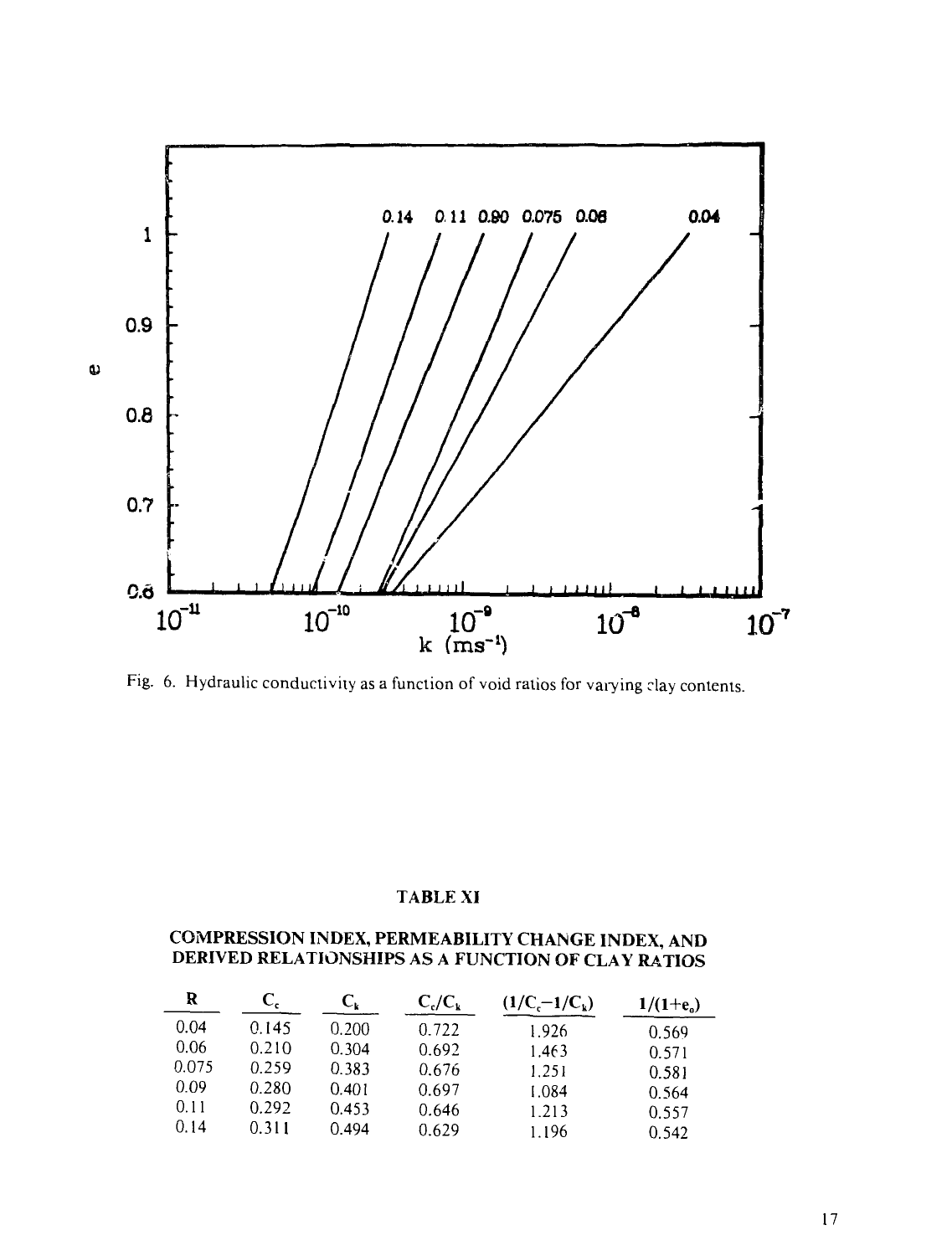As can be seen from Table XI, the left side of the equation exceeds the right side by a factor of 2 or 3, thus failing once more to validate Terzaghi's assumption of the constancy of  $C_v$  during any particular loading step. This requirement had to be fulfilled for the consolidation method to be valid for the computation of k. However, our practical results using the consolidation method show a good compatibility with the results obtained using the constant head method or with the ones obtained by Daniel and Olson (1980) when using the same materials (tuff  $+$  bentonite). In fact, the results obtained by Daniel and Olson at 0 kPa are identical to our results at 400 kPa.

The predictive empirical linear relationship between log k and e first proposed by Taylor (1948) [Eq. (9)] allows us to compare the predicted (Taylor) vs measured hydraulic conductivities  $(in 10^{-12} \text{ ms}^{-1})$  using the consolidation method. In no case did the discrepancy between the two methods amount to 3.5% when evaluated for the highest applied stress (see Table XII).

The consolidation data were readily available because the computation of the hydraulic conductivity, in accordance with Terzaghi's theory, required measurement of the consolidation. Table XIII shows how the void ratio, e, varies as a function of stress, *a* (or pressure), for different bentonite ratios, R. The goodness of fit of the data to the equation is expressed by the coefficient of determination  $r_c^2$  (log  $\sigma$ ).

 $C_c$  and  $S_c$  are the consolidation and swelling indices obtained for different bentonite ratios. Figure 7 shows how both increase with increasing bentonite ratios. The  $S_c/C_c$  ratio averages 0.117, with a standard deviation of 0.018, or a coefficient of variation close to 16%. A linear relationship established between S<sub>c</sub> and C<sub>c</sub> yields S<sub>c</sub> = -0.005 + 0.140 C<sub>c</sub> and  $r^2$  = 0.823.

#### **B. Consolida**<sup>*(a)*</sup> J Drained (CD), Shear Test

When soil interfaces or surfaces are not horizontal, gravity will tend to slump a given soil mass downward. If an external force, static or dynamic in nature, joins with gravity, the shear stress along a soil interface or crack or any potential slip surface may cause rupture and subsequent movement of a given soil mass. This is the reason that shear strength in rocks and soils should always be evaluated before being submitted to a shear stress resulting from slopes created by excavations and aggravated by additional stresses (water movement, static or dynamic loads contrived by nature or man).

Negative stress induced by capillary tension will be at the origin of increased soil shear strength. Capillary tension is the driving force that enables moist sand to maintain a molded or cut shape. Thin water films with small meniscus radii develop high tensile stresses in the moisture wedges that hold soil particles in rigid contact. Fine sands and silts above a water table owe their strength to capillary tension and the resulting effective stresses in the granular structure. A point of maximum stress exists as a function of moisture content for a particular soil. In that case, any drying or wetting away from that optimum moisture content will mean a decrease in maximum

#### **TABLE XII**

#### **PREDICTED (TAYLOR) AND MEASURED HYDRAULIC CONDUCTIVITIES (in 10**"" **ms"<sup>1</sup> ) AT 800 kPa FOR VARYING CLAY RATIOS**

|       | k         | k        |          |
|-------|-----------|----------|----------|
| R     | Predicted | Measured |          |
| 0.04  | 2.613     | 2.636    | 0.0C     |
| 0.06  | 2.270     | 2.299    | 0.013    |
| 0.075 | 2.081     | 2.114    | 0.016    |
| 0.09  | 1.896     | 1.964    | 0.035    |
| 0.11  | 1.759     | 1.799    | 0.022    |
| 0.14  | 1.626     | 1.602    | $-0.015$ |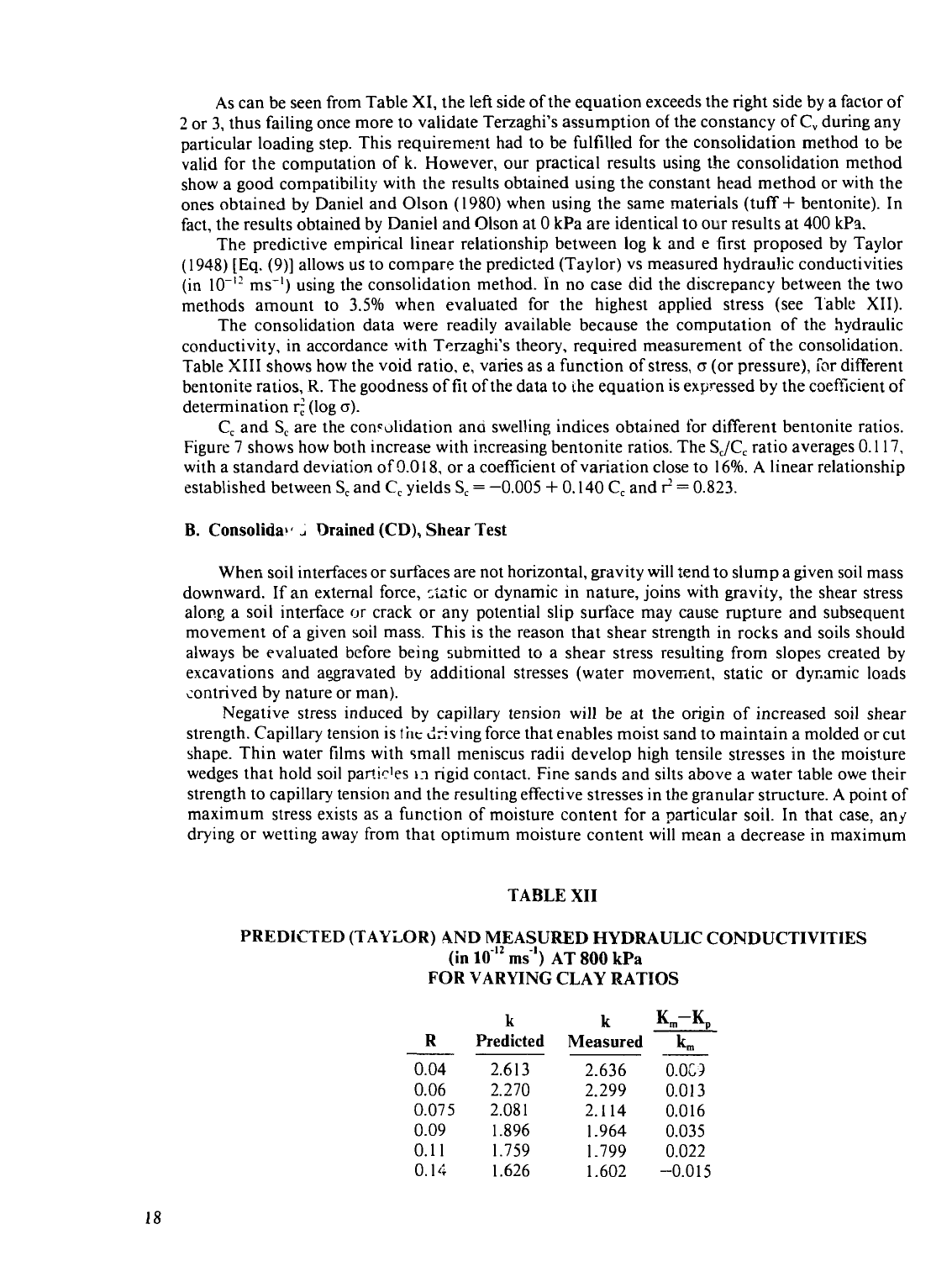### **TABLE XIII**

| R     | e                            | $r^2$ e(log $\sigma$ ) | $C_{c}$ | S,    | $S_c/C_c$ |
|-------|------------------------------|------------------------|---------|-------|-----------|
| 0.00  | $0.915 - 0.129$ log σ        | 0.993                  | 0.129   | 0.016 | 0.108     |
| 0.04  | 1.047-0.145 log σ            | 0.994                  | 0.145   | 0.018 | 0.121     |
| 0.06  | 1.171-0.210 log σ            | 0.996                  | 0.210   | 0.021 | 0.101     |
| 0.075 | 1.240-0.259 log $\sim$       | 0.999                  | 0.259   | 0.025 | 0.096     |
| 0.09  | $1.333 - 0.280 \log \sigma$  | 0.990                  | 0.280   | 0.033 | 0.119     |
| 0.11  | $1.381 - 0.292 \log \sigma$  | 0.997                  | 0.292   | 0.035 | 0.121     |
| 0.14  | $1.465 - 0.311$ log $\sigma$ | 0.998                  | 0.311   | 0.047 | 0.151     |

### **CONSOLIDATION AND SWELLING OF BENTONITE/SANDY SILT MIXES**

![](_page_19_Figure_3.jpeg)

Fig. 7. Consolidation and swelling indices as a function of bentonite/sandy silt ratios.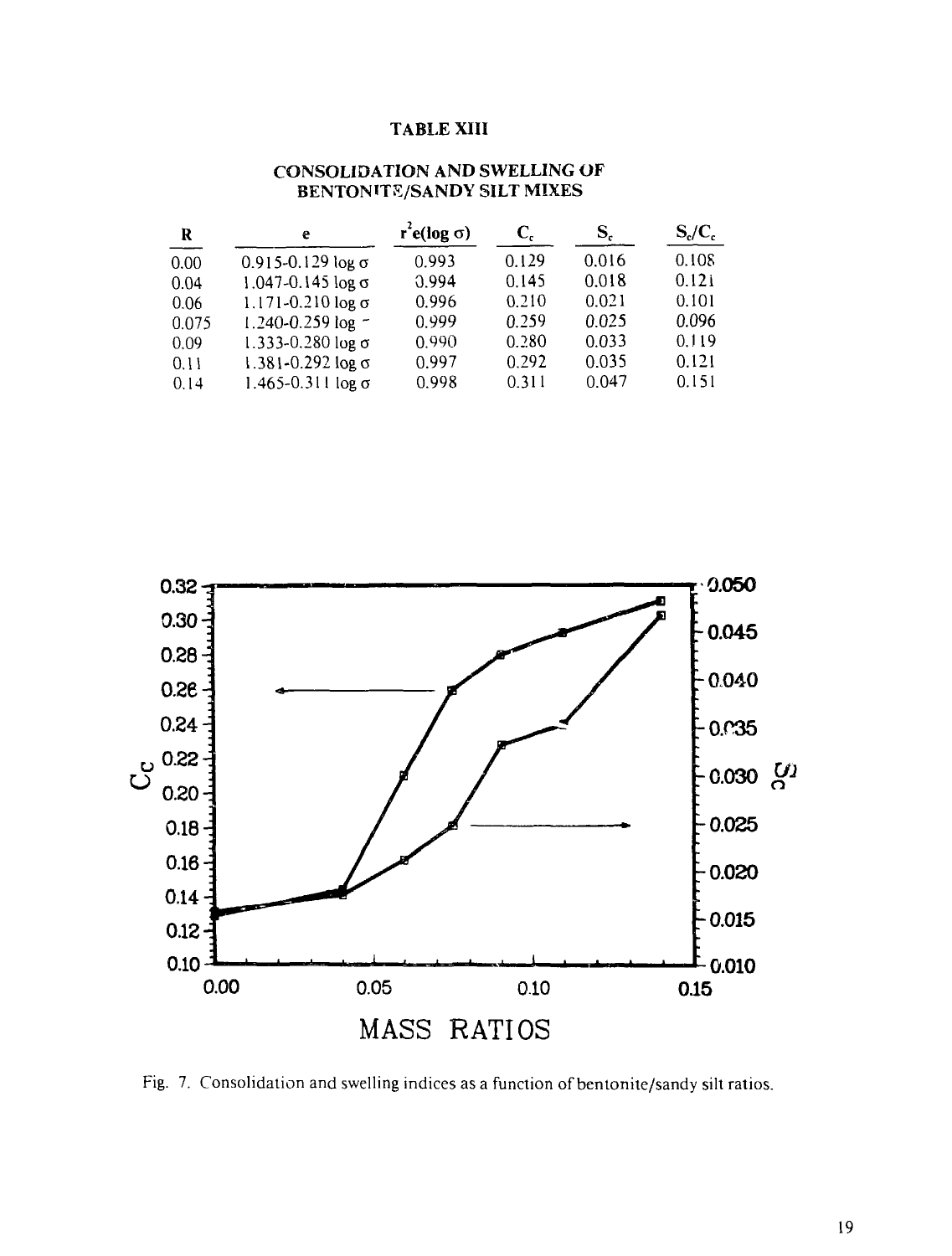or more resulting stress-strain graphs obtained for the three or more applied normal stresses shows a peak shear stress. The peak shear strengths are then plotted as a function of the effective normal stresses. The shear strength is then expressed analytically in the Coulomb equation,

$$
\tau = \sigma_{n_{\text{eff}}} \tan \varphi + C
$$

Coulomb's equation shows that the shearing resistance is made up of the following two components.

(1) Friction, increasing with normal stress ( $\tau = \sigma_{\text{net}}$ ) caused by the interlocking of particles. Sand is a good example of a frictional and cohesionless soil. The Coulomb failure envelope passes through the origin.

(2) Cohesion, independent of normal stress. Coulomb's failure envelope is virtual, y horizontal if saturated clay is not allowed to consolidate before or drain during shearing.

In the tests involving Hackroy series soils, no sharp peak is apparent when plotting t against horizontal displacement.

The volume decreased continuously during shearing, although in far lesser amourts if shearing was preceded by higher level preconsohdation. In no case was there any dilatancy.

Saturated, unpreconsolidated Hackroy series soil has a shearing strength of

 $\tau = 25.89 + 0.621 \sigma_n$   $r^2 = 0.99948$ ,

whereas saturated Hackroy series soil proconsolidated at 500 kPa had a shearing strength of

$$
\tau = 33.17 + 0.618 \sigma_n \qquad r^2 = 0.99914 \; .
$$

For crushed tuff, nc distinct peak was apparent. Virtually no decrease in shear stress wuh increased displacement was noticed after the ultimate shear stress was attained. Unpreconsolidated crushed tuff decreases in volume upon shearing, a behavior reminiscent of loose sand. That behavior changes if the sample is preconsolidated, and dilatancy occurs only if the preconsolidated sample is sheared in a submerged shearbox.

For saturated, unpreconsolidated crushed tuff, moisture ratio by volume  $(MRV) = 0.453$ , and dry density ( $\gamma$ d) = 1.40 Mg m<sup>-3</sup>

$$
\tau = 8.72 + 0.73 \sigma_n \qquad r^2 = 0.99770 \; .
$$

For saturated crushed tuff preconsolidated at 1 MPa, MRV = 0.349 and dry unit weight ( $yd$ ) =  $1.667$  Mg m<sup>-3</sup>

$$
\tau = 23.48 + 0.819 \sigma_n \qquad r^2 = 0.99279 \ .
$$

In comparing Hackroy series soil with crushed tuff, it is immediately obvious that the soils have a higher apparent cohesion, whereas tuff has a higher coefficient of internal friction. The angle of repose, representing the angle of internal friction of a granular material at its loosest state, can be calculated from Coulomb's envelope. It amounts to 38° for crushed tuff and 32° for Hackroy series soils (when cohesion is no factor, as when dry and remolded). The repose angle of crushed tuff, which is higher than the normally expected range (30°-35°), is probably mainly due to a higher than average angularity, surface roughness, and grain size distribution, all of which will tend to increase that angle of repose. However, as the internal friction angle is within the expected value range, the apparent cohesion is invariably higher than expected.

Table XIV shows how the average secant elasticity module of both Hackroy series soil (HSS) and crushed Bandelier tuff (CBT) vary with stress. The data are not 100% accurate since they were read from a direct shear test with  $\sigma_{\text{max}} = 500$  kPa instead of a triaxal test.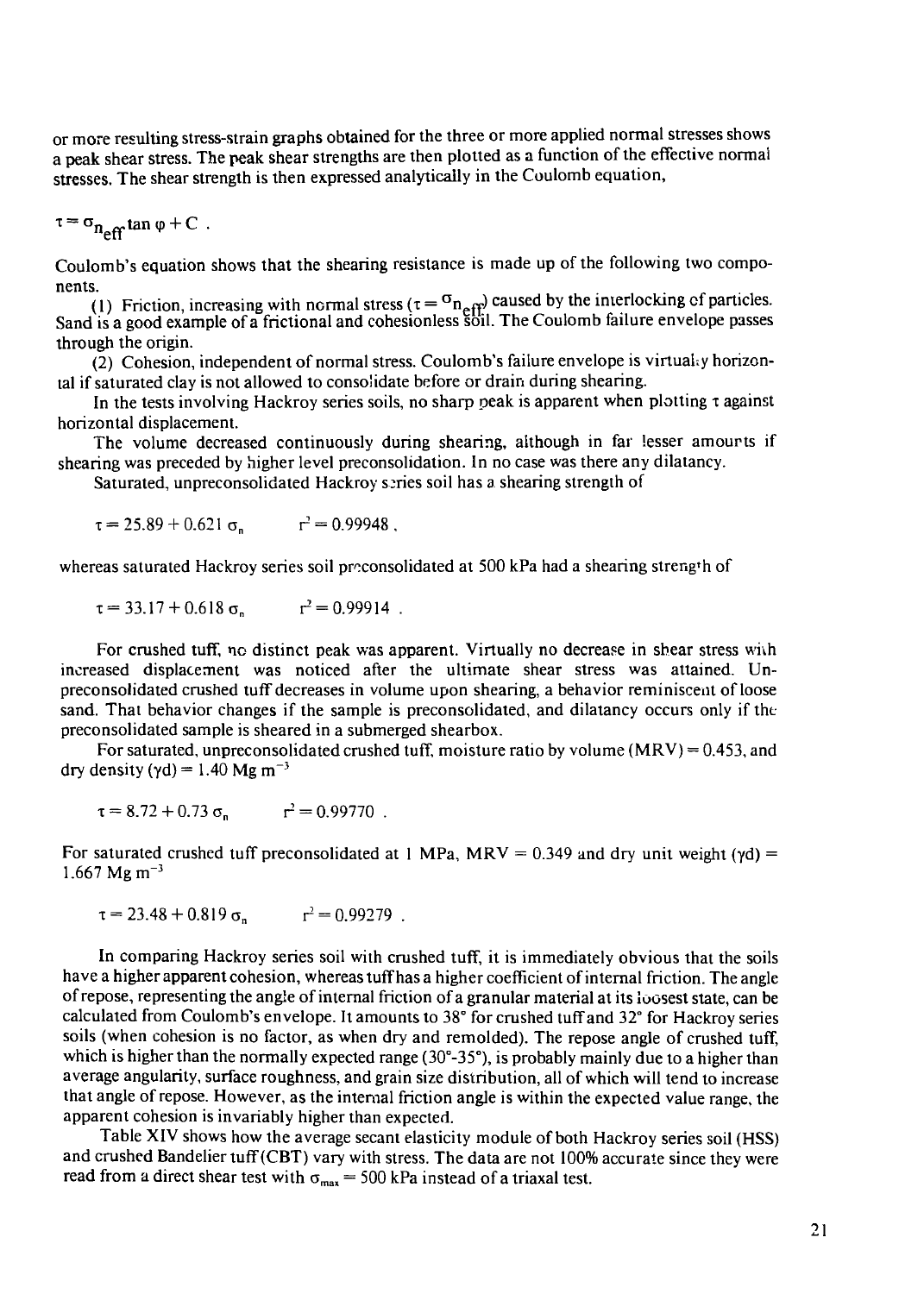or more resulting stress-strain graphs obtained for the three or more applied normal stresses shows a peak shear stress. The peak shear strengths are then plotted as a function of the effective normal stresses. The shear suchgth is then expressed analytically in the Coulomb equation,

$$
\tau = \sigma_{n_{\text{eff}}} \tan \varphi + C \enspace .
$$

Coulomb's equation shows that the shearing resistance is made up of the following two components.

(1) Friction, increasing with normal  $s \mapsto \{ \tau = \sigma_{n_{eff}} \}$  caused by the interlocking of particles. Sand is a good example of a frictional and cohesionless soil. The Coulomb failure envelope passes through the  $\triangle$  gin.

(2) Cohesion, independent of normal stress. Coulomb's failure envelope is virtually horizontal if saturated clay is not allowed to consolidate before or drain during shearing.

in the tests involving Hackroy series soils, no sharp peak is apparent when plotting  $\tau$  against horizontal displacement.

The volume decreased continuously during shearing, although in far lesser amourts if shearing was preceded by higher level preconsolidation. In no case was there any dilatancy.

Saturated, unpreconsolidated Hackroy scries soil has a shearing strength of

$$
\tau = 25.89 + 0.621 \, \text{c}_n \qquad \qquad \tau^2 = 0.99948 \, ,
$$

whereas saturated Hackroy series soil preconsolidated at 500 kPa had a shearing strength of

$$
\tau = 33.17 + 0.618 \sigma_n \qquad r^2 = 0.99914 \; .
$$

For crushed tuff, no distinct peak was apparent. Virtually no decrease in shear stress with increased displacement was noticed after the ultimate shear stress was attained. Unpreconsolidated crushed tuff decreases in volume upon shearing, a behavior reminiscent of loose sand. That behavior changes if the sample is preconsolidated, and dilatancy occurs only if the preconsolidated sample is sheared in a submerged shearbox.

For saturated, unpreconsolidated crushed tuff, moisture ratio by volume  $(MRV) = 0.453$ , and dry density ( $\gamma$ d) = 1.40 Mg m<sup>-3</sup>

$$
\tau = 8.72 + 0.73 \sigma_n \qquad r^2 = 0.99770 \; .
$$

For saturated crushed tuff preconsolidated at ! MPa, MRV = 0.349 and dry unit weight ( $\gamma d$ ) =  $1.667$  Mg m<sup>-3</sup>

 $\tau = 23.48 + 0.819 \sigma_{n}$   $r^2 = 0.99279$ .

In comparing Hackroy series soil with crushed tuff, it is immediately obvious that the soils have a higher apparent cohesion, whereas tuff has a higher coefficient of internal friction. The angle of repose, representing the angle of internal friction of a granular material at its loosest state, can be calculated from Coulomb's envelope. It amounts to 38° for crushed tuff and 32° for Hackroy series soils (when cohesion is no factor, as when dry and remolded). The repose angle of crushed tuff, which is higher than the normally expected range  $(30^{\circ}-35^{\circ})$ , is probably mainly due to a higher than average angularity, surface roughness, and grain size distribution, all of which will tend to increase that angle of repose. However, as the internal friction angle is within the expected value range, the apparent cohesion is invariably higher than expected.

Table XIV shows how the average secant elasticity module of both Hackroy series soil (HSS) and crushed Bandelier tuff (CBT) vary with stress. The data are not 100% accurate since they were read from a direct shear test with  $\sigma_{\text{max}} = 500$  kPa instead of a triaxal test.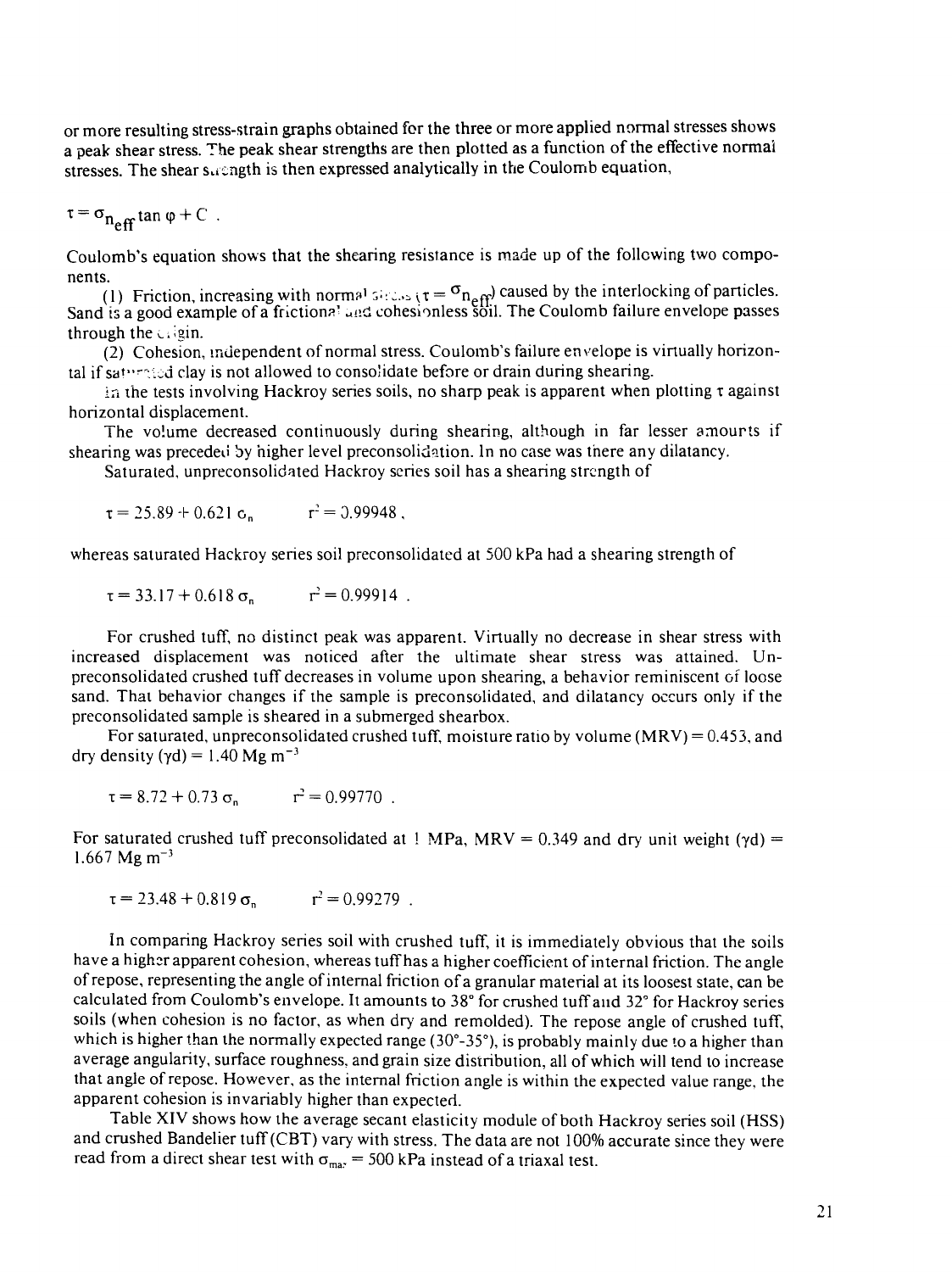### **TABLE XIV**

### **ELASTICITY MODULUS AS A FUNCTION OF STRESS**

|               | <b>HSS</b> | <b>CBT</b> |
|---------------|------------|------------|
| $\sigma(kPa)$ | E(MPa)     | E(MPa)     |
| 100           | 21         | フフ         |
| 200           | 20         | フフ         |
| 300           | 17         | 21         |

#### **C. Resistance to Penetration**

Resistance to the penetration of a probing instrument is an integrated index of compaction, moisture content and type of material involved (crushed tuff, various clays, sand, etc.). As a penetrometer enters the soil, it will encounter resistance to compression, some friction between soil and metal, and the shear resistance of the soil, which, as described above, involves both internal friction and cohesion (Baver et al. 1972).

**1. Rod-Shaped Laboratory Penetrometer.** If left to desiccate from a saturated state, the resistance to penetration increases in both tuff and soils (Tables XV and XVI). At very low moisture content (2%), the attraction between particles breaks down completely in tuff, whereas it continues to increase in the Hackroy series soils, reaching its maximum at the lowest moisture content. Tuff regains its complete loose state at 1 % moisture content. This is quite similar to results obtained on sands where zero shear strengths are apparent when sands are either dry or saturated. A small cohesion is even observed in moist sand because of surface tension (Head 1982).

Just as the shear strength of crushed tuff at a given moisture content is very much a function of its dry density, so is the strength of undisturbed or solid tuff equally dependent on its density (Purtymun and Koopman 1965). For several sites in the Los Alamos area, the influences of density (D) on crushing resistance (CR) can be expressed as

 $CR = -383 + 51.72$  kn D,

where the resistance to crushing is expressed in MPa and the bulk density in kg  $m^{-3}$ .

2. Dutch Cone Static Field Penetrometer. The shape of this instrument precludes the influence of penetration depth on penetration resistance. This can be regarded as a distinct advantage over the pocket or laboratory penetrometer. The disadvantage of the Dutch Cone penetrometer is its size, which limits its application to field experiments. Moisture contents were measured but not controlled. This penetrometer measures a complexity of soil conditions varying from moisture content to soil gradation, density, friction, cohesion, etc.

According to Sowers (1979), the undrained strength can be roughly approximated by  $C = P/N$ where P is the measured point resistance and N embodies the shape of the device. Values for N range between 5 and 15 for the Dutch Cone penetrometer, depending on sensitivity of the soil (very sensitive soils require a low N value). Taking N *arbitrarily* equal to 10 yields an average cohesion of 122.25 kPa with  $s = 33.66$  kPa for undisturbed consolidated Hackroy series soil and 20.63 kPa with  $s = 4.96$  kPa for disturbed soil.

#### **D. Vane Shear Test**

The cohesion component can be obtained in the *"-^W* using the vane shear test. Because the friction component is not measured (this would imply the application of increasing normal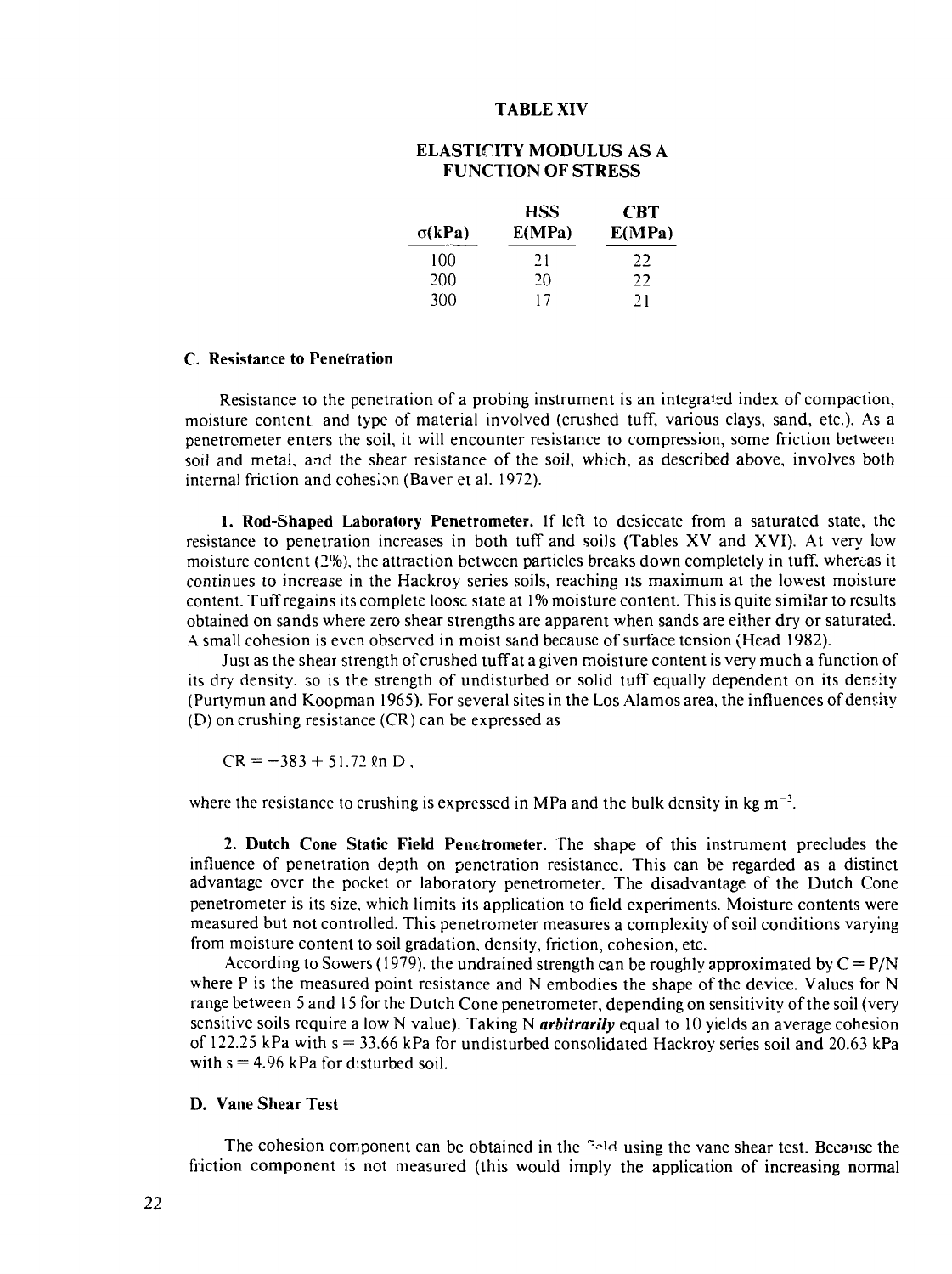**RESISTANCE TO PENETRATION**

### **TABLE XV TABLE XVI**

**RESISTANCE TO PENETRATION**

| IN TUFF AFTER PUDDLING                        |     | IN SOIL AFTER REMOLDING                       |          |
|-----------------------------------------------|-----|-----------------------------------------------|----------|
| H <sub>2</sub> O<br><b>RP</b><br>(%)<br>(kPa) |     | <b>RP</b><br>H <sub>2</sub> O<br>(kPa)<br>(%) |          |
| 28                                            | 0   | 28                                            |          |
| 25                                            | 15  | 25                                            |          |
| 20                                            | 300 | 17                                            | 100      |
| ۰9                                            | 420 | 16                                            | 150      |
| 10.5                                          | 430 | 14                                            | 400      |
| 8.5                                           | 440 | 13                                            | 450      |
| 6.5                                           | 450 | 12                                            | 460      |
| 6                                             | 460 | 11                                            | 475      |
| $\overline{2}$                                | 50  | 9.5                                           | 500      |
|                                               | 15  | $\overline{2}$                                | >500     |
|                                               |     |                                               | $>>$ 500 |

stresses), cohesion can be determined from a single measurement. The vane shear test is capable of performing on undisturbed samples what the unconsolidated, undrained test achieves in the laboratory. In the vane shear test, the vane is driven at the desired depth into the soil and rotated. The torque for shearing is measured. The shear area is theoretically equal to that of the cylinder formed by the shearing action of the blade edges. The theoretical relationship existing among blade dimensions, torque, T. and cohesion is

$$
T = \frac{4\pi r^2 C}{1000} \left( \frac{H}{2} + \frac{r}{3} \right) \tag{11}
$$

or

$$
C = \frac{1000T}{4 \pi r^2 \left(\frac{H}{2} + \frac{r}{3}\right)}
$$
 (12)

if C is expressed in kPa and the blade dimensions in mm. For the standard height to radius ratio of 4.

$$
C = \frac{1000T}{28/3\pi r^3} \tag{13}
$$

If  $r = 10$  mm (Roctest's standard blade).

$$
C = \frac{3 \cdot 10^3 T}{28 \cdot 10^3} = 0.0341 T \tag{14}
$$

The advantage of the vane shear test is that the cohesion profile of an undisturbed soil can rapidly be obtained.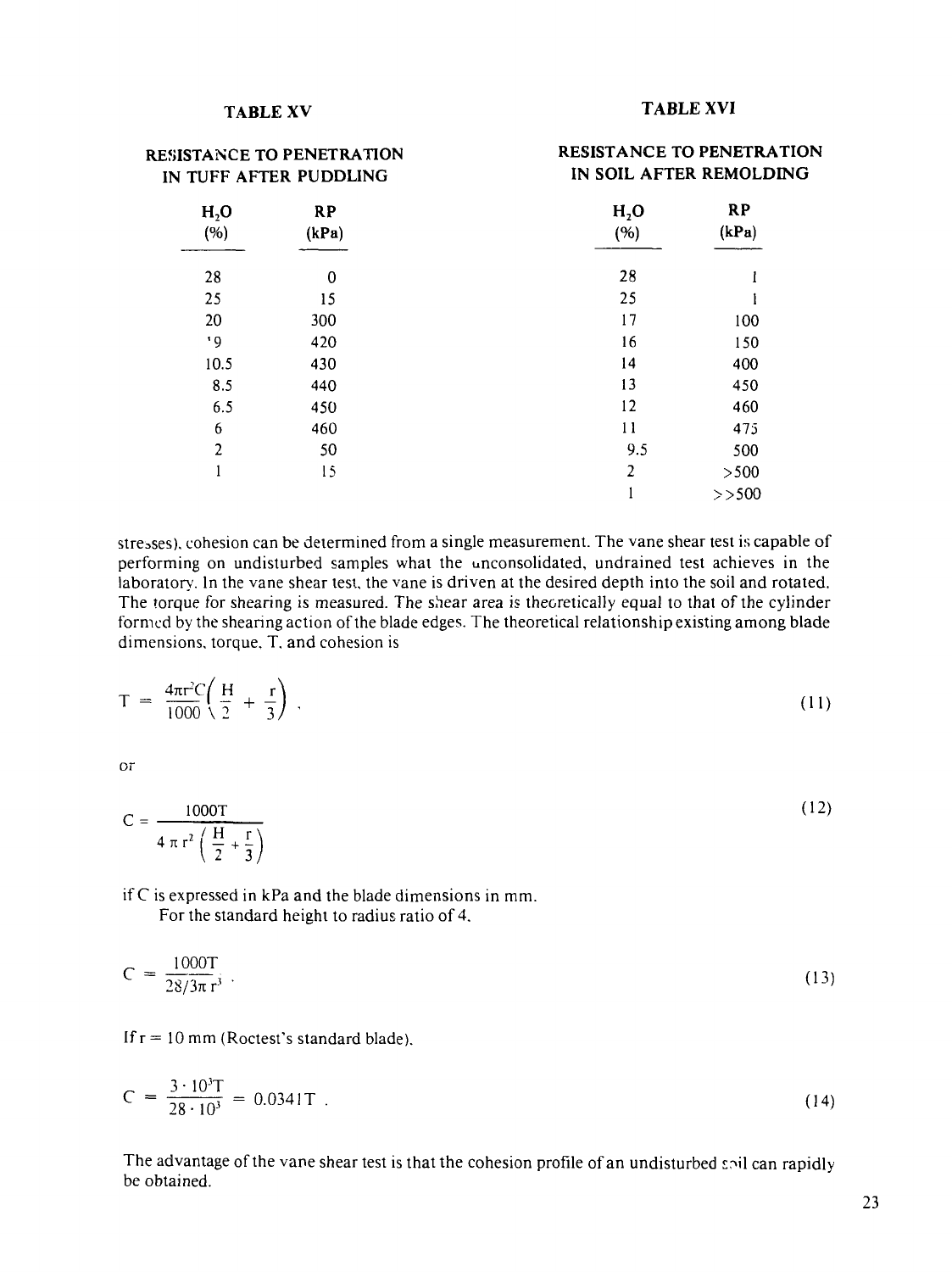The remolded vane shear strength is determined *in situ* after the vane has been rotated a minimum of lu times in undisturbed soil. Remolding is used to determine the soil's sensitivity—the ratio of undrained strengths (undisturbed/remolded) due to disturbance. After a period of rest, thixotropy will add strength to the remolded specimen.

Cohesion measurements of the Hackroy series soils are compared in Table XVII. Disturbed soil samples refer to those broken up by heavy machinery and moved to an experimental plot.

The measured sensitivity was 2.62, which is a low to medium sensitivity. The undisturbed, consolidated tests refer to the field shear vane testing of soils where heavy machinery and/or a high pile of cobbles had been deposited for a certain length of time while the upper soil layer was saturated.

#### TABLE XVII

|                             | $\tau(kPa)$ |       | Sensitivity |      |
|-----------------------------|-------------|-------|-------------|------|
|                             | Ā           | S     | Ā.          | s    |
| Undisturbed, unconsolidated | 44.50       | 6.67  | 2.62        | 0.09 |
| I.D. remolded               | 17.00       | 1.41  |             |      |
| Undisturbed, consolidated   | 118.00      | 46.90 |             |      |
| Disturbed                   | 17.33       | 4.68  |             |      |
| Shearbox                    | 25.89       |       |             |      |
| Shearbox: consolidated      | 33.17       |       |             |      |
| 500 kPa                     |             |       |             |      |

#### COHESIVENESS OF HACKROY SERIES SOIL

#### HI. PROGNOSIS

#### A. Tests in Use

Aside from the tes'.J performed in Los Alamos to study soil stability, a number of tests are more specifically intenued to predict settlement in granular materials. These are the cone penetrometer test, discussed above, the plate-bearing test, and the standard penetration test. A short review of the two latter tests follows.

1. Plate-Bearing Test. This test consists of a series of incremental loads with simultaneous measurements of the corresponding settlements of the soil area under stress. Field settlement can be predicted as being inversely proportional to the ratio of field/plate radius or width. Corrections have to be made for deep uniform deposits because of an increase of the elasticity modulus with depth. Terzaghi and Peck (1974) propose the following correction for settlement prediction if a plate with a 0.3 m square is used:

$$
\Delta H = \Delta H_o \left( \frac{6.56 \text{ B}}{3.28 \text{ B} + 1} \right)^2 \tag{15}
$$

where

 $\Delta H$  = predicted settlement under pressure, p,  $\Delta H_0$  = settlement of 0.3 m square test plate under pressure, p, and  $B =$  width of waste trench in meters.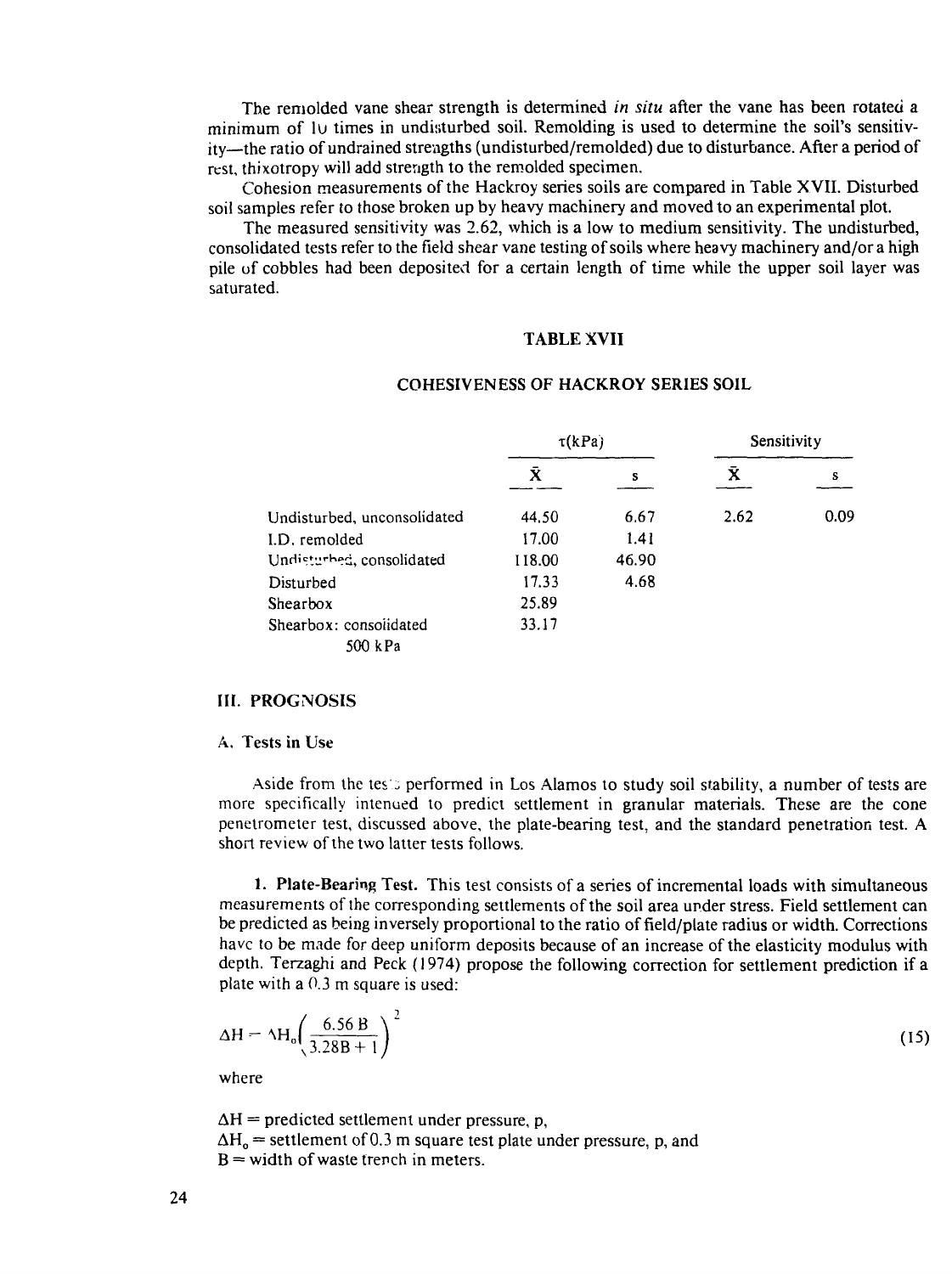Resistance to settlement will depend significantly on the internal friction angle,  $\varphi$ , which in turn is strongly dependent on the relative density: a well compacted soil will settle less than a loose soil. The elasticity modulus is the soil property that most significantly influences settlement under high pressure.

**2. Standard Penetration Test.** This is the most commonly used field penetration test and entails the determination of the numbers of blows, N, required to drive a given split spoon sampler driven by a particular mass dropped from a predetermined height over a certain distance. Peck et al. (1974) relate allowable net bearing pressure, p (in kPa), to settlement,  $\Delta H$  (in mm), as:

 $p = 0.41 \text{ N } \Delta H.$  (16)

It is well known that for a granular soil, the penetration resistance is strongly correlated with the relative density of the material under stress. The above formula will also have to be corrected for overburden pressure since it has been shown (Peck et al. 1974) that the standard penetration blow count increased with increasing effective overburden pressure. The correction factor

$$
C_{\rm F} = 0.77 \log \frac{1915}{\sigma} \tag{17}
$$

with  $\sigma$  in kPa.

As an example, let us assume that we want to determine the allowable load at a depth of 8 m in a sandy silt if the blow count is 30 blows per 0.30 m. The wet density is 1.6 and we want to limit the settlement to 100 mm.

Weight of set soil:  $1.6 \times 1000$  kg m<sup>-3</sup>  $\times$  9.81 m s<sup>-2</sup> = 15.7 kN m<sup>-3</sup>. Overburden pressure:  $15.7 \text{ kN m}^{-3} \times 8 \text{ m} = 126 \text{ kPa}.$ 

$$
C_F = 0.77 \log \frac{19!5}{126} = 0.91
$$

The corrected blow count for overburden pressure is  $0.91 \times 30 = 27$ . The allowable load is  $0.41 \times 27 \times 100 = 1107$  kPa = 1.1 MPa.

A pressure of 1.1 MPa will, consequently, bring a settlement of 100 mm about. We must remember, however, that any theoretical estimate of settlement is an approximation because soils are net strictly elastic, homogeneous, and isotropic. The best estimates of settlement can be obtained by using, ac ording to Lambe and Whitman (1979):

- 1. Elastic theories to estimate stresses.
- 2. Obtaining si ains or elasticity moduli.
- 3. Relying upon experience to compensate for sample disturbance.

#### B. **Settlement**

Settlements causing damage have been categorized as (1) total settlement, (2) differential settlement, and (3) slope of settlement curve.

Work by Grant et al. (1974) seems to point out a correlation between total settlement,  $\Delta H$ , and slope of the settlement curve,  $d(\Delta H)/dx$ , and also a correlation between differential settlement,  $\partial$ , and the slope of the settlement curve  $d(\Delta H)/dx$ . They relate as (Dunn et al. 1980):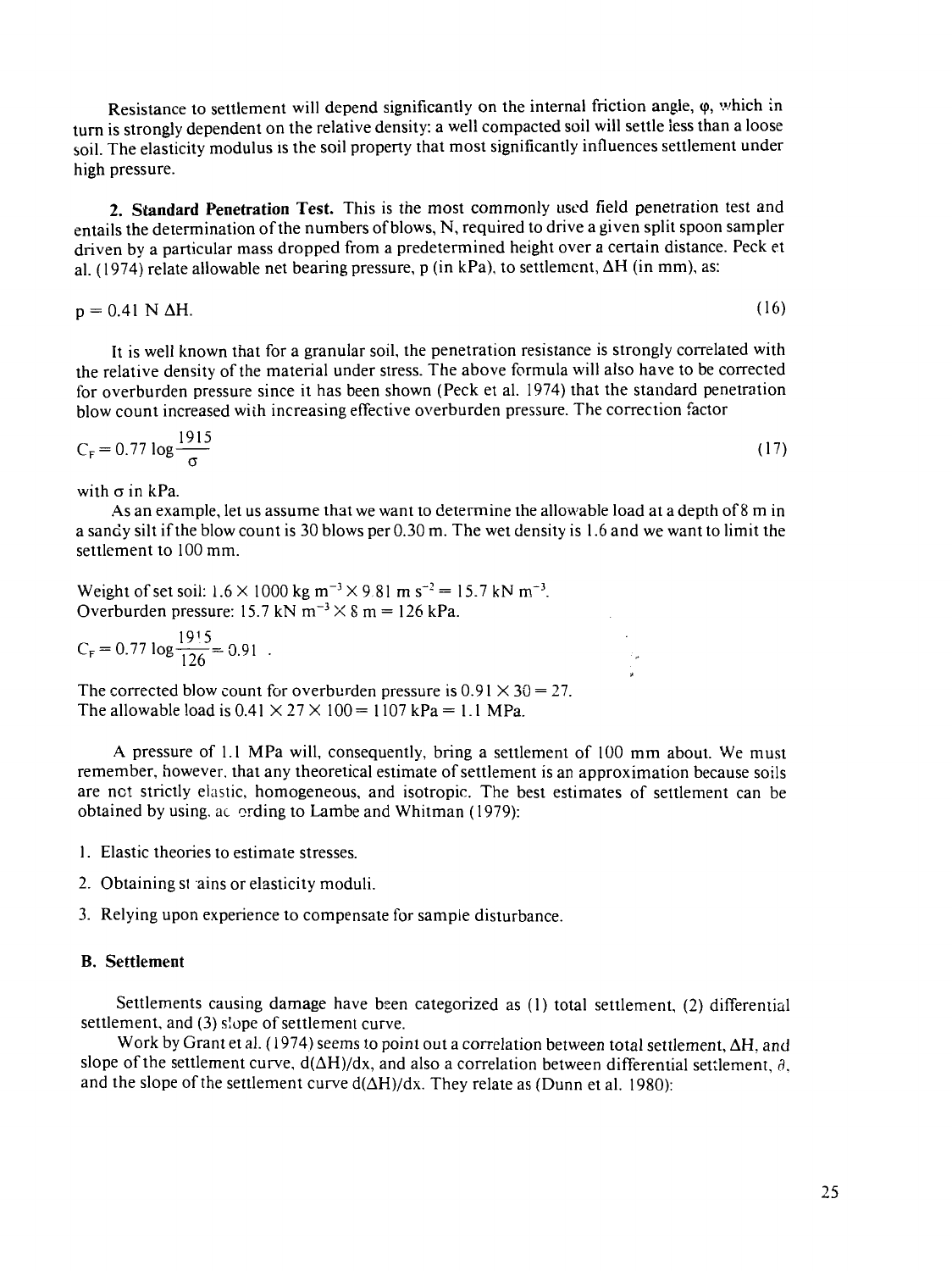| For clay                                 |      |
|------------------------------------------|------|
| $\Delta H = 1200 \frac{d(\Delta H)}{dx}$ | (18) |
| $\delta = 650 \frac{d(\Delta H)}{dx}$    | (19) |
| For Sand                                 |      |
| $\Delta H = 600 \frac{d(\Delta H)}{dx}$  | (20) |
| $\delta = 350 \frac{d(\Delta H)}{dx}$    | (21) |

Based on these correlations, it is conceivable to use any of the above as independent variables for the computation of any other two dependent variables to serve as settlement criteria. For example, if our allowable total settlement for the sandy silt in use remains 100 mm, the settlement slope should not exceed 0.17, whereas the differential settlement should remain below 58 mm.

Prediction of soil settlement would be a simple affair if the criteria of elasticity, homogeneity, and isotropicity were fully satisfied. This rarely being the case, the elastic theory only serves as a guide in settlement predictions and, despite the fact that the elastic modulus generally increases with depth, it plays a key role in any settlement computation.

Suppose an 8-m depth of fill is placed over loose sandy silt, located high above the water table and having a unit weight of 13.7 kN  $m^{-3}$ . We are asked to predict the settlement of an underlying layer of 10 m of that sandy silt if the same material is used as backfill:

At mid-depth in the sand, the stress,  $\sigma = 5$  m  $\times$  13.7 kN m<sup>-3</sup> = 68.6 kPa.

The stress increase  $\Delta \sigma = 8 \text{ m} \times 13.7 \text{ k} \text{ N} \text{m}^{-3} = 110 \text{ kPa}$ .

Final stress at mid-depth  $\sigma_f = 178.6 \text{ kPa.}$ 

Settlement 
$$
\Delta H = \frac{\Sigma H_o}{1 + e_o} \Delta e
$$
 (22)

**or**

$$
\frac{10 \text{ m}}{1.83}(0.06546) = 0.36 \text{ m}.
$$

(This example is based on actual values measured in Los Alamos, New Mexico, using crushed tuff, which has the texture of a sandy silt and whose actual geotechnical characteristics are the ones used in the preceding example.)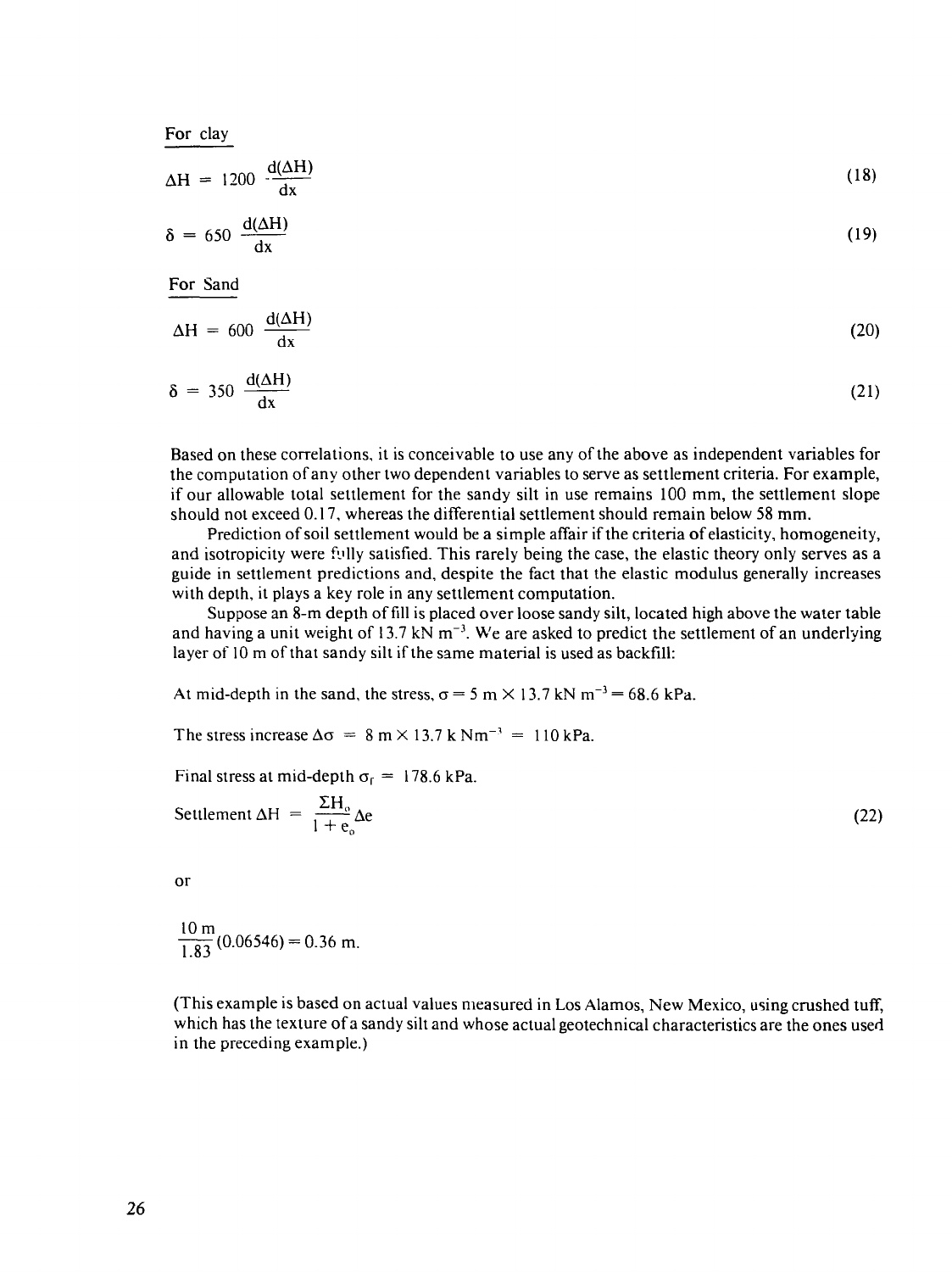Also since

$$
\frac{\Delta e}{1 + e} = m_v \sigma \tag{23}
$$

$$
\Delta H = \Sigma H_o \bar{m}_v \Delta \sigma \tag{24}
$$

$$
\mathsf{or}\quad
$$

 $10 \text{ m} \times 26 \cdot 10^{-8} \text{ Pa}^{-1} \times 1.1 \cdot 10^{5} \text{ Pa} = 0.29 \text{ m}.$ 

or since  $a_y = (1 + e) m_y$ 

$$
\Delta H = \frac{\Sigma H_o}{1 + e_o} \tilde{a}_v \Delta \sigma
$$
 (25)

or

$$
\frac{10 \text{ m}}{1+0.83} \cdot 45 \cdot 10^{-8} \text{ Pa}^{-1} \times 1.1 \cdot 10^{5} \text{ Pa} = 0.27 \text{ m}.
$$

If computed according to the method proposed by Holtz and Kovacs (1981):

since 
$$
\Delta e = -C_c \log \frac{\sigma}{\sigma_o}
$$
  
\n
$$
\Delta H = \frac{\Sigma H_o}{1 + e_o} C_c \log \frac{\sigma_f}{\sigma}
$$
\n(26)

$$
\frac{10 \text{ m}}{1 + 0.83} \times 0.14635 \log \frac{178.6 \text{ kPa}}{68.6 \text{ kPa}} = 0.33 \text{ m}.
$$

The four methods yield  $\bar{x} = 0.31$  m and  $s = 0.04$  m. This indicates a remarkable agreement between the different methods applied. This is even more true if one considers the fact that the average volume compressibility  $\bar{m}_v$  and the average coefficient of compressibility  $\bar{a}_v$  were calculated from the m<sub>v</sub> and a<sub>v</sub> values at  $\tau = 120$  kPa, and 250 kPa found in "Geotechnical Aspects of Hackroy Sandy Loam and Crushed Tuff' (Abeele 1984). Since the curves are not linear, a, varies widely over large pressure ranges and makes the agreement that more notable. The stress was computed for mid-depth because the average initial effective stress is identical to the initial stress at mid-depth (stress increases directly proportional to depth).

A refined Holtz method will be described later. That method is handled as if the profile consists of several different compressible strata. The total settlement is then equal to the sum of settlements for each compressible stratum or  $\Delta H_{\text{tot}} = \Delta H_1 + \Delta H_2 + \Delta H_3 + ...$  No shortcut should be made by averaging estimated individual stratum settlement because each is likely to possess a very proper and different coefficient of consolidation; therefore, each stratum must be analyzed individually.

Sowers (1979) indicates also that analyses performed by Schmertmann show that 90% of the distortion settlement in sandy soils occurs within a depth of twice the width, B, of the loaded area,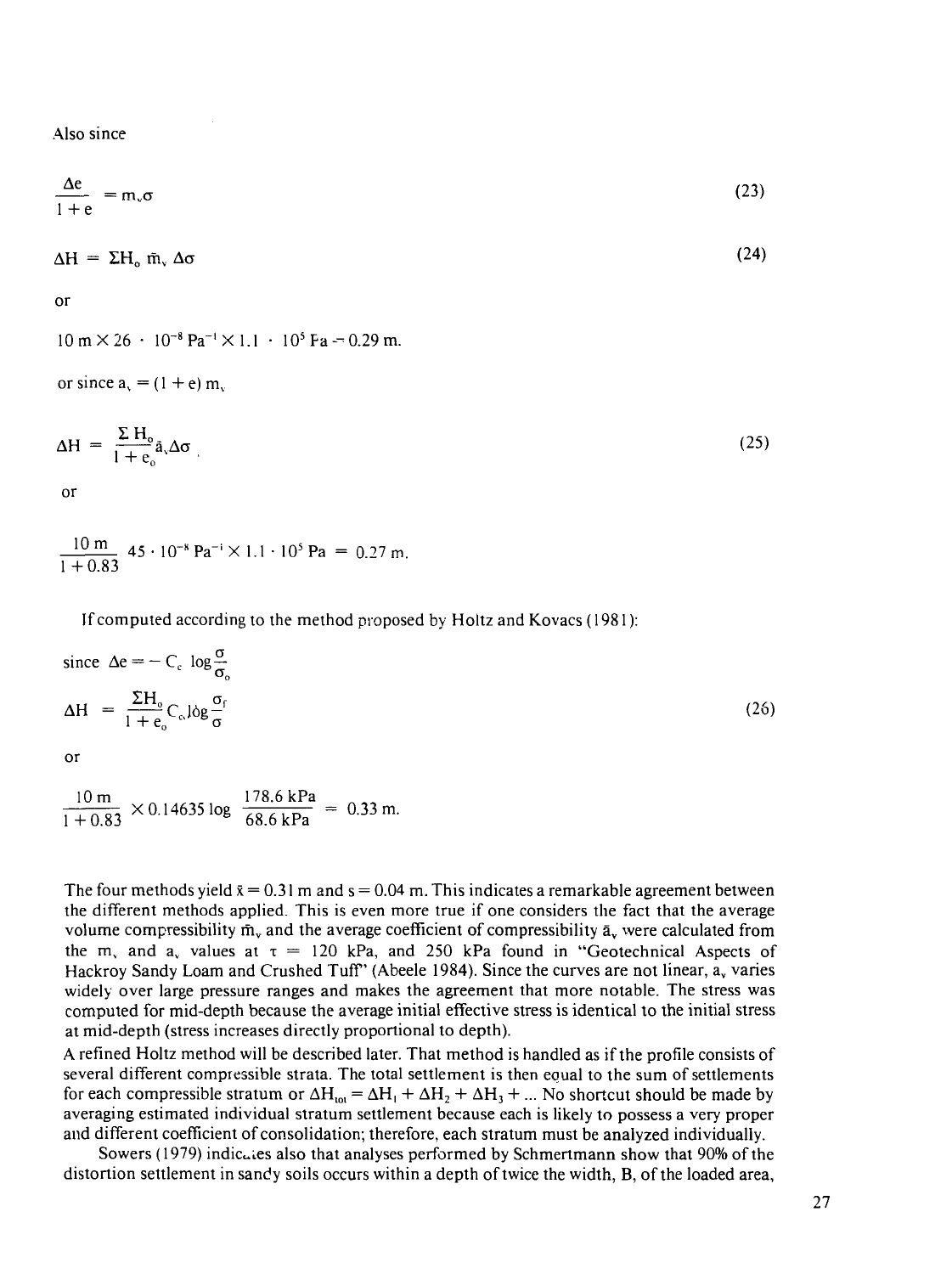which in the case of a waste disposal site, could be quite deep. Deeper than 2B, there is very little settlement from any surface load because E, the elasticity modulus, increases with depth and confinement, whereas the effects of any surface load decrease rapidly with depth.

Compressio.. of sandy soils is rarely observed because consolidation is immediate but occurs gradually during each loading.

Safety factors required for computation of settlement design depend on how accurately the soil condition and the nature and compaction state of the waste are known and how critical a settlement failure would be. The permissible amount of settlement depends on soil uniformity and subsequent settlement and the dimension of the waste site and the safety factor could vary accordingly between 1.5 and 4. To compare settling behavior in a material with much slower consolidation, we mixed our sandy silt (crushed tuff) with 4% bentonite and predicted a settlement of 10 m of such a saturated mix provided the same material as in the previous case was used as backfill (8 m of backfill having a unit weight of 13.7 kN  $m^{-3}$ ).

Properties of the slightly preconsolidated bentonite/sandy silt mix are:

Initial void ratio:  $e_0 = 0.757$ ; Compression index:  $C_c = 0.145$ ; Coefficient of consolidation:  $4.16 \times 10^{-7}$  m<sup>2</sup>s<sup>-1</sup>; Unit weight:  $16$  kN m<sup>-3</sup>.

The water table is well below the area to be considered.

- 1. Initial effective stresses are first computed
	- a. at 0 m:  $\sigma_{(0)} = 0$ b. at  $-5$  m:  $\sigma_{(-5)} = 16$  kN m<sup>-3</sup>  $\times$  5 m = 80 kPa c. at  $-10$  m:  $\sigma_{(-10)} = 16$  kN m<sup>-3</sup> × 10 m = 160 kPa
- 2. Stress increase due to backfill  $\Delta\sigma$  = 13.7 kN m<sup>-3</sup>  $\times$  8 m = 109.6 kPa
- 3. Final effective stress,  $\sigma'$ a. at  $0 \text{ m}$ : = 109.6 kPa b. at  $-5$  m:  $= 189.6$  kPa c. at  $-10$  m: = 269.6 kPa

4. If we assume one-dimensional consolidation and a one-time load application, then settlement AH yields [Eq (26)]:

$$
\Delta H = \frac{\Sigma H_o}{1 + e_o} C_c \log \frac{\sigma'_{(-5)}}{\sigma_{(-5)}} = \frac{10 \text{ m}}{1 + 0.757} \times 0.145 \log \frac{189.6 \text{ kPa}}{80 \text{ kPa}} = 0.31 \text{ m}.
$$

If, however, the total thickness of the layer under pressure is divided into thinner layers, the accuracy of the results will be improved. The settlement of each layer is then summed to obtain the total consolidation  $\cdot$  at the ment. A settlement computation (Table XVIII) can be used. Suppose we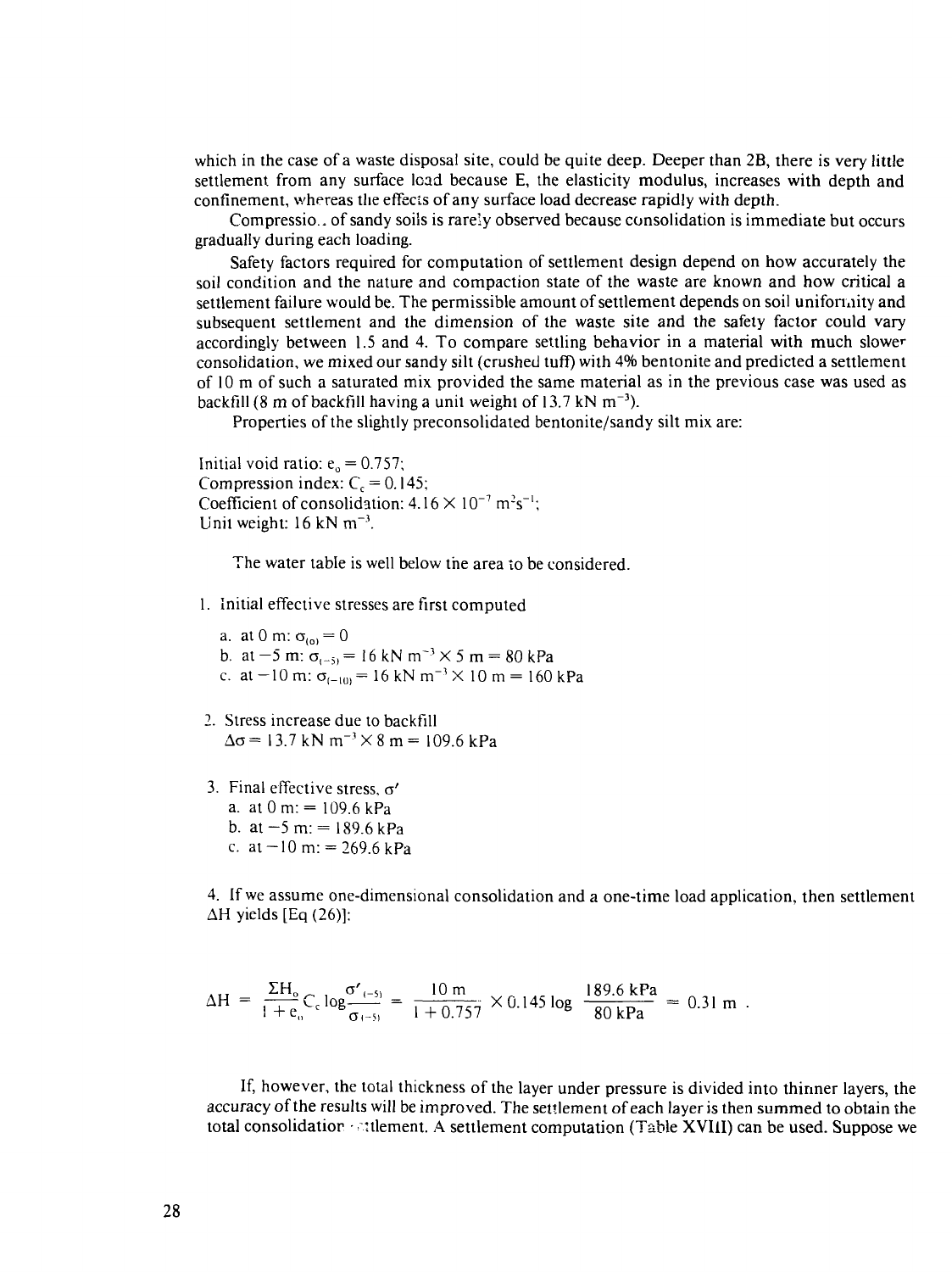divided each layer in thicknesses of 1 m each. The mid-depths are then, respectively, at d (in meters) with corresponding values of  $\sigma$ ,  $\sigma'$ ,  $\sigma'$ / $\sigma$ , log  $\sigma'$ / $\sigma$ , and

$$
\frac{\Sigma H_o}{1 + c_c} C_c = 0.0825 \text{ (constant)} \tag{27}
$$

In this case,  $\Sigma \Delta H = 0.40$  m, which is a more accurate result. We see that the settlement estimate increased by 29% using the method improved by Holtz. The total consolidation for a 4% bentonite/sandy silt mix would consequently be 4% according to Holtz. It is generally agreed that consolidation settlements can only be predicted within a range of 20% (Holtz and Kovacs 1981).

To compute the time rate of settlement, we need the relationship between the percentage consolidation, U, and a "time factor,"  $T_v$ . This was derived mathematically by Terzaghi. If we consider the bentonite/sandy silt to have single drainage, the value  $H_{dr}$  (thickness of soil under stess/drainage outlets) is equal to 10 m. The coefficient of consolidation approximates 1  $m<sup>2</sup>/month$ . Based on the above, we can construct Table XIX.

We can see that the consolidation, which has been found to be almost instantaneous in sandy silt, has increased noticeably with the addition of only 4% by weight of bentonite.

#### **C. Subsidence**

The distinction be .ween subsidence and settlement is not always apparent. For those who make that distinction, subsidence is a vertical earth movement that, rapid or slow, can take on catastrophic proportions. Slow subsidence is caused by reducing the neutral stress and increasing the effective stress, by pumping of wa'.r or oil and causing some kind of passive consolidation. This, in turn, causes the ground surface to sink selectively.

Rapid subsidence occurs in mining areas where cavities produced by cave-ins gradually or sometimes abruptly reach the surface. The soil layer bridging the cavity then collapses and slides vertically downward. Disintegration of waste materials in shallow land burials can have the same effect.

#### **TABLE XVIII**

| $d(m)^{a}$ | $\sigma(kPa)^b$ | $\sigma'(\mathbf{kPa})^c$ | σ'/σ   | $\log \sigma'/\sigma$ | $\Delta H(m)^d$ |
|------------|-----------------|---------------------------|--------|-----------------------|-----------------|
| 0.05       | 8               | 117.6                     | 14.700 | 1.167                 | 0.096           |
| 1.5        | 24              | 133.6                     | 5.567  | 0.746                 | 0.062           |
| 2.5        | 40              | 149.6                     | 3.740  | 0.573                 | 0.047           |
| 3.5        | 56              | 165.6                     | 2.957  | 0.471                 | 0.039           |
| 4.5        | 72              | 181.6                     | 2.522  | 0.402                 | 0.033           |
| 5.5        | 88              | 197.6                     | 2.245  | 0.351                 | 0.029           |
| 6.5        | 104             | 213.6                     | 2.054  | 0.313                 | 0.026           |
| 7.5        | 120             | 229.6                     | 1.913  | 0.282                 | 0.023           |
| 8.5        | 136             | 245.6                     | 1.806  | 0.257                 | 0.021           |
| 9.5        | 152             | 261.6                     | 1.721  | 0.236                 | 0.019           |

#### **SETTLEMENT COMPUTATIONS**

 $^{a}d$  = mid-depths.

 $b_{\sigma}$  = initial effective stress.

 $c \sigma' = \text{final effective stress}.$ 

 $\mathrm{d}\Delta H$  = settlement per layer.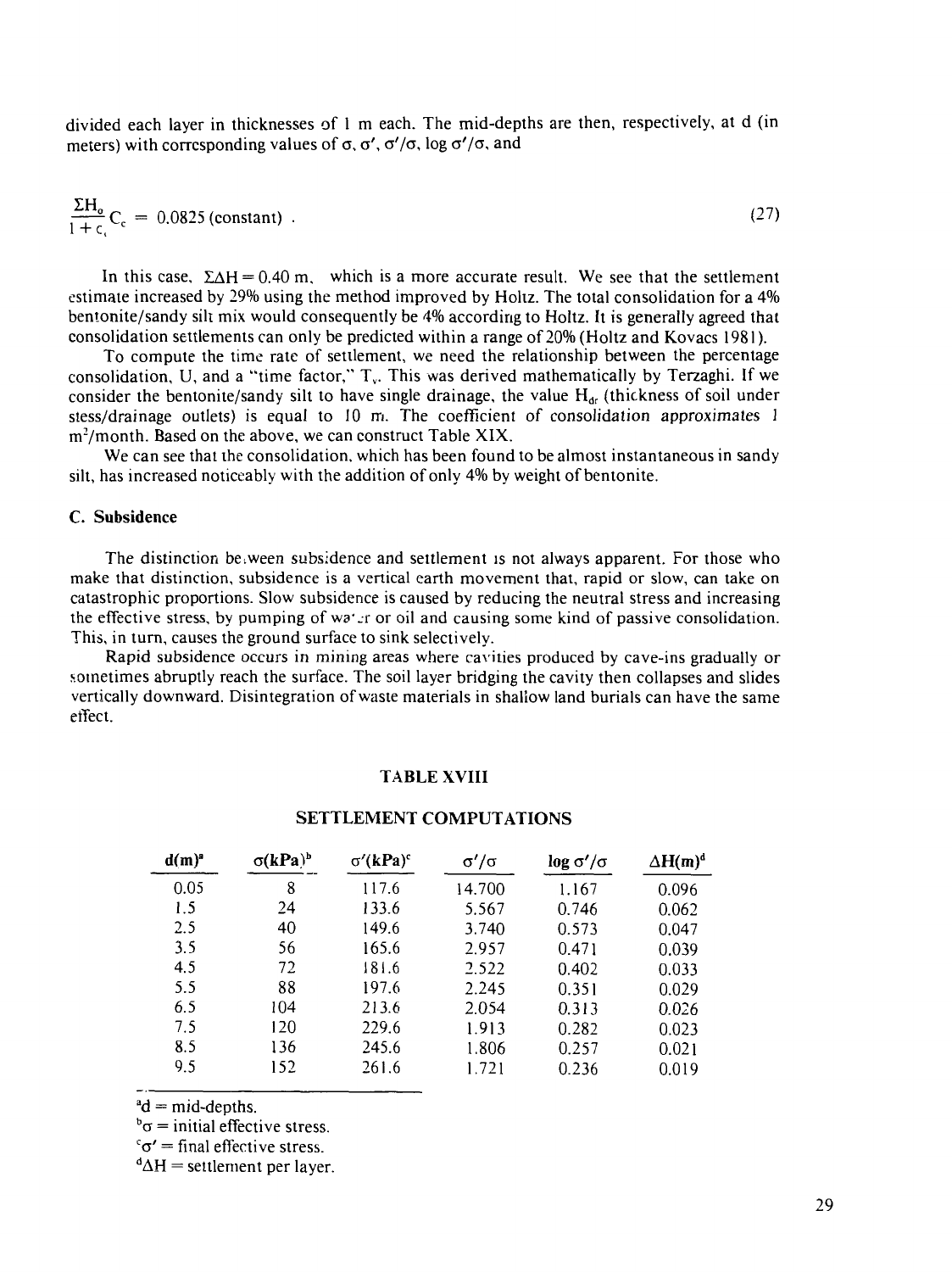#### **TABLE XIX**

| U    | T,        | $\Delta H(m)$ | t(months) |
|------|-----------|---------------|-----------|
| 0.1  | 0.008     | 0.04          | 0.8       |
| 0.2  | 0.031     | 0.08          | 3         |
| 0.3  | 0.071     | 0.12          | 7         |
| 0.4  | 0.126     | 0.16          | 13        |
| 0.5  | 0.196     | 0.20          | 20        |
| 0.6  | 0.286     | 0.24          | 29        |
| 0.7  | 0.403     | 0.28          | 40        |
| 0.8  | 0.567     | 0.32          | 57        |
| 0.9  | 0.848     | 0.36          | 85        |
| 0.95 | 1.129     | 0.38          | 113       |
| 1.00 | $\propto$ | 0.40          | $\propto$ |

### **TIME RATE OF SETTLEMENT**

Bracing of any excavation is required to prevent the phenomenon known as "lost ground" (Sowers 1979), which occurs when surrounding soil is being squeezed into newly-formed excavations. This is usually noticed when the excavated volume of soil exceeds the volume of the excavation when finished. This will lead to subsidence of areas immediately surrounding excavated waste pits. Such events are particularly troublesome in soft clays and can be remedied only by careful bracing.

#### **IV. REMEDIAL ACTION**

Settlement can be prevented or at least curtailed by building earth embankments on top of unconsolidated soils before the final structure is to be emplaced. Building and subsequent removal of such embankments, which will have a reduction of void ratio as a result, is termed preloading. If, as in the case of a waste pit, the lateral extent of the preload is large in comparison to the thickness of compressible waste, one-dimensional strain computations may be adopted. Preloading may be considered attractive only if the compressible material (for example, crushed tuff  $+$  waste products) drains rapidly if saturated, so that preloading ..me is relatively short. To obtain this, relatively thin layers with low coefficient of consolidation will have to prevail or thick layers with a high coefficient of consolidation will qualify. In other words, if the coefficient of consolidation is low, the drainage path should be short. A higher load or surcharge will of course shorten the consolidation time and the pit contents will be compressed to a higher effective stress.

A second way to obtain settlement curtailment is through soil stabilization. Soil stabilization means the improvement of a soil property so as to remediate on its geotechnical performance. This may be intended to increase the elasticity modulus, which in turn may imply an increased strength or decreased compressibility or both, or it may portend decreased permeability. Soil improvement may be temporary in intent or permanent. Lambe and Whitman (1979) classify soil improvement techniques according to the process entailed, material addition, or intended result. Based on the process involved, stabilization can be induced mechanically, chemically, electrically, or thermally and each of these can be accomplished in several ways. Densification of soils or void ratio reduction is most commonly obtained through static and dynamic (also vibratory) compaction.

Densification by means of rollers is best for the upper layers of a subgrade, sand (which can be densified with rollers to 1 or 2 m depth), or freshly placed soil layers.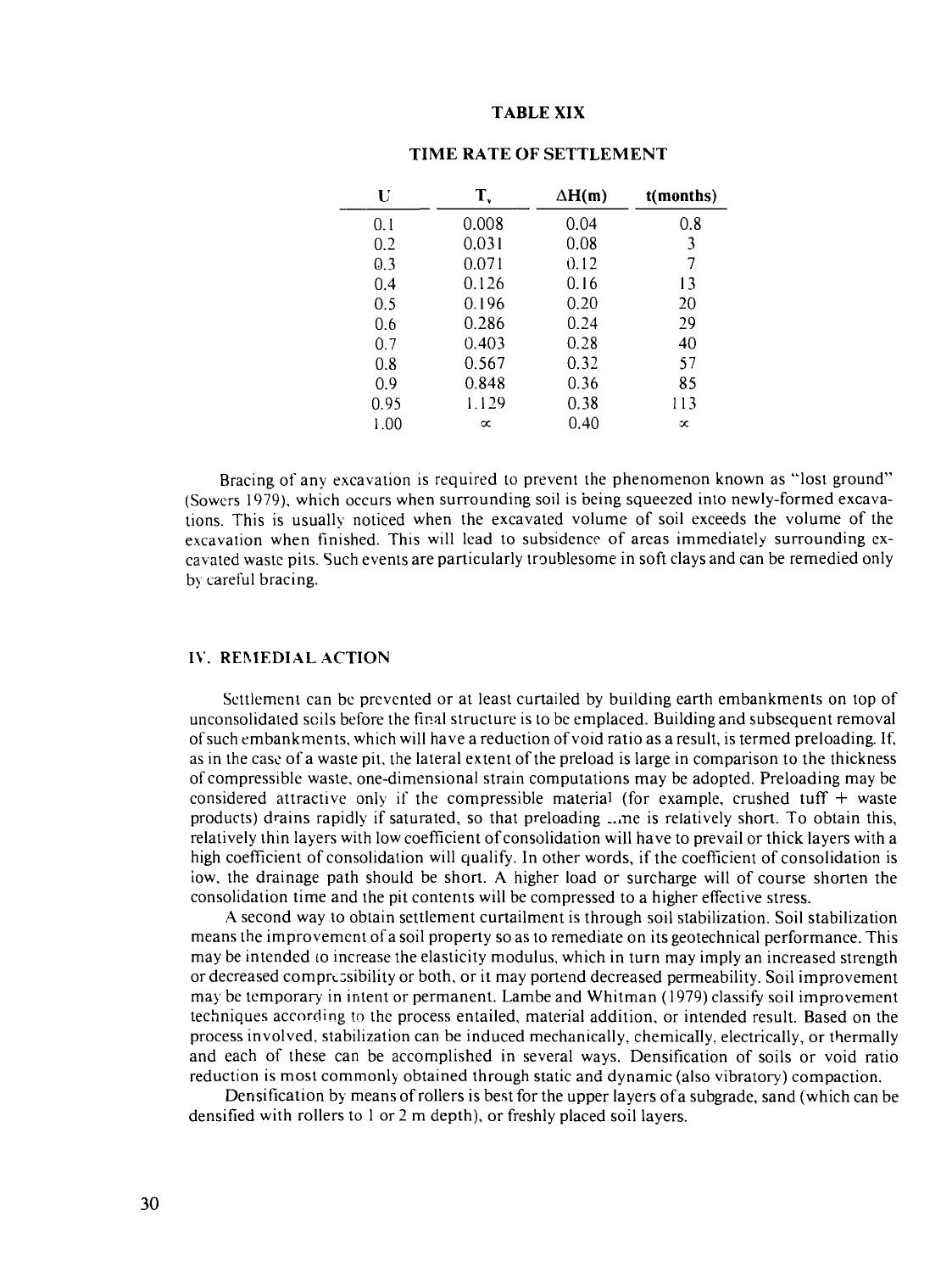Granular soils can also be effectively densified using vibratory rollers. A 60 kN roller operating at a frequency of 27.5 Hz results in the most efficient compaction around a 0.6-m depth, which is the greatest depth at which zero effective stress occurs during rebound under abovedescribed circumstances (see Fig. 8, adapted from D'Appolonia et al. 1968) Densification depth will increase somewhat with the number of passes (see Fig. 9, adapted from D'Appolonia et al. 1968).

Another form of dynamic consolidation is achieved by dropping heavy steel masses (up to 40 tons) from heights of up to 40 m. This method, developed in Europe, was proven effective to depths of 20 m with settlements amounting to 15% of the total compacted backfill thickness. The 40-ton mass is lifted by crane and dropped according to a predetermined pattern for the entire site. This method, however, could lead to the collapse of waste containers and the nefarious effects related to such events range from release of radioactive gas to exposure to percolating water. To avoid this, the drop height should be selected so that the effectiveness of the compactive effort does not extend beyond the backfill. Such impact force would be sufficient to collapse soii bridges over voids between containers (Kahle and Rowlands 1981).

Pile driving is aimed at the densification of cohesionless soils. In this case, densification is produced by displacement of material equal to the buried pile and by accompanying vibratory effects.

In cohesive soils, preloading (or surcharging), or the use of rubber-tired rollers with tire pressures up to 1 MPa is usually the most effective (static loads!). The extrusion of a viscous cement/sandy loam mix into the soil voids can lead to a form of compaction (or reduction of void ratio) known as grouting. *In situ* soil compaction occurs through radial compression.

Figure 10 is a representative model of the manner in which dry unit weight of sand changes as a function of applied acceleration in a laboratory vibration study (adapted from D'Appolonia et al. 1968). Peak density was obtained at 2 g acceleration, with sand being most sensitive at acceleration changes around  $l$  g. The densification process seemed to be independent of the vibration

![](_page_31_Figure_5.jpeg)

Fig. 8. Contours of maximum vertical dynamic stress beneath vibratory roller.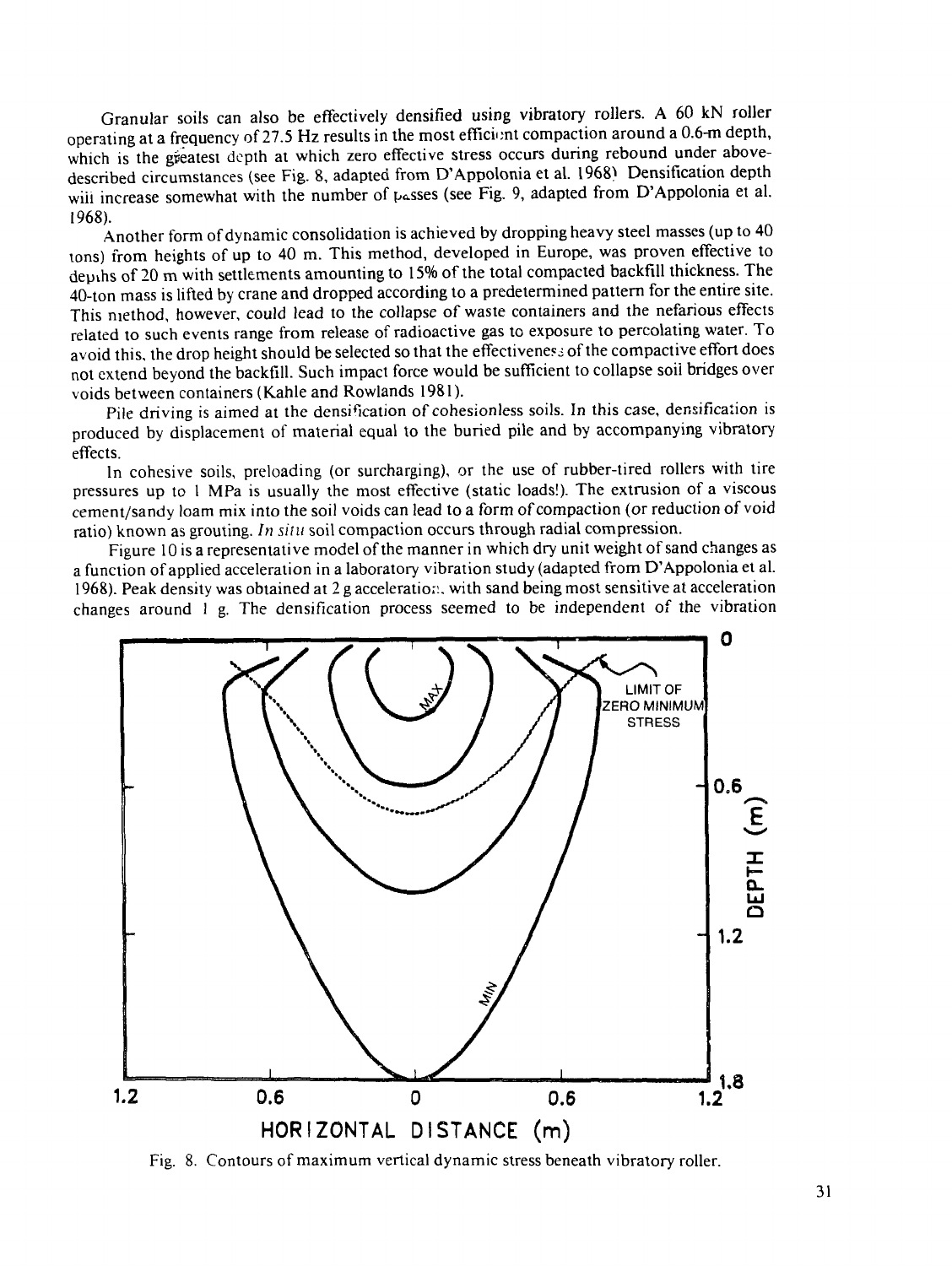![](_page_32_Figure_0.jpeg)

Fig. 9. Densification by vibratory roller.

![](_page_32_Figure_2.jpeg)

Fig. 10. Representative model obtained in laboratory vibration study.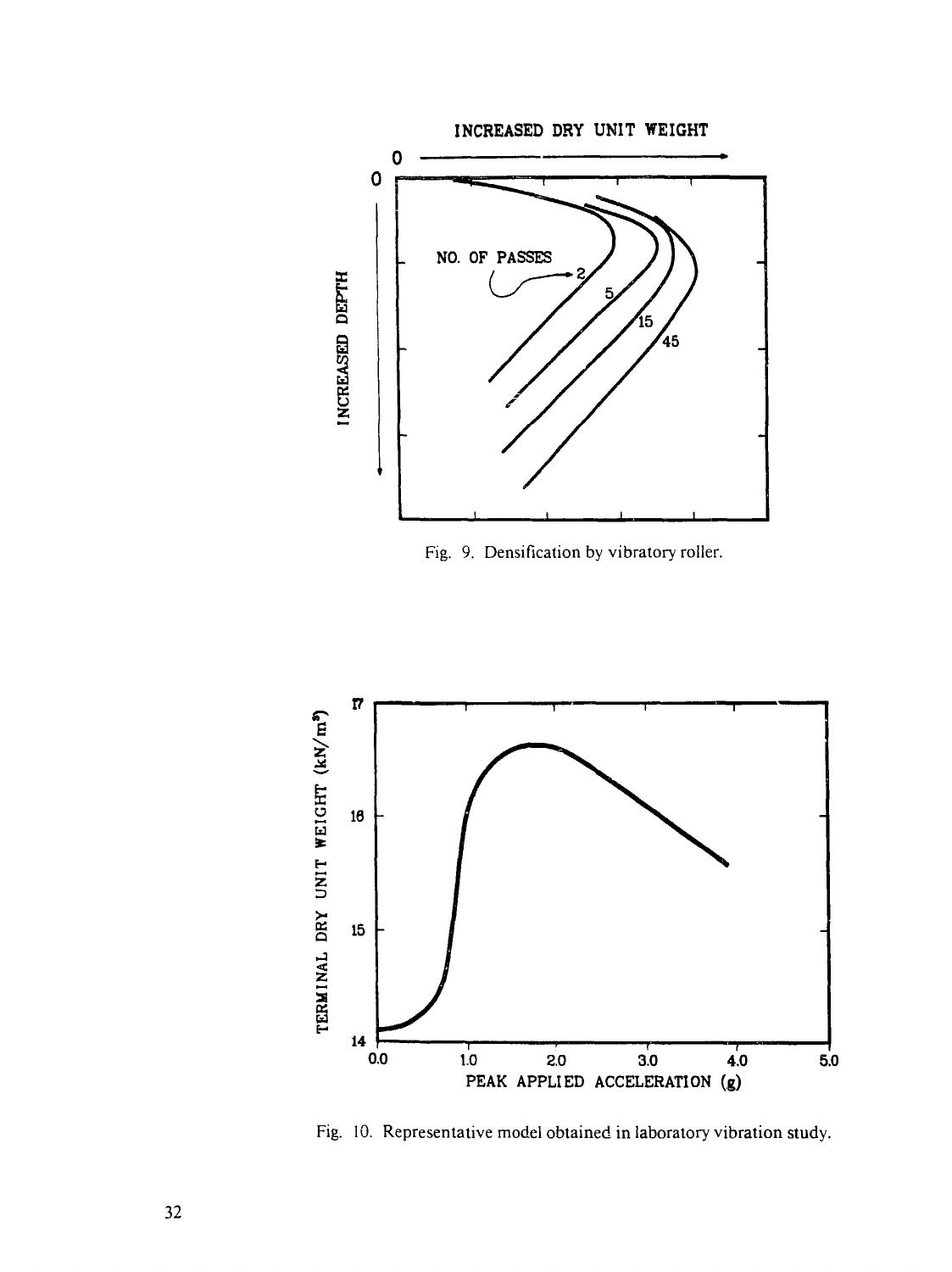amplitude. A purely static load does little to densify sand unless the stress is high enough to crush the sand granules. Consequently, something specific to a vibratory motion must be at the origin of sand densification. It has been proposed that at the point in each vibrational cycle where the downward acceleration ot the vibrating table reaches 1 g or more, the vertical (static) stress within the soil is zero. Because sand is a porous, loose material that cannot bear tension, it is unable to follow the motion to which the vibrating table is submitted and undergoes free fall until mutual impact of the sand granules occurs once the motion reverses direction. Free-fall is what seems to characterize densification since it is only worthwhile at accelerations equal to or greater than 1 g. It is as if the absence of stress allows the particles to break physical contact and be driven into position of optimum density as the vibrating mass reverses direction. The absence of a stress period seems to be essential to the densification process.

#### Compaction Testing

The most prevalent compaction test is the dynamic compaction test, consisting of dropping a hammer of specified mass a given number of times from a particular height on the soil to be tasted. If a soil is compacted according to constant values for mass, height and number of blows, and variable water contents, then plotting of moisture content vs dry density will show that an optimum value of dry density can be attained as a function of water content (water content will cause the dry density to increase to a peak and subsequently decrease). We see in Fig. 11 that a maximum dry density of 1.83 (17.85 kN  $m^{-3}$  unit weight) is reached at an optimum moisture content of 13% for a bentonite/sandy silt ratio of 0.02.

Figure 12 shows clearly that by decreasing the compactive effort, the maximum dry density lowers in value and the optimum water content increases (Lutton et al. 1979). Also, as the moisture content increases, the cause and effect relationship between compactive effort and dry density tends to decrease. The line connecting the points of maximum dry density (or optimum water content) seems to run more or less parallel to the saturation line ( $s = 100\%$ ). It is immediately obvious from this graph that the saturation ratio decreases with decreasing dry unit weight if the water content by mass remains the same. This only shows that a lower dry unit weight corresponds to a higher void ratio or porosity.

![](_page_33_Figure_4.jpeg)

Fig. 11. Compaction test.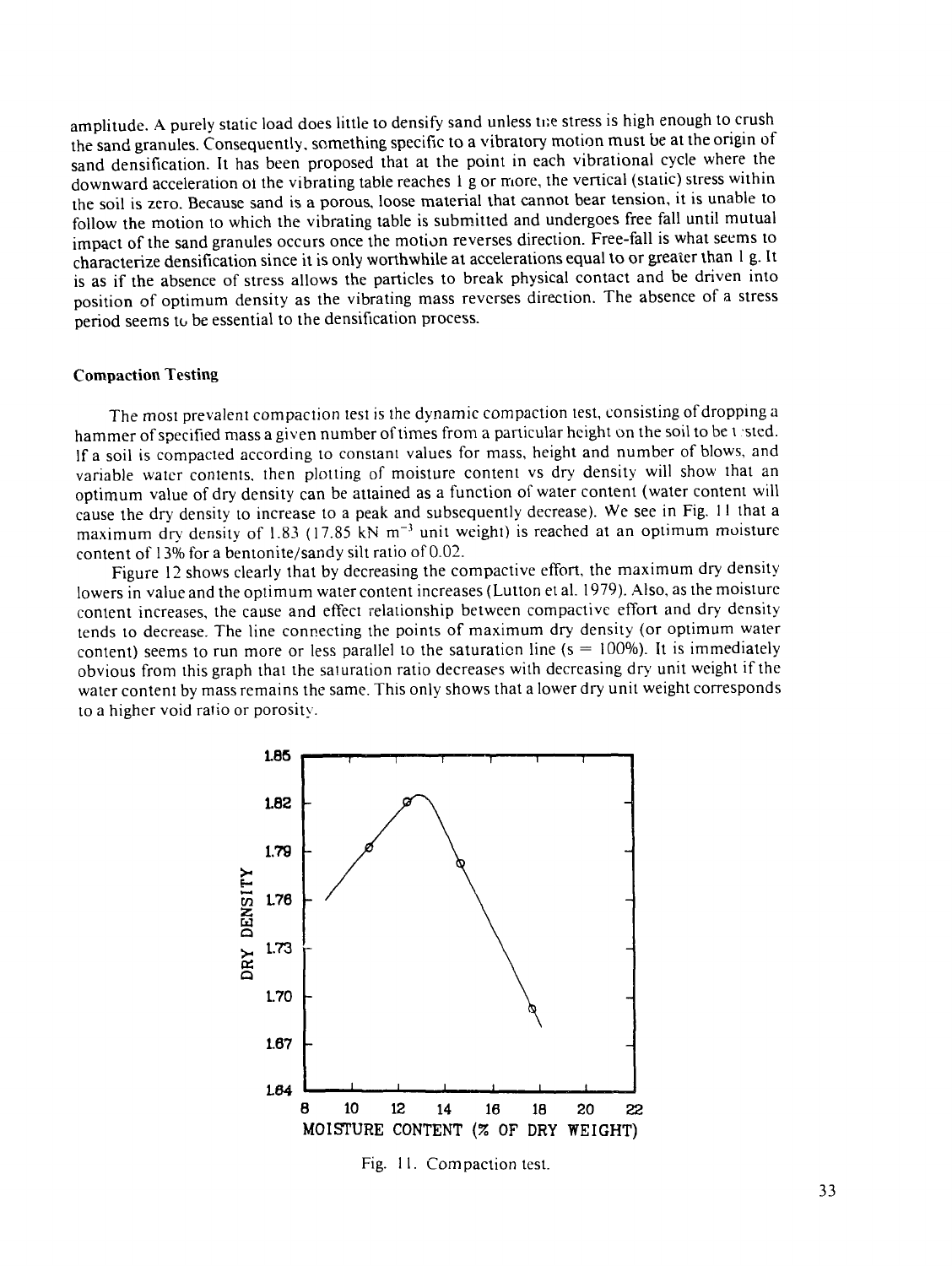![](_page_34_Figure_0.jpeg)

Fig. 12. Dry density as a function of water content.

The  $\zeta$  orrease in void ratio can also have drastic consequences on the hydraulic conductivity, as formerly depicted in Fig. 6 where void ratio is plotted against hydraulic conductivity for different bentonite ratios. Lutton et al. (1979) show the same effect taking place on different materials (Fig. 13). They aiso show the effect of void ratio on the angle of internal friction where it is clearly shown that, for any particular soil, a decrease in void ratio inevitably leads to soil stabilization because of a higher angle of internal friction (Fig. 14). It should be kept in mind that both a soil strength increase and a reduced permeability resulting from one form or another of compaction affect ihe integrity of a waste pit cover positively.

Although soils compacted over waste pits are generally relatively soft, one should strive for, on a granular soil-like solid waste, 90% of maximum dry density obtained by the 25-blow standard compaction test. Figure 13 (Lutton et al. 1979) shows how compaction curves vary with various soil types. S. Phillips (1983) shows that, by mixing styrofoam in a ratio of 1:1 to silty sand, the coefficient of compressibility,  $a_v$ , which varied from  $1.88 \times 10^{-7}$  Pa<sup>-1</sup> to  $1.04 \times 10^{-7}$  Pa<sup>-1</sup> for corresponding stress intervals of 0 to 239 kPa and 239 to 575 kPa for silty sand, adopted values varying from  $1.52 \times 10^{-6}$  Pa<sup>-1</sup> to  $2.17 \times 10^{-6}$  Pa<sup>-1</sup> for the mix. Thus, he concludes that a one order of magnitude change in  $a<sub>x</sub>$  is realized as the composition is changed to 50% highly compactible material. The compression index  $C_c$  also changed by one order of magnitude.

Lowering of the water table or dewatering is probably the best known cause of massive settlement. When submerged, soil particles are subjected to buoyancy. Upon dewatering, the buoyancy is removed and the apparent increase in pressure results in consolidation, even though there is no increase in external load. In the case of crushed tuff, the ratio of dry tuff density (yd) and submerged tuff  $(ys)$  is equal to:

$$
\gamma d/\gamma s = \frac{(1-n) G \gamma_w}{(1-n)(G-1)\gamma_w} \tag{28}
$$

$$
\frac{1.54}{0.94} = 1.64
$$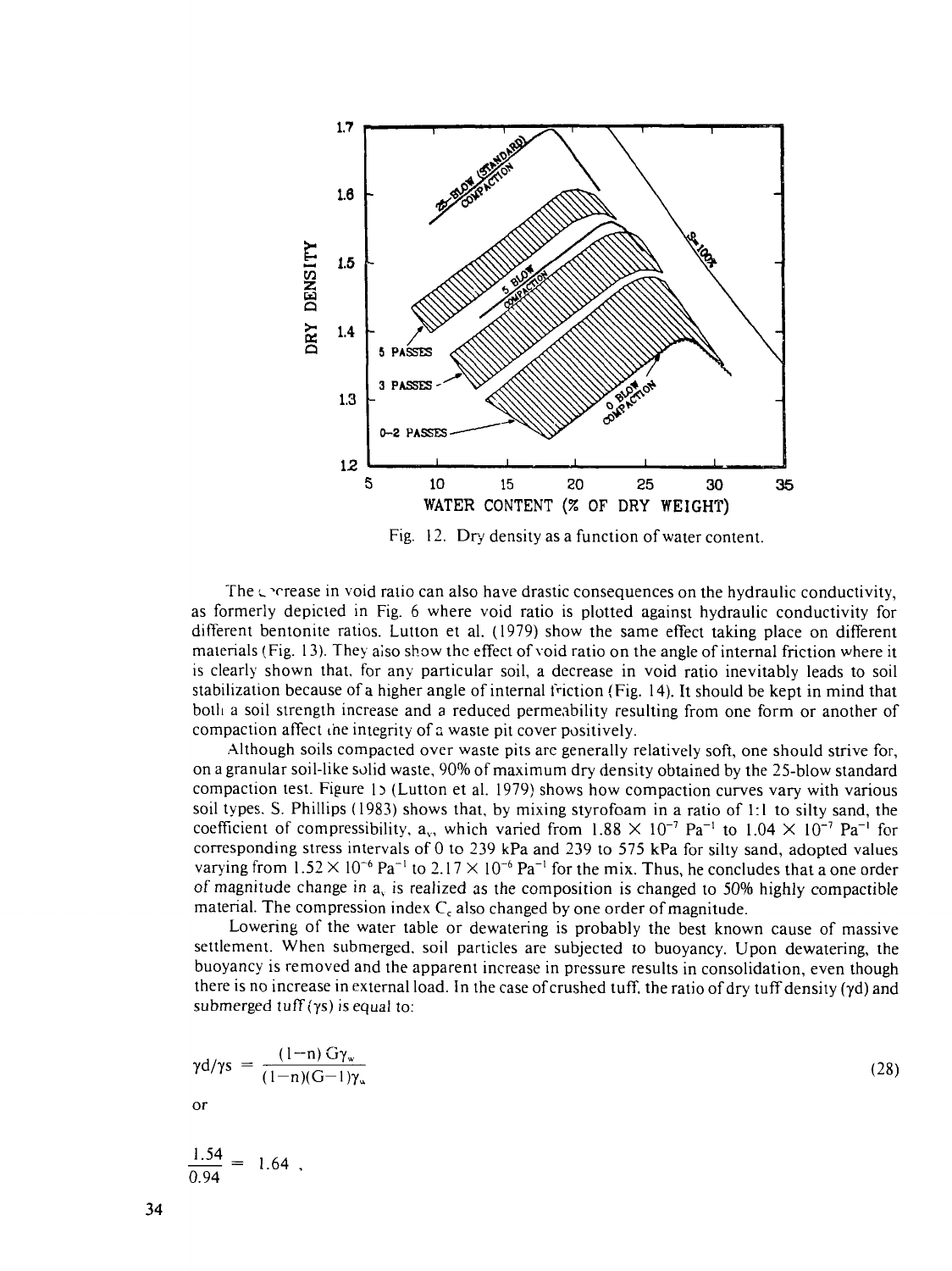![](_page_35_Figure_0.jpeg)

Fig. 13. Permeability of materials as affected by void ratio.

![](_page_35_Figure_2.jpeg)

Fig. 14. Relation of effective angle of internal friction to void ratio for various soil types.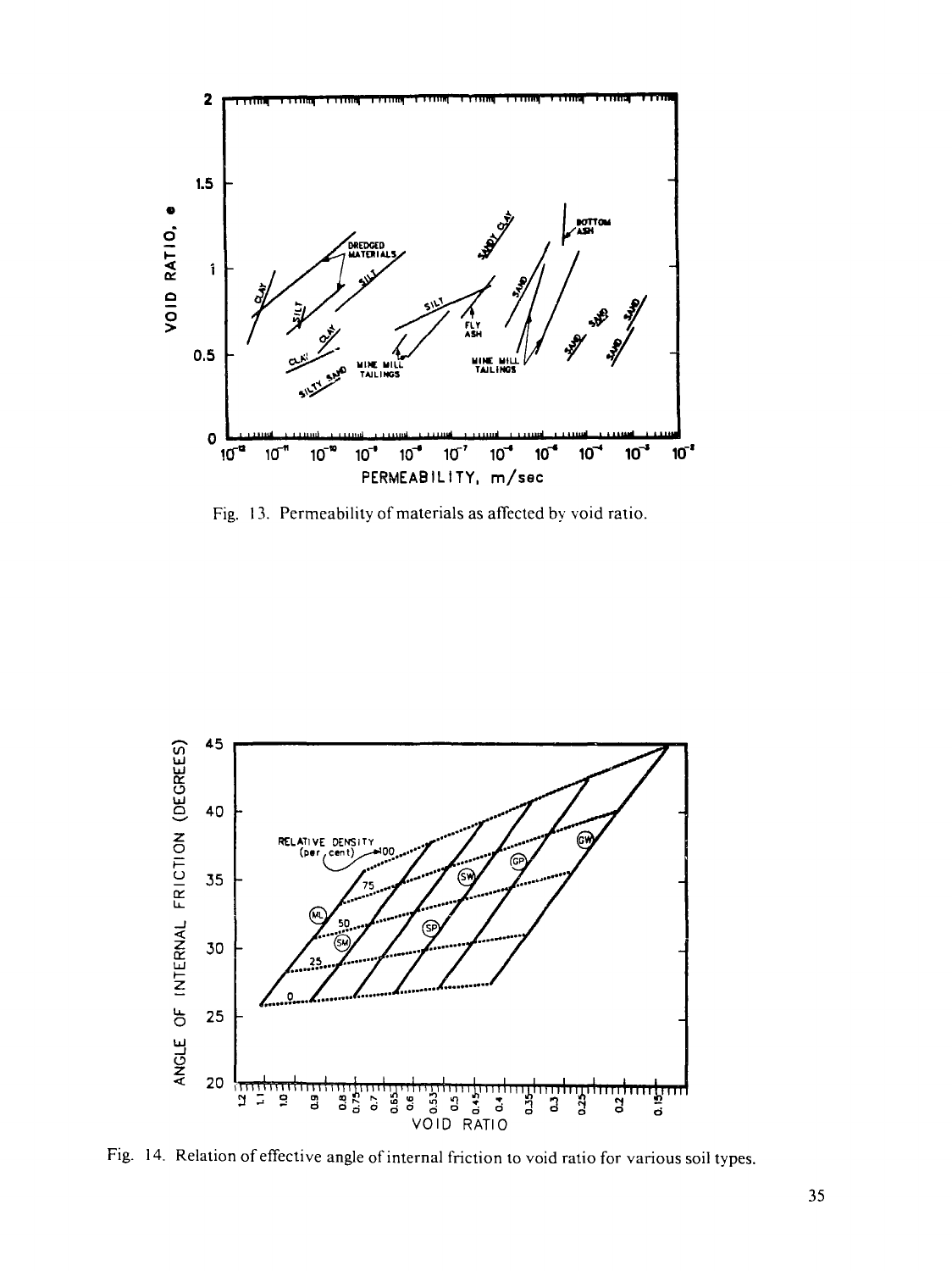![](_page_36_Figure_0.jpeg)

Fig. 15. Compaction curves for various soil types.

where  $n =$  porosity = 0.40 under static load of 250 kPa;  $G =$  specific density of tuff particles = 2.56;  $y_{\mu}$  = density of water = 1; and  $\gamma d/\gamma s = 1.64$  means that the unit weight of crushed tuff is approximately 1.6 times higher when dry than when submerged. This ratio is valid for most soils and is the main reason for the consolidation and subsequent subsidence of Mexico City, where the rate of pumping causes the city to settle at a rate close to 2 mm per day. High pumping rates and the thickness of ine bentonite layer, which is known to have a void ratio as high as 15, and massive monuments and skyscrapers are the cause of the literal "disappearance" of the city. The volcanic ash. at the origin of the bentonitic clay, has a unit weight averaging only 6 kN  $m^{-3}$ , and consequently, is very compressible when loaded (as by dewatering).

If dcwatering is desired, i.e., means other than mechanical (pumping) can be used for the construction and maintenance of a waste pit; they are use of drains and electro-osmosis.

Vertical drains can consist of sand or geotextiles and are generally used in conjunction with preloading to accelerate clay consolidation.

### V. FIELD SUBSIDENCE EXPERIMENT

#### A. Test Plan

Subsidence cavities measured on actual burial trenches vary widely in both size and shape, from broad, shallow depressions to narrow pipes that may extend to the waste. Burial site surveys indicate that about 85% of the measured cavities are less than 2.75 m in diameter and 95% are less than 4.25 m in diameter.

To stress the biobarrier, cavities of four sizes were created. There are two replicates of each and two control plots. The experiments are conducted in a trench 38-m long, 15-m wide, and 3-m deep. In the bottom of each 58-m<sup>2</sup> experimental plot we augered a 0.9-m diameter hole to a depth necessary to equal the desired volume of the subsided cavity (1.4-, 3.4-, 6.4-, and 11.5-m deep). Over each of these drawholes was a 2.25- $m^2$  steel plate with a hinged trap door, which was fastened by explosive closures. One side of the drawholes was cut away flat to a depth of 1-m to allow the door to open fully. The entire trench was backfilled to a depth of 2.2-m with crushed tuff, screened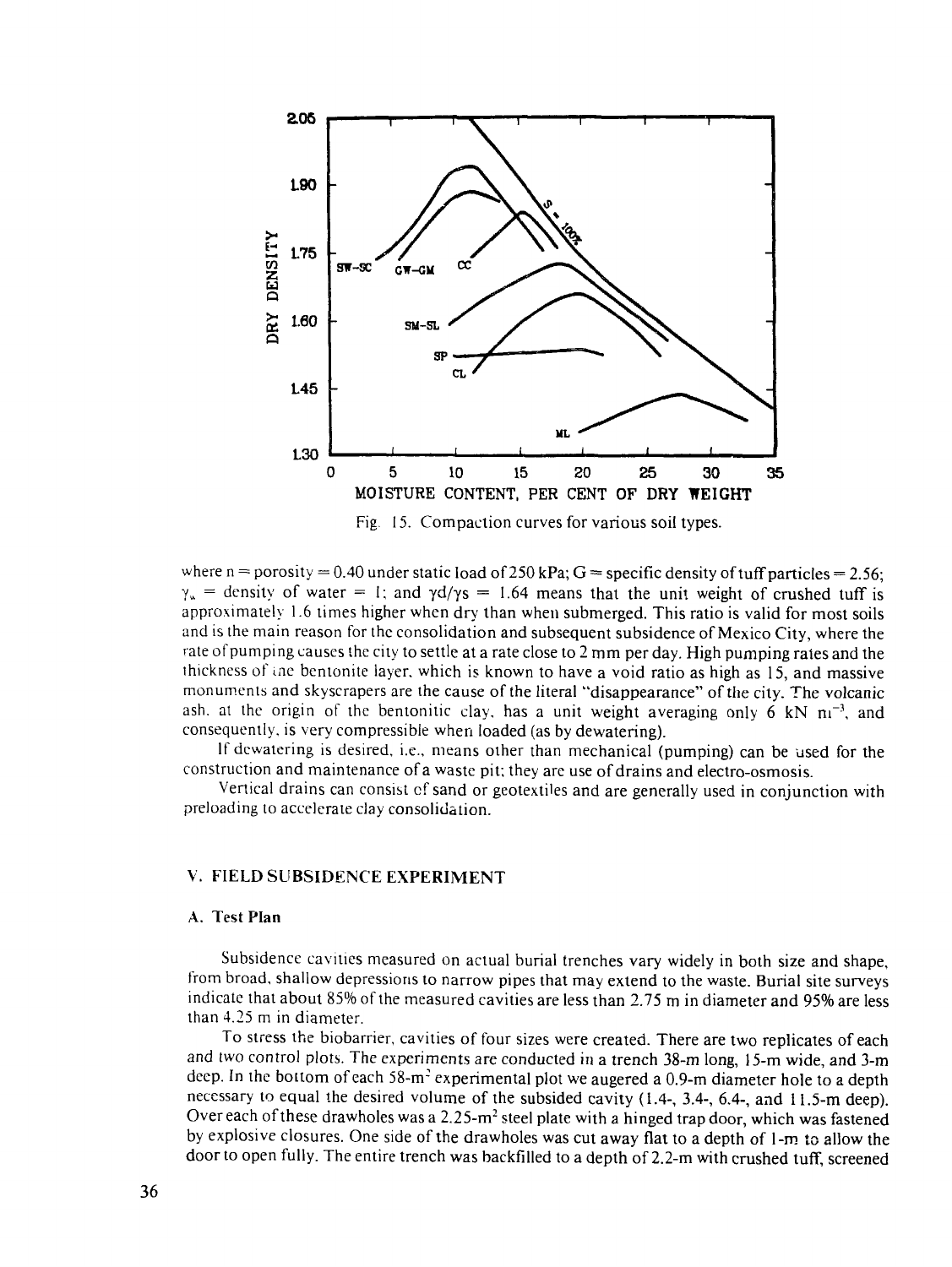to remove particles larger than 5-cm to prevent clogging. The backfill is overlain by 0.9-m of cobble/gravel biobarrier material and soil. A layer of cesium-chloride tracer was placed at the backfill/barrier interface. Alfalfa was planted uniformly on the surface.

When the explosive closures were released, the trap doors fell downward, allowing the backfill to drain into the drawholes, causing subsidence at the surface. Slow subsidence of the entire trench surface, resulting from continued stabilization of the backfill, should be observable throughout the duration of the experiment.

Plant root penetration is being monitored by routine sampling of plant leaves. Cesium concentrations in the leaves will be mapped as a function of time and location relative to the subsided cavities. Root penetration (if any) can be expected to occur first at the cavity rims—regions of maximum tensile stress and elongation.

At the end of the experiments, the plots will be excavated to measure the actual degree of root penetration through the barrier. At the same time, both the upper and lower surfaces of the biouarrier will be mapped to determine the physical effects of subsidence on the barrier and to correlate with the tracer data and root measurements.

#### B. Preliminary Results

The resistance to subsidence should be equal above all eight drawholes since the main parameters influencing subsidence are unchanged in the backfill overlying the eight drawholes. The uniform backfill thickness—drawhole diameter ratio (t/d)—was high enough 10 prevent subsidence at any of the eight locations. We were even told by the explosives experts that two of the explosive bolts might not have detonated. For some time it locked as if subsidence would occur by accident (as it eventually does in a completely natural environment) or some method had to be found to induce or enhance subsidence without using disruptive mechanical means, which would leave a permanent imprint of "artificial" intervention.

From this experiment it is obvious that the crushed tuff and/or the soil have some cohesiveness. as was demonstrated in the laboratory (Abeele 1984). The lab results also show that, even for crushed tuff, a higher degree of consolidation or compression is at the origin of an increase in soil strength. (It is well known that densification causes soil stabilization). The bottom of the landfill, which is submitted to a pressure averaging 50 kPa, could consequently be fairly well stabilized when dry.

A completely cohesionless porous medium (Ottawa sand, for example) would have undergone immediate subsidence into the 0.9 m diameter drawholes when the trapdoors were released. This was obviously not observed when the trapdoors, overlain by crushed tuff, were opened.

As stated earlier, the presence of excess water reduces the effective stress responsible for the friction between solids. Therefore, it was decided that by increasing the water content of the backfilling, the shear strength may decrease enough to cause failure or subsidence, while preserving the "natural" setup. This action could in no way be considered to be totally undisturbing to the environment because it was suspected that the amount of water needed would far exceed the amount of water available through natural precipitation in Los Alamos.

Flooding of the area immediately overlying the drawholes caused subsidence in two 1.4-m deep holes, two 3.4-m deep holes, two 6.4-m deep holes, and one 11.5-m deep hole. This is one hole more than was thought possible because it was speculated that two trapdoors had failed to open.

The shape of the subsidence holes is far from resembling an inverse cone with regular slope. Instead, it has, in most cases, a vertical wall where the cohesive materials are located (the Hackroy series soil), and extremely irregular angles where the diameter of the unstable moving material is not small compared with the height of the slope (gravel and cobble in our case). The ratio of the diameter of the unstable moving material to the total slope has to be small to satisfy the demand for identification of the. angle of repose, which represents the angle of internal friction and/or maximum slope angle of a granular material at its loosest state. The ratio diameter/length of the slope is too high in the case of gravel and cobble and the compression is too high in the crushed tuff for their slope angle to be representative of the angle of repose. Cohesion prevents the Hackroy series soil from adopting an angle that is indicative of what the angle of repose might be.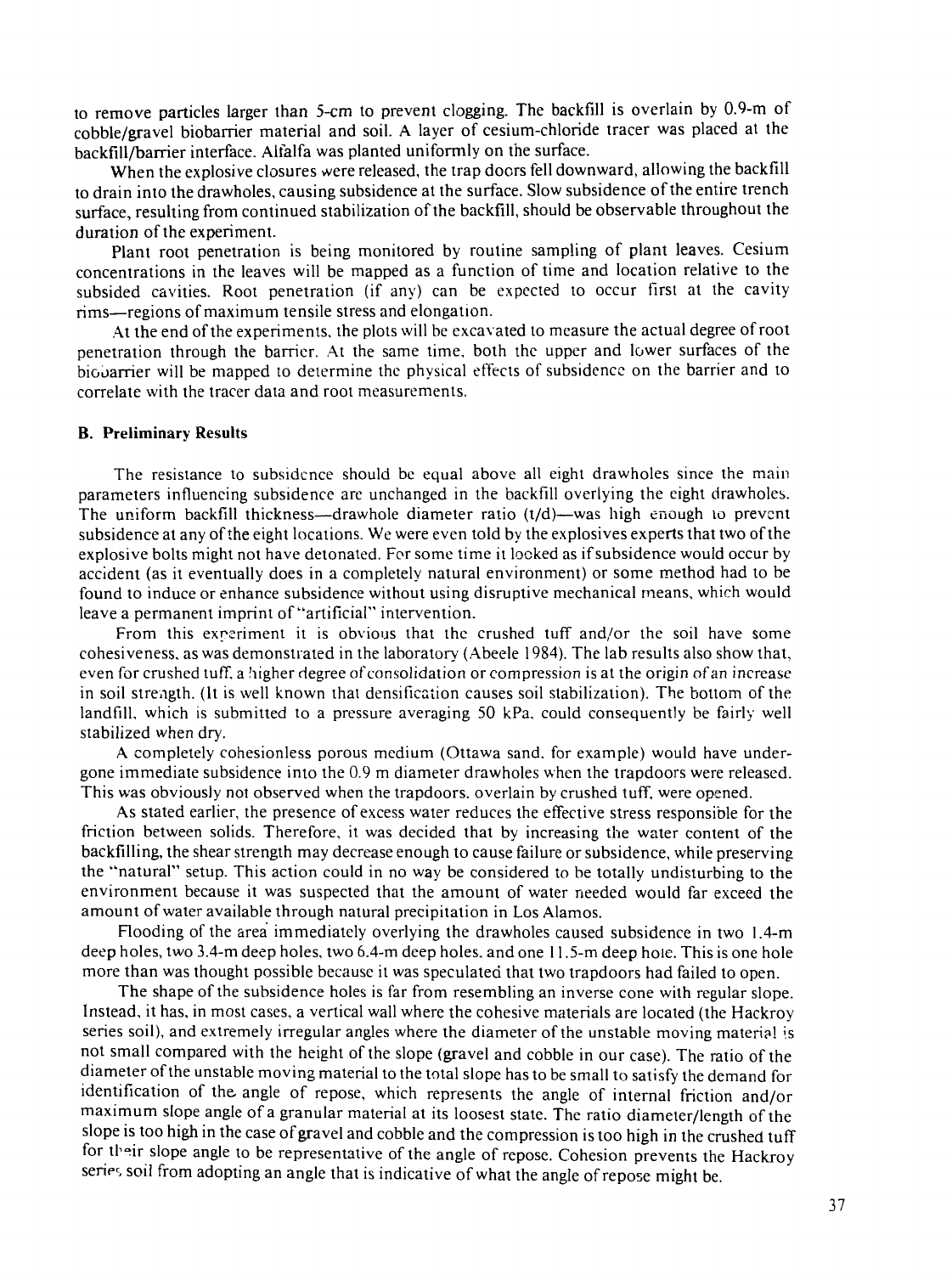The total volume of the subsided cavities seems to relate pretty well as 1:2.5:8.3 or roughly the relationship existing in the size of the respective drawholes. The volume of the cones is extremely difficult to compute for the two smaller ones but averages around 90-95% of the drawhole volume for the remaining five. These results are justifiable because pores created by rocks filling the drawholes will be at the origin of a lower bulk density in the drawhole and will correspond to a smaller conic volume at the surface.

Principles based on relationships between surface deformation and underground cavities can be applied to predict fundamental quantities such as maximum possible subsidence. Generalization of these empirical relationships can lead to calculation of complete deformation profiles, provided:

- 1. The stratification is horizontal (soil, biobarrier, tuff).
- 2. The subsidence reached its final stage.
- 3. The cavities are geometrically simple.

Because the above conditions are fulfilled, final deformation is characterized by the following facts:

- 1. The surface subsidence boundaries extend beyond the horizontal edges of the cavity.
- 2. Concurrent with subsidence, horizontal displacements producing stresses occur, whose magnitude depends on the subsidence slope. Those movements are larger than would be expected from the subsidence curvature.
- 3. The cylindrical nature of the cavity causes maximum subsidence over the center, where there is no horizontal movement, whereas the vertical and horizontal stresses and subsequent displacements should be symmetrically distributed over the subsidence area.

The vertical component, whose upper limit is defined as "maximum possible subsidence" is only present if the cavity has a minimum "critical area."

In case a critical area is present, the central maximum possible subsidence is coupled with zeto curvature and strain (Fig. 16). Prediction of maximum subsidence is based on the fact that it is correlated to cavity thickness, or  $S = at [Eq (29)]$  where a = subsidence factor. If the displacements caused by any cavity on our plot are affected by displacements caused by neighboring cavities, then we would witness a superposition of surface displacements. Since this was not the case, we can assume that every cavity was unaffected (through distance) by the presence of any other.

Maximum subsidence is also dependent on the subsidence factor, which in turn depends on the depth of the cavity, its lateral dimensions, and stability of overlying soil layers. L cause these three parameters are the same for all cavities, the only variable remaining in our plot is t. The subsidence factor would be very difficult to determine for our heterogeneous overburden, but one would expect it to decrease with increasing depth. The General Institute of Mining Surveying (1958) suggests:

$$
S = \frac{25 \text{ m}}{25 + \sqrt{h}} \cos \alpha \text{ .}
$$

 $\sim$  (30)

where  $\alpha$  = angle of dip  $h =$  depth of cavity.

This formula does indeed point to a decrease of subsidence with depth.

The National Coal Board, Mining Department (London 1975) tried to predict maximum subsidence bast *d* on curves empirically derived from actual measured occurrences, which appear under certain conditions. However, those curves are not drawn for cavities of less than 10-m in diameter, W, or at depths, h, of less than 50-m. Since the W/h ratio is important for the use of these curves (named S/m curves), I wondered what would happen if I multiplied W and h with constant factors to see what  $S/m$  ratio (Table  $XX$ ) could be read on the curve used to compute subsidence based on the width and depth relationship. (In our case,  $W = 0.90$  m and h = 3.1 m.)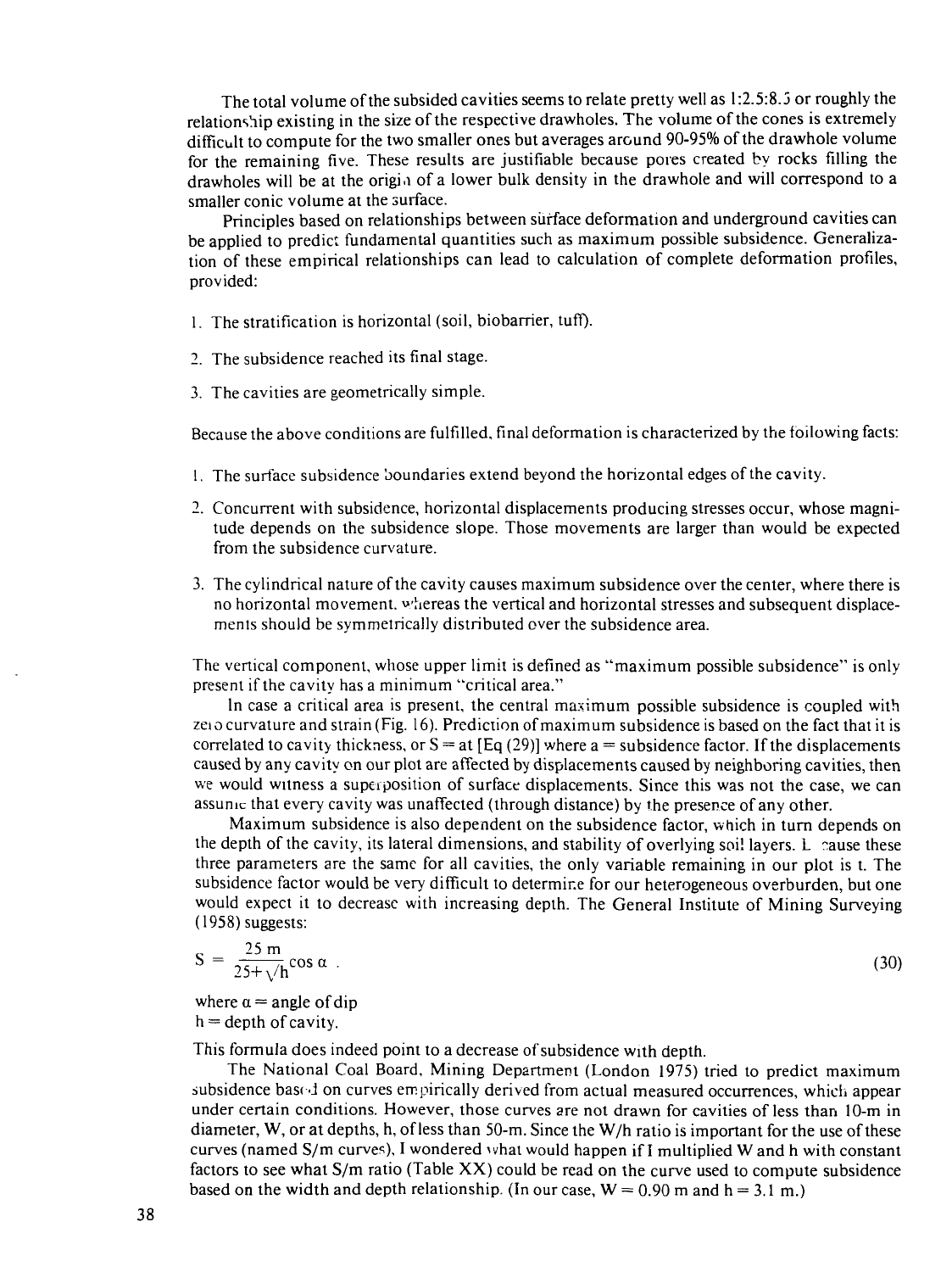![](_page_39_Figure_0.jpeg)

Fig. 16. Subsidence and surface movements (Brauner 1973).

### TABLE XX

#### RELATIONSHIP OF SUBSIDENCE TO WIDTH (W) AND DEPTH (k)<br>W(m)  $k(m)$  W/k W(m) k(m) **W/k** S/m 90 135 180 225 270 310 465 620 775 930 0.29 0.29 0.29 0.29 0.29 0.18 0.22 0.20 0.19 u.22

If we take the averaged obtained  $S/m$  value (0.2) and extrapolate to a depth of 3.1 m, then we

find (Table XXI) that for cavities of thickness, t. the predicted vs measured subsidence agree reasonably well.

As we can see, even though this method may seem unorthodox, the deepest and the most shallow cavities show the highest proportional deviations.

### TABLE XXI

#### PREDICTED  $(S_p)$  VS MEASURED SUBSIDENCE  $(S_n)$

| t(m) | $S_p(m)$ | $S_m(m)$ |
|------|----------|----------|
| l.4  | 0.3      | 0.4      |
| 3.4  | 0.7      | 0.8      |
| 6.4  | 1.3      | 1.3      |
| 11.5 | 2.3      | 1.6      |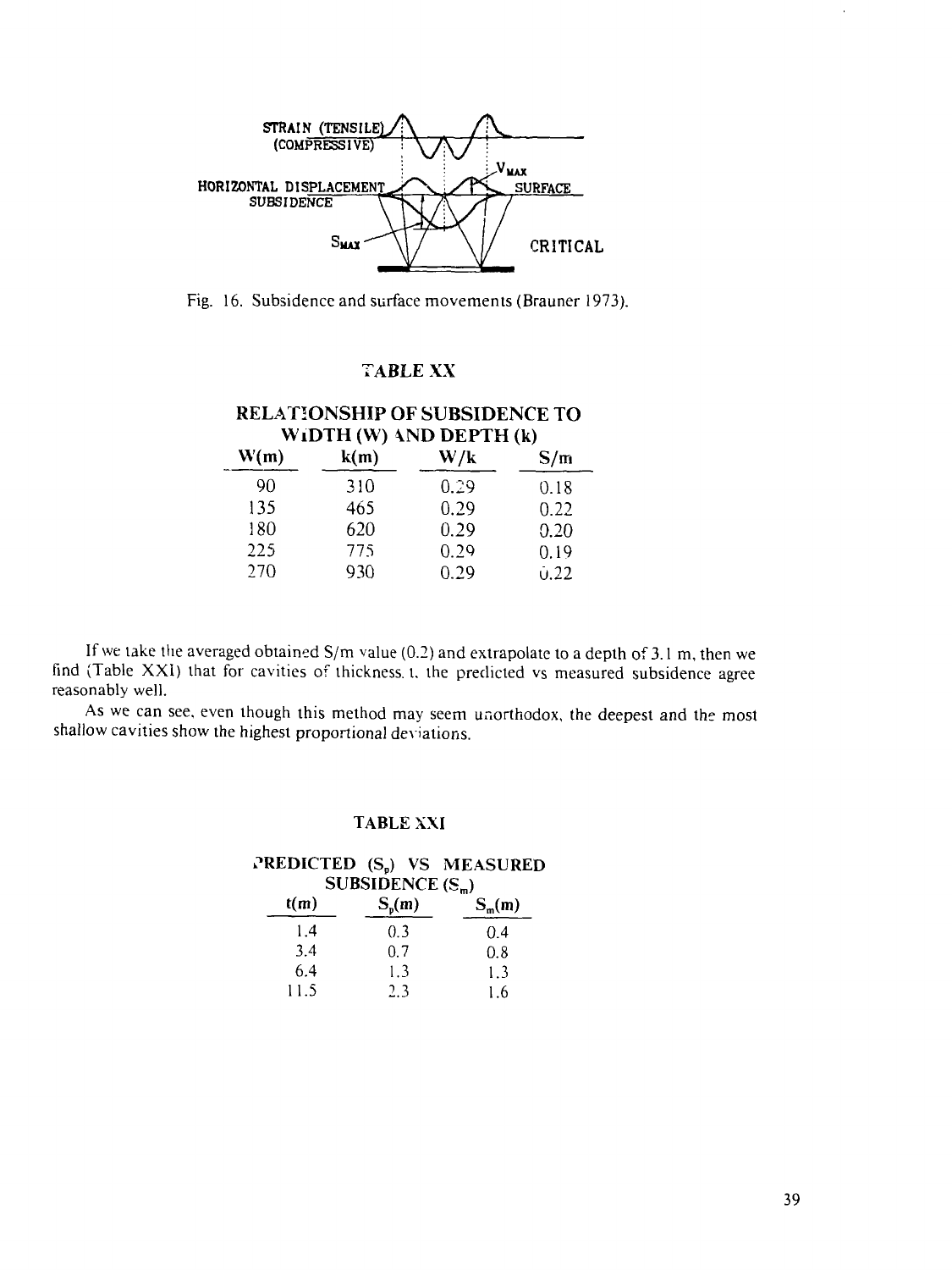#### C. Biointrusion

Statistical analyses of data from the short-term, small-scale biointrusion studies conducted in lysimeters (Hakonson et al. 1981) revealed that a trench cap design consisting of 60-cm of topsoil over 25-cm of gravel (2-cm diameter) over a 75-cm layer of cobble (7.5- to 13-cm diameter) effectively limited both plant root and burrowing animal intrusion into a simulated waste emplaced beneath the cap. Although the results from this initial screening experiment were encouraging, a number of additional questions remained concerning the long-term performance of a soil/rock intrusion barrier cap design. Those questions were:

- How does the soil/rock cap design affect water balance, particularly percolation?
- How does the soil/rock cap design perform at larger scale?
- How does the soil/rock cap design perform over extended time?
- o How much subsidence can be permitted and still maintain the effectiveness of the soil/rock intrusion barrier design?

The design and construction of the plot to address the question of intrusion barrier performance under various degrees of subsidence is described in detail in a previous section.

Evaluating the effecu veness of the soil/rock intrusion barrer design under various degrees of subsidence was accomplished through the use of a tracer emplaced at the interface of the trench cap and underlying backfill. A total of 73 kg of CsCl was spread uniformly, in a thin layer, on the crushed tuff backfill before placement of the soil/rock trench cap. Because cesium is plantavailable, time series analysis of the cesium content of vegetation samples can be used to indicate root penetration through the trench cap.

Although the entire plot area was seeded with a mixture of native grasses, the only plant that was successfully established on the plot was a common invader (or weed) of the genus *Euforbia*. Plant cover during the height of the growing season in 1983 was about 50%. The lack of success in establishing native grass cover stems from our decision not to supplement precipitation by irrigating the plot.

Vegetation sampling on each of the plots was begun in July 1983. Samples were oven dried and submitted for neutron activation analysis to determine cesium content. Cesium concentrations in excess of 1 ppm (background levels in plants are <1 ppm) were considered indicative of root penetration to the cesium layer.

#### D. Results and Discussion

For reasons discussed previously, the surface subsidence craters never materialized upon opening of the covers over the subsurface void spaces. Coasequently, none of the cesium concentrations that were measured in plants are indicative of the effects of subsidence on barrier integrity. However, those data do indicate short-term performance of the soil/rock cap design at intermediate scale.

Cesium concentrations in vegetation, averaged over the entire subsidence plot area, are presented in Table XXII. Note that the concentrations all averaged less than 1 ppm, indicating that the soil/rock cap design effectively limited root access to the cesium.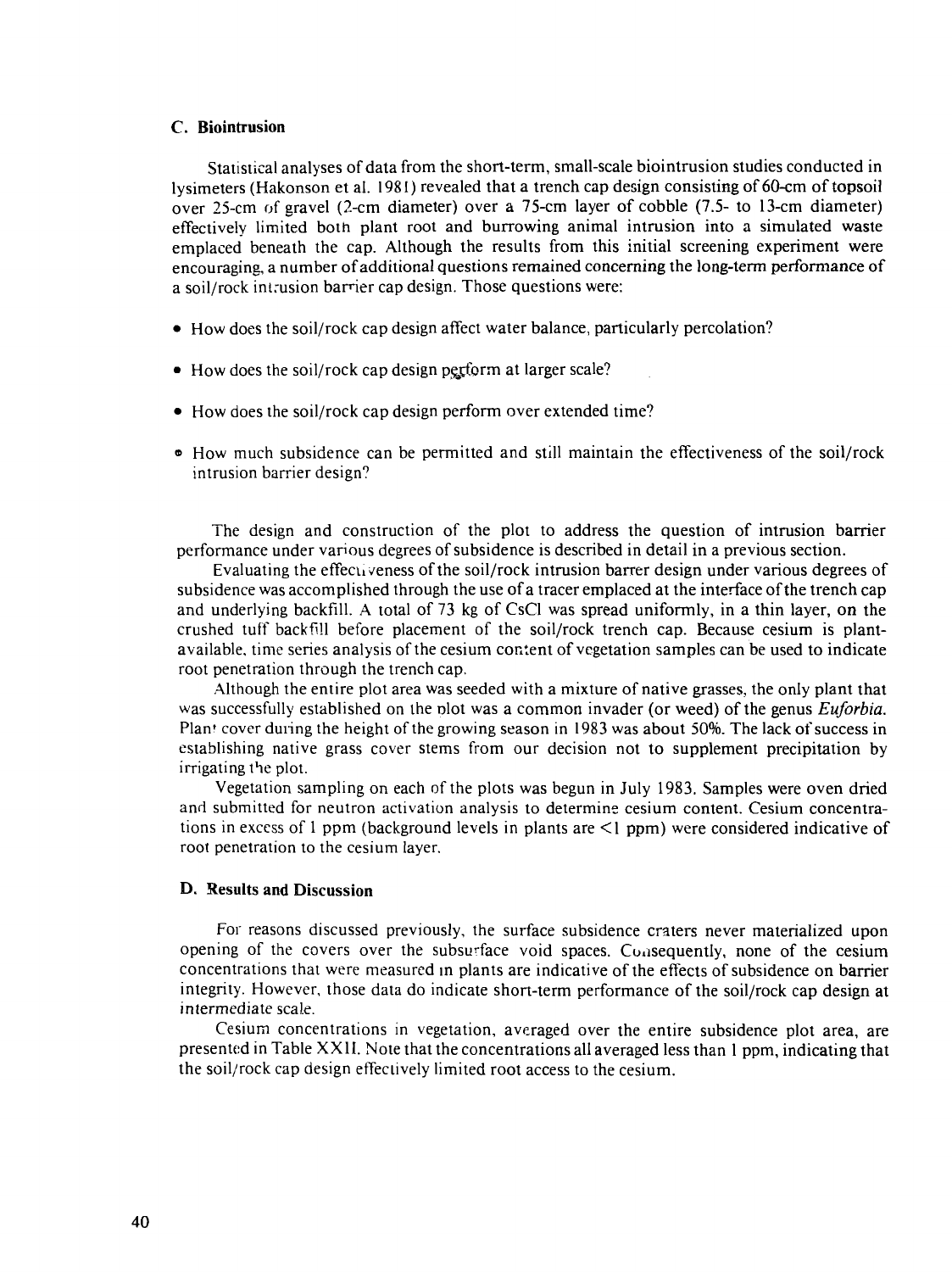### **TABLE XXII**

### **AVERAGE CESIUM CONCENTRATIONS IN VEGETATION FROM THE SUBSIDENCE EXPERIMENT DURING THE 1983 GROWING SEASON**

|                        |                   | <b>Cesium Concentration</b><br>(ppm, $n = 8$ ) |  |  |
|------------------------|-------------------|------------------------------------------------|--|--|
| Date                   | Mean <sup>*</sup> | S.D.                                           |  |  |
| July 11, 1983          | 0.14              | 0.26                                           |  |  |
| August 15, 1983        | 0.91              | 0.53                                           |  |  |
| September 13, $1983$   | 0.08              | 0.07                                           |  |  |
| <b>Cctober 4, 1983</b> | 0.50              | 0.31                                           |  |  |
| November 8, 1983       | 0.50              | 0.6O                                           |  |  |

<sup>a</sup>Cesium concentrations are averaged over the entire plot area because of a lack of subsidence treatment effects.

#### **ACKNOWLEDGMENTS**

Thanks are due to C. Lujan and G. Langhorst for computer graphics and to J. Steger and J. Nyhan for guidance.

#### **REFERENCES**

Abeele, W. V., "Determination of Hydraulic Conductivity in Crushed Bandelier Tuff," Los Alamos Scientific Laboratory report LA-8147-MS (November 1979).

Abeele, W. V., M. L. Wheeler, and B. W. Burton, "Geohydrology of Bandelier Tuff," Los Alamos National Laboratory report LA-8962-MS (October 1981).

Abeele, W. V., "Geotechnical Aspects of Hackroy Sandy Loam and Crushed Tuff," Los Alamos National Laboratory report LA-9916-MS (April 1984).

Abrahams, J. H., Jr., "Physical Properties of and Movement of Water in the Bandelier Tuff, Los Alamos and Santa Fe Counties N.M.," US Dept. of the Interior Geological Survey, \lbuquerque, New Mexico (January 1963).

Abrahams, J. H., Jr., J. E. Weir, Jr., and W. D. Purtymun, "Distribution of Moisture in Soil and Near-Surface Tuff on the Pajarito Plateau, Los Alamos County, N.M.," US Geological Survey Professional Paper 424D, Geological Research (1961).

Baver, L. D., W. H. Gardner, and W. R. Gardner, Soil Physics (John Wiley & Sons, Inc., New York, 1972).

Brauner, Gerhard, "Subsidence Due to Underground Mining," US Department cf the Interior, Denver Mining Research Center Information Circular 8571 (1973).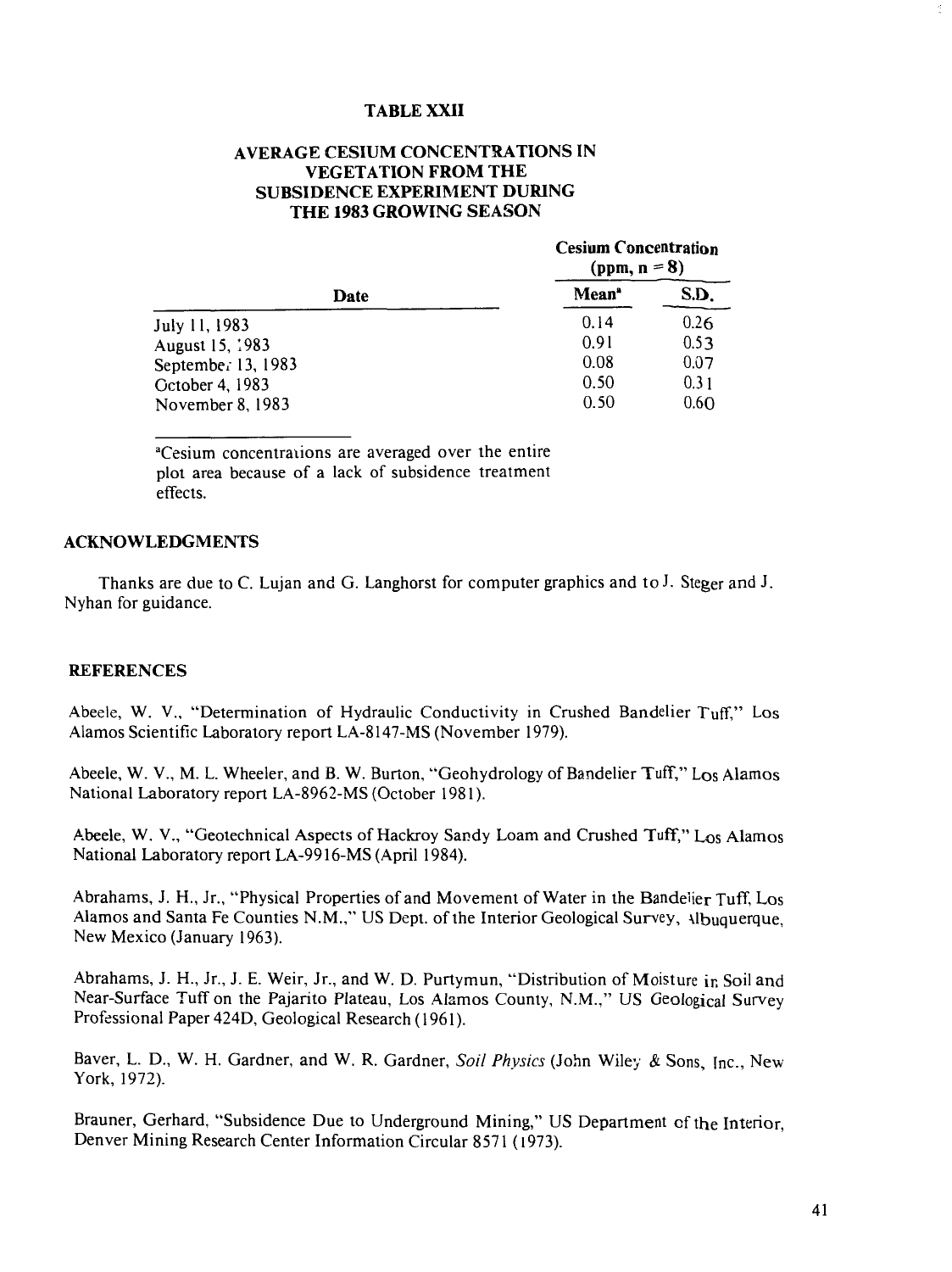Daniel, D. E., and R. E. Olson, "Geotechnical Aspects in Design of Disposal Sites for Low-Level Radioactive Wastes," Texas Section Meeting, American Society of Civil Engineers, San Antonio, Texas (April 24, 1980).

D'Appolonia, D. J., R. V. Whitman, and E. D'Appolonia, "Sand Compaction with Vibratory Rollers," in *ASCE Specialty Conference on Placement and Improvement of Soil to Support Structures* (American Society of Civil Engineers, 1968).

Dunn, Irving S., L. R. Anderson, and F. W. Kiefer, *Fundamentals of Geotechnical Analysis* (John Wiley & Sons, Inc., New York, 1980).

Folk, Robert, "The Distinction Between Grain Size and Mineral Composition in Sedimentary-Rock Nomenclature," *Journal of Geology* 62, 344-359 (1954).

General Institute of Mining Surveying, "The Movements of the Rock Masses and of the Surface in the Main Coalfields of the Soviet Union," Ugletekhizdat, Moscow (1958).

Grant, R., J. T. Christian, and E. H. Vanmarcke, "Differential Settlement of Buildings," *Jou,.,ul of the Geotechnical Engineering Division* 100, 973-991 (September 1974).

Hakonson, T. E., G. C. White, E. S. Gladney, and M. Muller, "Preliminary Assessment of Geologic Materials to Minimize Biological Intrusion of Low-Level Waste Trench Covers and Plans for the Future," Oak Ridge National Laboratory report ORNL/NFW 81/34 (December 1981).

Head, K. H., *Manual of Soil Laboratory Testing* (John Wiley & Sons, Inc., New York, 1982).

Holtz, R. D., and W. D. Kovacs, *An Introduction to Geotechnical Engineering* (Prentice-Hall, Englewood Cliffs, New Jersey, 1981).

Jumikis, Alfred, *Soil Mechanics* (D. Van Nostrand Co, Inc., Princeton, New Jersey, 1968).

Kahle, R., and J. Rowlands, "Evaluation of Trench Subsidence and Stabilization at Sneffield Low-Level Radioactive Waste Disposal Facility," Nuclear Regulatory Commission report NUREG/CR-2101 (May 1981).

Lambe, T. W., and R. V. Whitman, *Soil Mechanics* (John Wiley & Sons, Inc., New York, 1979).

Lutton, R. J., G. L. Regan, and L. W. Jones, "Design and Construction of Covers for Solid Waste Landfills," US Environmental Protection Agency report EPA-600/2-79-165 (1979).

National Coal Board, Mining Department, *Subsidence Engineers' Handbook* (National Coal Board, London. 1975).

Peck, R. B., W. E. Hanson, and T. H. Thornburn, *Foundation Engineering,* 2nd Edition (John Wiley & Sons, Inc., New York, 1974).

Phillips, S. J., J. A. Winterhalder, and T. W. Gilbert "Low Level Waste Disposal Site Geotechnical Subsidence Corrective Measures: Technical Progress," in Proceedings of the Fifth Annual Participants' Information Meeting, DOE Low-Level Waste Management Program (1983).

Purtymun, W. D., and F. C. Koopman, "Physical Characteristics of the Tshirege Member of the Bandelier Tuff with Reference to Use as a Building and Ornamental Stone," US Geological Survey Open File Report, Albuquerque, New Mexico (1965).